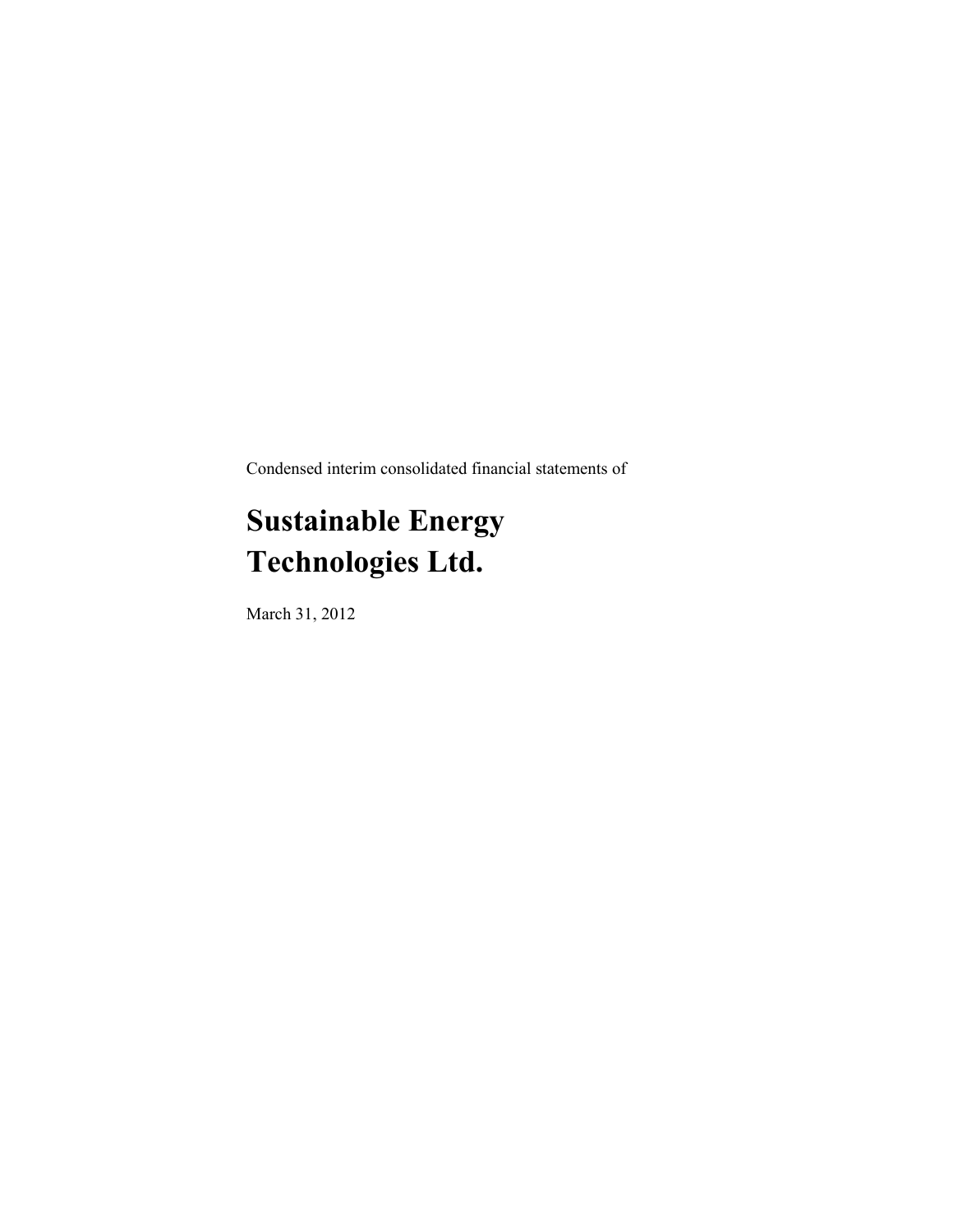March 31, 2012

### Table of contents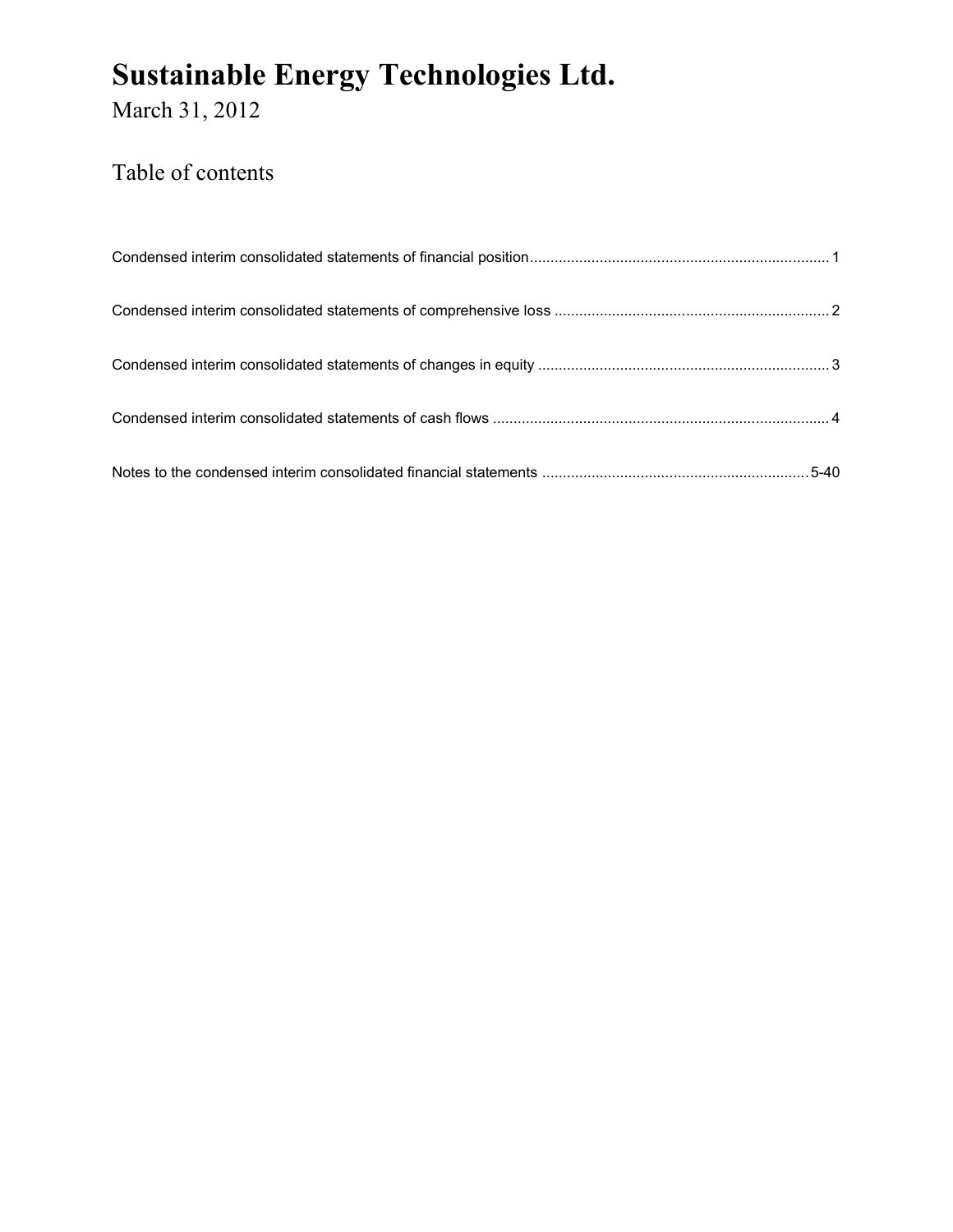Condensed interim consolidated statements of financial position

(Unaudited)

|                                          | <b>Note</b> | March 31,               | September 30,           | October 1,              |
|------------------------------------------|-------------|-------------------------|-------------------------|-------------------------|
|                                          |             | 2012                    | 2011                    | 2010                    |
|                                          |             |                         | (Note 25)               | (Note 25)               |
|                                          |             | \$                      | \$                      | \$                      |
| <b>Assets</b>                            |             |                         |                         |                         |
| Current:                                 |             |                         |                         |                         |
| Cash and cash equivalents                |             | 189,522                 | 328,821                 | 561,373                 |
| Accounts receivable and advances         |             | 1,165,520               | 1,093,381               | 978,192                 |
| Inventory                                | 6           | 3,293,813               | 3,590,075               | 2,741,574               |
| Prepaid expenses and deposits            |             | 82,775                  | 212,401                 | 601,645                 |
|                                          |             | 4,731,630               | 5,224,678               | 4,882,784               |
| Non-current:                             |             |                         |                         |                         |
| Development costs                        | 7           | 1,245,740               | 1,393,176               | 1,567,428               |
| Capital assets                           | 8           | 104,883                 | 152,536                 | 259,438                 |
| Other long term assets                   |             |                         | 150,303                 | 243,783                 |
|                                          |             | 6,082,253               | 6,920,693               | 6,953,433               |
|                                          |             |                         |                         |                         |
| <b>Liabilities</b>                       |             |                         |                         |                         |
| Current:                                 |             |                         |                         |                         |
| Accounts payable and accrued liabilities | 16          | 1,434,032               | 1,641,421               | 2,206,264               |
| Bank debt                                | 17          | 1,499,000               | 1,346,662               |                         |
| <b>Energy Northwest</b>                  | 9           | 279,384                 | 266,268                 | 217,826                 |
| - current portion                        |             |                         |                         |                         |
|                                          |             | 3,212,416               | 3,254,351               | 2,424,090               |
| Non-current:                             |             |                         |                         |                         |
| <b>Energy Northwest obligation</b>       | 9           | 1,117,535               | 1,065,073               | 871,303                 |
| Preferred shares                         | 12          | 6,975,415               | 5,582,607               | 5,242,677               |
|                                          |             | 11,305,366              | 9,902,031               | 8,538,070               |
|                                          |             |                         |                         |                         |
| Shareholders' equity (deficiency)        |             |                         |                         |                         |
| Share capital                            | 10          | 34,272,067<br>2,006,651 | 34,258,068<br>2,275,418 | 30,393,463<br>1,355,535 |
| Warrants                                 | 13<br>12    |                         |                         |                         |
| Equity component of preferred shares     |             | 3,611,283               | 3,184,383               | 2,812,455               |
| Shared-based payment reserve             | 14          | 5,231,728               | 4,819,067               | 4,445,087               |
| Foreign currency translation reserve     |             | (15, 165)               | (171,906)               |                         |
| Deficit                                  |             | (50, 329, 677)          | (47, 346, 368)          | (40, 591, 177)          |
|                                          |             | (5, 223, 113)           | (2,981,338)             | (1,584,637)             |
|                                          |             | 6,082,253               | 6,920,693               | 6,953,433               |

*Going Concern (note 3) and Commitments (note 21)*

*The accompanying notes are an integral part of these consolidated financial statements.* On behalf of the Board:

 $\{ \text{signed} \}$  and  $\{ \text{signed} \}$ 

Michael Carten, Director **Robert Penner, Director** Robert Penner, Director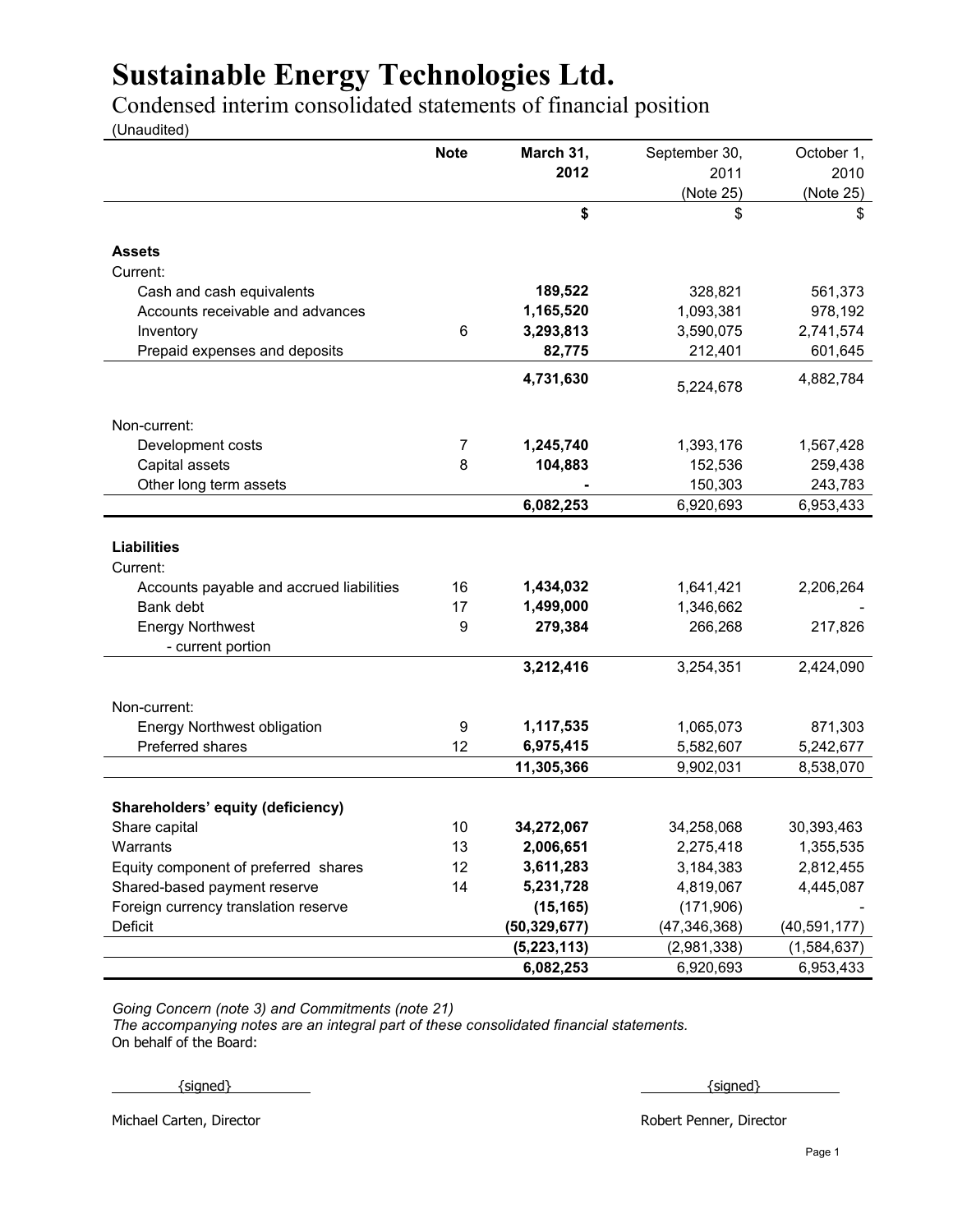Condensed interim consolidated statements of loss and comprehensive loss For the three months and six months ended March 31, (Unaudited)

|                                             | <b>Note</b> | Three month ended |               |               | Six months ended |
|---------------------------------------------|-------------|-------------------|---------------|---------------|------------------|
|                                             |             | 2012              | 2011          | 2012          | 2011             |
|                                             |             | \$                | \$            | \$            | \$               |
| <b>Sales</b>                                |             | 904,841           | 724,549       | 1,906,569     | 1,704,030        |
| Cost of sales                               |             | 724,412           | 674,268       | 1,491,317     | 1,278,830        |
| Gross margin                                |             | 180,429           | 50,281        | 415,252       | 425,200          |
| Expenses                                    |             |                   |               |               |                  |
| General and administrative                  |             | 392,612           | 491,848       | 967,190       | 1,424,179        |
| Operations                                  |             | 305,344           | 367,737       | 584,368       | 852,235          |
| Product research and development            |             | 155,245           | 268,063       | 375,912       | 402,162          |
| Selling and marketing                       |             | 138,329           | 571,293       | 350,954       | 1,194,103        |
|                                             |             | 992,006           | 1,698,941     | 2,278,424     | 3,872,679        |
| Loss before undernoted items                |             | (811, 101)        | (1,648,660)   | (1,863,172)   | (3,447,479)      |
| Financing costs                             |             | (587, 814)        | (534, 474)    | (1, 130, 188) | (1,042,549)      |
| Interest and other                          |             | 42                | 467           | 10,051        |                  |
| <b>Net loss</b>                             |             | (1, 398, 873)     | (2, 182, 667) | (2,983,309)   | (4,490,028)      |
| Foreign currency adjustment to equity       |             | 142,380           | 266,637       | 156,741       | 10,884           |
| <b>Total comprehensive loss</b>             |             | (1, 256, 493)     | (1,916,030)   | (2,826,568)   | (4, 479, 144)    |
|                                             |             |                   |               |               |                  |
| Loss per common share                       |             |                   |               |               |                  |
| Basic and diluted                           |             | (0.01)            | (0.01)        | (0.01)        | (0.03)           |
| Weighted average number of common<br>shares |             |                   |               |               |                  |
| Basic and diluted                           |             | 200,321,137       | 170,073,979   | 200,321,137   | 170,073,979      |

*The accompanying notes are an integral part of these consolidated financial statements.*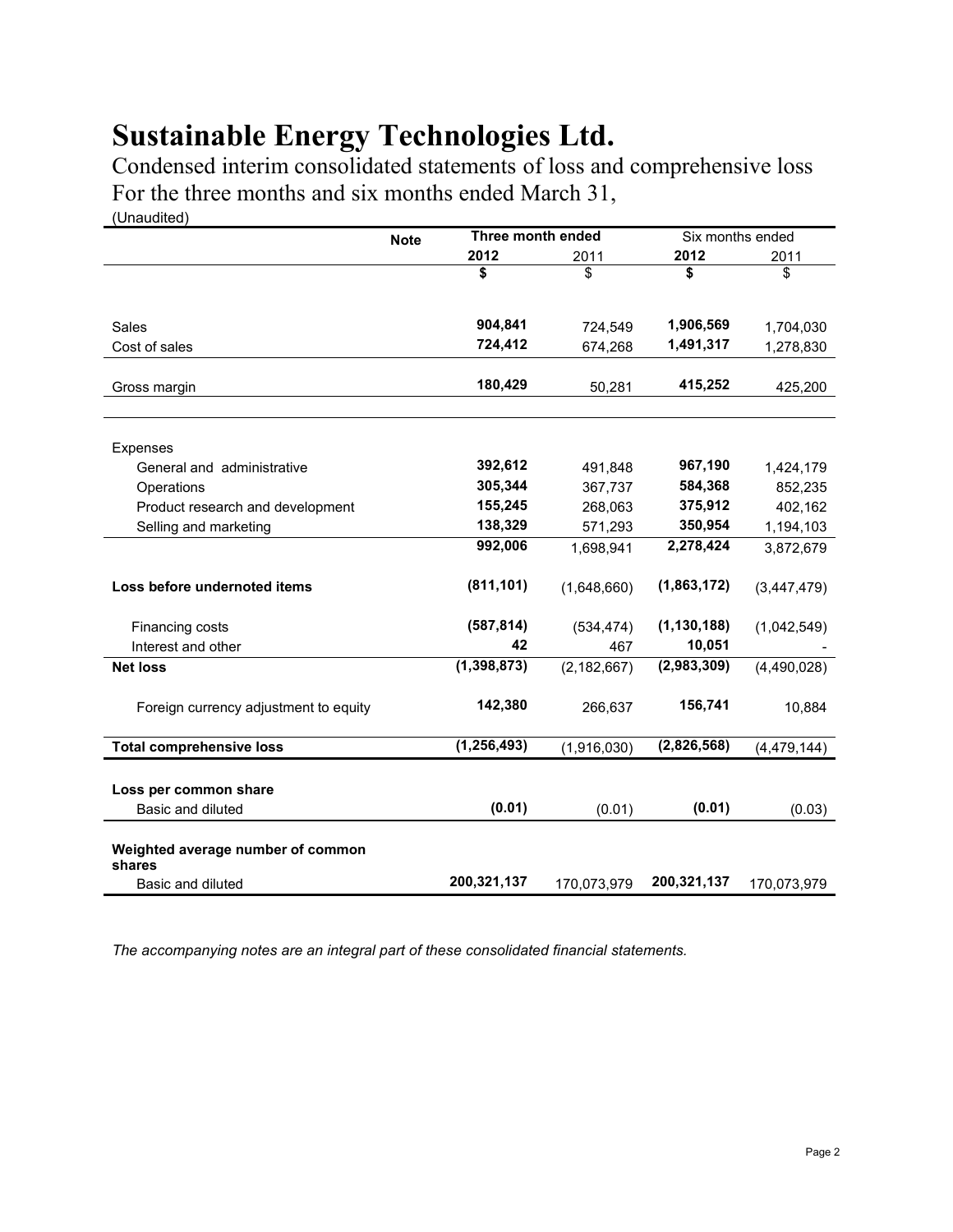Condensed interim consolidated statements of changes in equity

(Unaudited)

|                                           |               |                     |            | Equity               |                |                        |             |  |
|-------------------------------------------|---------------|---------------------|------------|----------------------|----------------|------------------------|-------------|--|
|                                           | Share         |                     |            | Foreign<br>component |                |                        |             |  |
|                                           |               | based               |            |                      | of<br>currency |                        |             |  |
|                                           |               | payments<br>reserve |            | preferred<br>shares  |                | translation<br>reserve |             |  |
|                                           | Share capital |                     | Warrants   |                      | Deficit        |                        | Total       |  |
|                                           | \$            | \$                  |            | \$                   |                | \$                     |             |  |
|                                           |               |                     |            |                      |                |                        |             |  |
| Balance, October 1, 2011                  | 34,258,068    | 4,819,067           | 2,275,418  | 3,184,383            | (47, 346, 368) | (171,906)              | (2,981,338) |  |
| Loss for the period                       |               |                     |            |                      | (2,983,309)    |                        | (2,983,309) |  |
| Other Comprehensive loss                  |               |                     |            |                      |                | 156,741                | 156,741     |  |
| Issue of share capital                    | 13,999        |                     |            |                      |                |                        | 13,999      |  |
| Warrants issued                           |               |                     | 98,411     |                      |                |                        | 98,411      |  |
| Warrants expired                          |               | 367,178             | (367, 178) |                      |                |                        |             |  |
| Equity component of preferred shares      |               |                     |            | 426,900              |                |                        | 426,900     |  |
| Share-based payments                      |               | 45,483              |            |                      |                |                        | 45,483      |  |
| Balance, March 31, 2012                   | 34,272,067    | 5,231,728           | 2,006,651  | 3,611,283            | (50, 329, 677) | (15, 165)              | (5,223,113) |  |
|                                           |               |                     |            |                      |                |                        |             |  |
| <b>Balance, October 1, 2010</b> (note 25) | 30,393,463    | 4,445,087           | 1,355,535  | 2,812,455            | (40,591,177)   |                        | (1,584,637) |  |
| Loss for the period                       |               |                     |            |                      | (4,490,028)    |                        | (4,490,028) |  |
| Other Comprehensive loss                  |               |                     |            |                      |                | 10,884                 | 10,884      |  |
| Issue of share capital                    | 4,555,859     |                     |            |                      |                |                        | 4,555,859   |  |
| <b>Transaction costs</b>                  | (828, 478)    |                     |            |                      |                |                        | (828, 478)  |  |
| Warrants issued                           |               |                     | 562,148    |                      |                |                        | 562,148     |  |
| Equity component of preferred shares      |               |                     |            | 251,271              |                |                        | 251,271     |  |
| Share-based payments                      |               | 144,388             |            |                      |                |                        | 144,388     |  |
| Balance, March 31, 2011                   | 34,120,844    | 4,589,475           | 1,917,683  | 3,063,726            | (45,081,205)   | 10,884                 | (1,378,593) |  |

*The accompanying notes are an integral part of these consolidated financial statements.*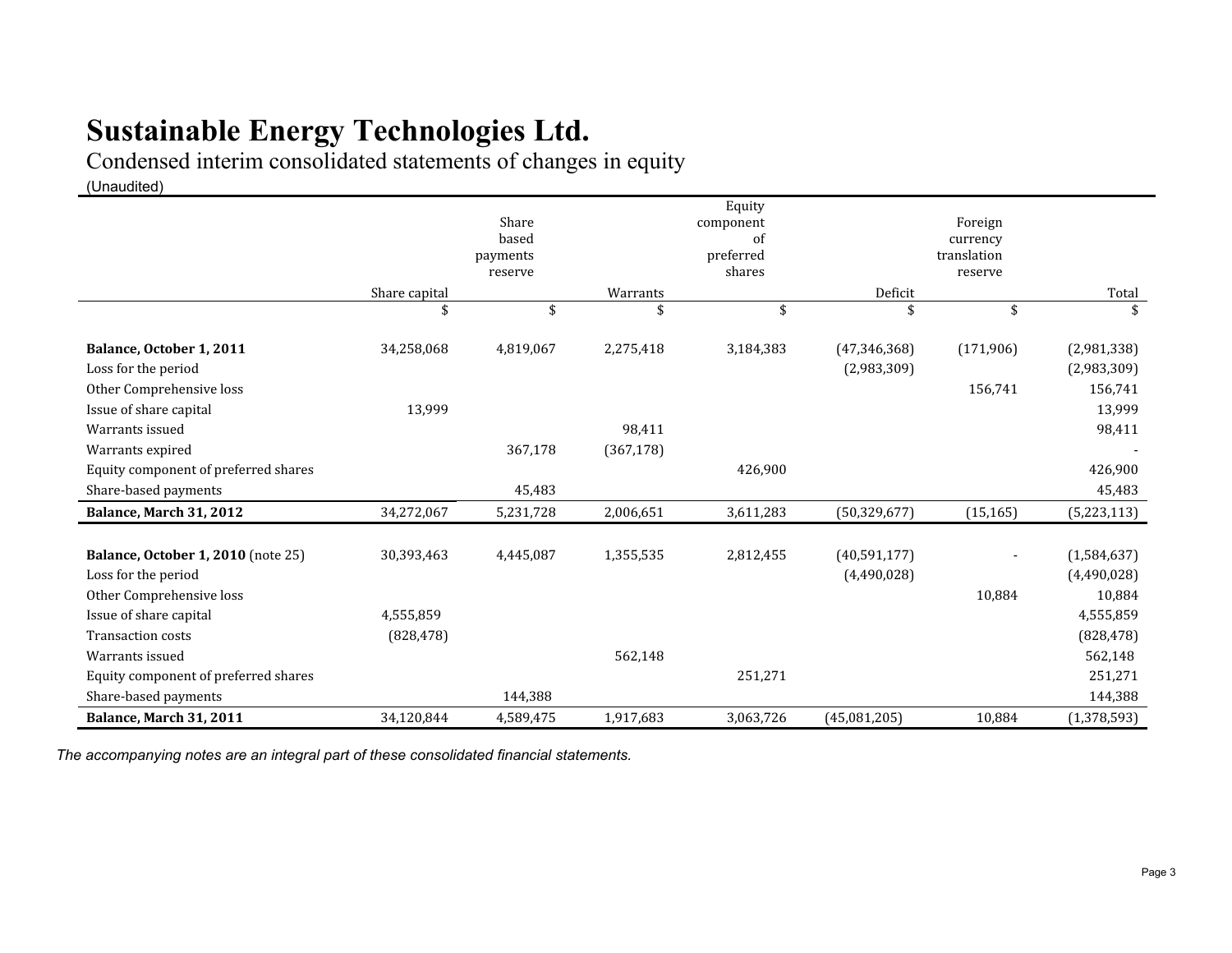Condensed interim consolidated statements of cash flows For the three months and six months ended March 31,

(unaudited)

|                                                                             |               | Three months ended | Six months ended |               |
|-----------------------------------------------------------------------------|---------------|--------------------|------------------|---------------|
|                                                                             | 2012          | 2011               | 2012             | 2011          |
|                                                                             | \$            | \$                 | \$               | \$            |
| <b>Operating activities</b>                                                 |               |                    |                  |               |
| Net loss                                                                    | (1, 256, 493) | (1,916,030)        | (2,826,568)      | (4, 479, 144) |
| Amortization of capital assets and capitalized                              | 55,652        | 75,875             | 160,155          | 184,564       |
| development costs                                                           |               |                    |                  |               |
| Share-based payments                                                        | 18,732        | 82,574             | 45,484           | 173,350       |
| Finance costs                                                               | 587,814       | 534,474            | 1,130,188        | 935,441       |
| Unrealized foreign exchange loss (gain)                                     | 18,160        | 470,169            | 20,638           | 668,858       |
|                                                                             | (576, 135)    | (752, 938)         | (1,470,103)      | (2,516,931)   |
| Net change in non-cash working capital (Note 1<br>and $2)$                  | 207,414       | (463, 850)         | 296,664          | (1,239,083)   |
| Cash flow used in operating activities                                      | (368, 721)    | (1, 216, 788)      | (1, 173, 439)    | (3,756,014)   |
| <b>Financing activities</b>                                                 |               |                    |                  |               |
| Bank loan                                                                   | 377,310       |                    | 152,338          |               |
| Proceeds on issuance of LP units                                            |               |                    |                  | 2,550,000     |
| Cost of issuing LP units                                                    |               |                    |                  | (265, 177)    |
| Proceeds on issuance of common shares                                       |               | 1,984,000          |                  | 1,984,000     |
| Cost of issuing common shares                                               |               | (563, 301)         |                  | (563, 301)    |
| Proceeds from preferred shares                                              |               |                    | 1,000,000        | 800,000       |
| Cost of issuing preferred shares                                            |               |                    | (36, 156)        | (36, 382)     |
| Cash financing costs paid                                                   | (17, 400)     |                    | (34, 324)        |               |
| Cash flow from financing activities                                         | 359,910       | 1,420,699          | 1,081,858        | 4,469,140     |
| <b>Investing activities</b>                                                 |               |                    |                  |               |
| Capital asset additions                                                     | (3, 286)      | (37, 977)          | (24, 265)        | (83, 190)     |
| Cash flow from investing activities                                         | (3, 286)      | (37, 977)          | (24, 265)        | (83, 190)     |
| Foreign exchange on cash and cash equivalents<br>held in foreign operations | (23, 453)     | (11, 391)          | (23, 453)        | (11, 391)     |
| Net change in cash and cash equivalents                                     | (35, 550)     | 154,543            | (139, 299)       | 618,545       |
| Cash and cash equivalents, beginning of period                              | 225,072       | 1,025,375          | 328,821          | 561,373       |
| Cash and cash equivalents, end of period                                    | 189,522       | 1,179,918          | 189,522          | 1,179,918     |
| Cash and cash equivalents comprised of                                      |               |                    |                  |               |
| Cash                                                                        | 189,522       | 590,345            | 189,522          | 590,345       |
| Term deposits at weighted average interest<br>rate of .003%                 |               | 435,030            |                  | 435,030       |

*The accompanying notes are an integral part of these consolidated financial statements.*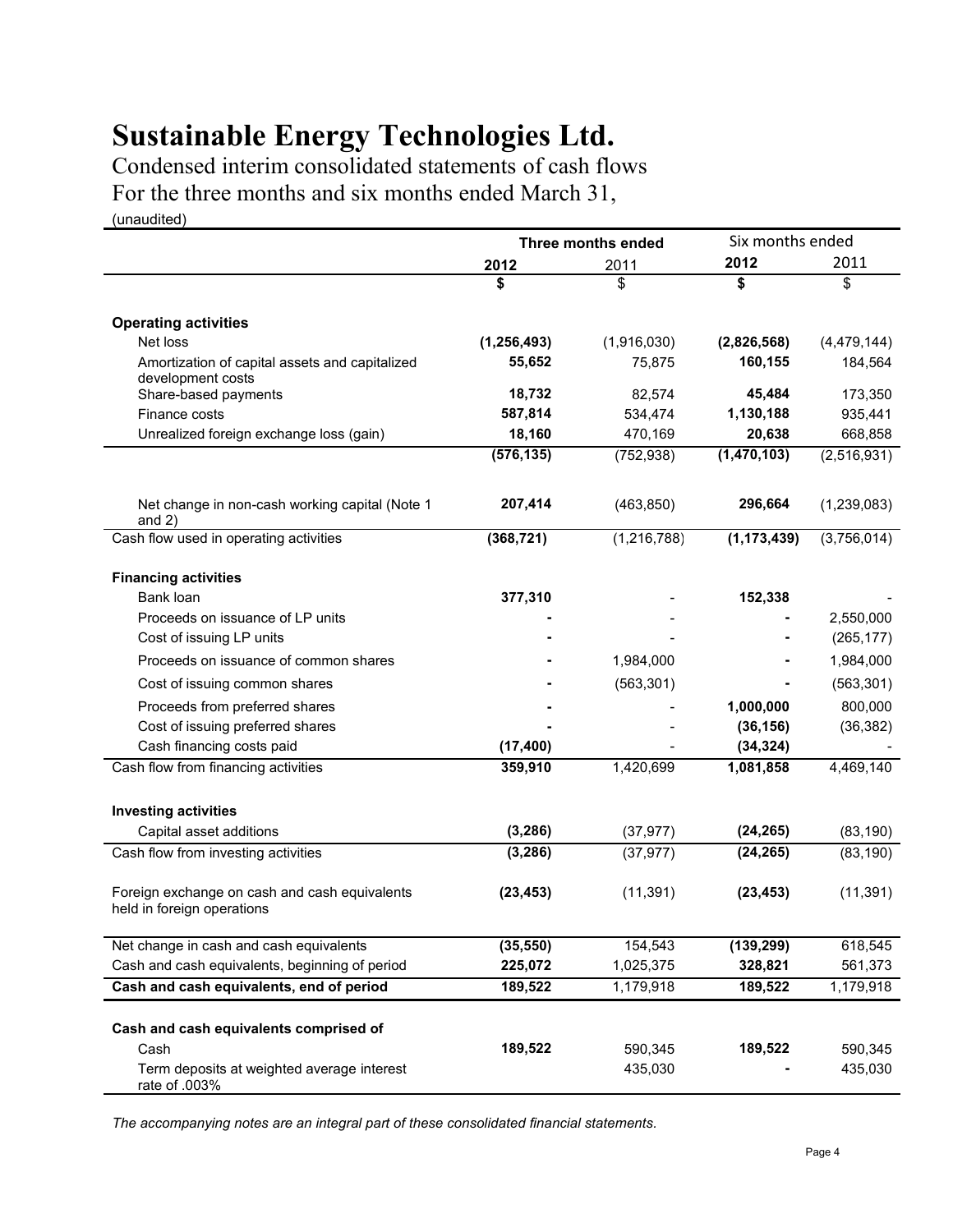Notes to the condensed interim consolidated financial statements March 31, 2012 (Unaudited)

#### **1. Description of the business**

Sustainable Energy Technologies Ltd ("Sustainable Energy", "Sustainable" or the "Company") develops and manufactures advanced power inverters for the emerging alternative and renewable energy industry - solar photovoltaic ("PV") systems, small wind turbines, fuel cells and all forms of energy storage. The Company is a publicly traded company headquartered at 609-14th St NW, Calgary, Alberta, Canada and its shares trade on the Toronto Stock Exchange Venture Exchange "TSX-V" under the symbol "STG".

#### **2. Basis of preparation**

#### **(a) Adoption of new and revised standards**

In conjunction with the Company's annual audited consolidated financial statements to be issued under International Financial Reporting Standards ("IFRS") for the year ending September 30, 2012, these condensed interim consolidated financial statements ("consolidated financial statements") present the Company's initial financial statements of loss and comprehensive loss and financial position under IFRS as at and for the three months and six months ended March 31, 2012, including 2011 comparative periods. As a result, they have been prepared in accordance with IFRS 1, "First-time Adoption of International Financial Reporting Standards" and with International Accounting Standard ("IAS") 34, "Interim Financial Reporting", as issued by the International Accounting Standards Board ("IASB"). These consolidated financial statements do not include all the necessary annual disclosures in accordance with IFRS. Previously, the Company prepared its interim and annual consolidated financial statements in accordance with Canadian generally accepted accounting principles ("Canadian GAAP").

The preparation of these consolidated financial statements resulted in selected changes to the Company's accounting policies as compared to those disclosed in the Company's annual audited consolidated financial statements for the year ended September 30, 2011, issued under Canadian GAAP. Consequently, these consolidated interim financial statements should be read in conjunction with the Canadian GAAP annual audited consolidated financial statements for the year ended September 30, 2011.

A summary of the Company's significant accounting policies under IFRS, which have been retrospectively and consistently applied except where specific exemptions permitted an alternative treatment upon transition to IFRS in accordance with IFRS 1, is presented in note 3 and are based on IFRS issued and effective as of March 31, 2012. Any subsequent changes to IFRS that come in effect as at September 30, 2012 could result in restatement to these consolidated financial statements, including the transition adjustments recognized on the transition to IFRS.

An explanation of how the transition to IFRS has affected the reported financial position, financial performance and cash flows of the Company is provided in note 24.

#### **(b) Basis of consolidation**

The consolidated financial statements of Sustainable Energy Technologies Ltd. include the accounts of the Company and its subsidiaries: Sustainable Energy Systems Inc. ("SES"), Sustainable Energy Europa S.L. ("SEE"), STG Markets Limited Partnership ("STGLP"), Sustainable Energy Laboratories Ltd. ("SEL"), International Power Systems, Inc. ("IPS"), Mainpower Hellas (MPH) and Sustainable Energy France (SEF).

All intra-Company transactions, balances, revenue and expenses are eliminated in full on consolidation.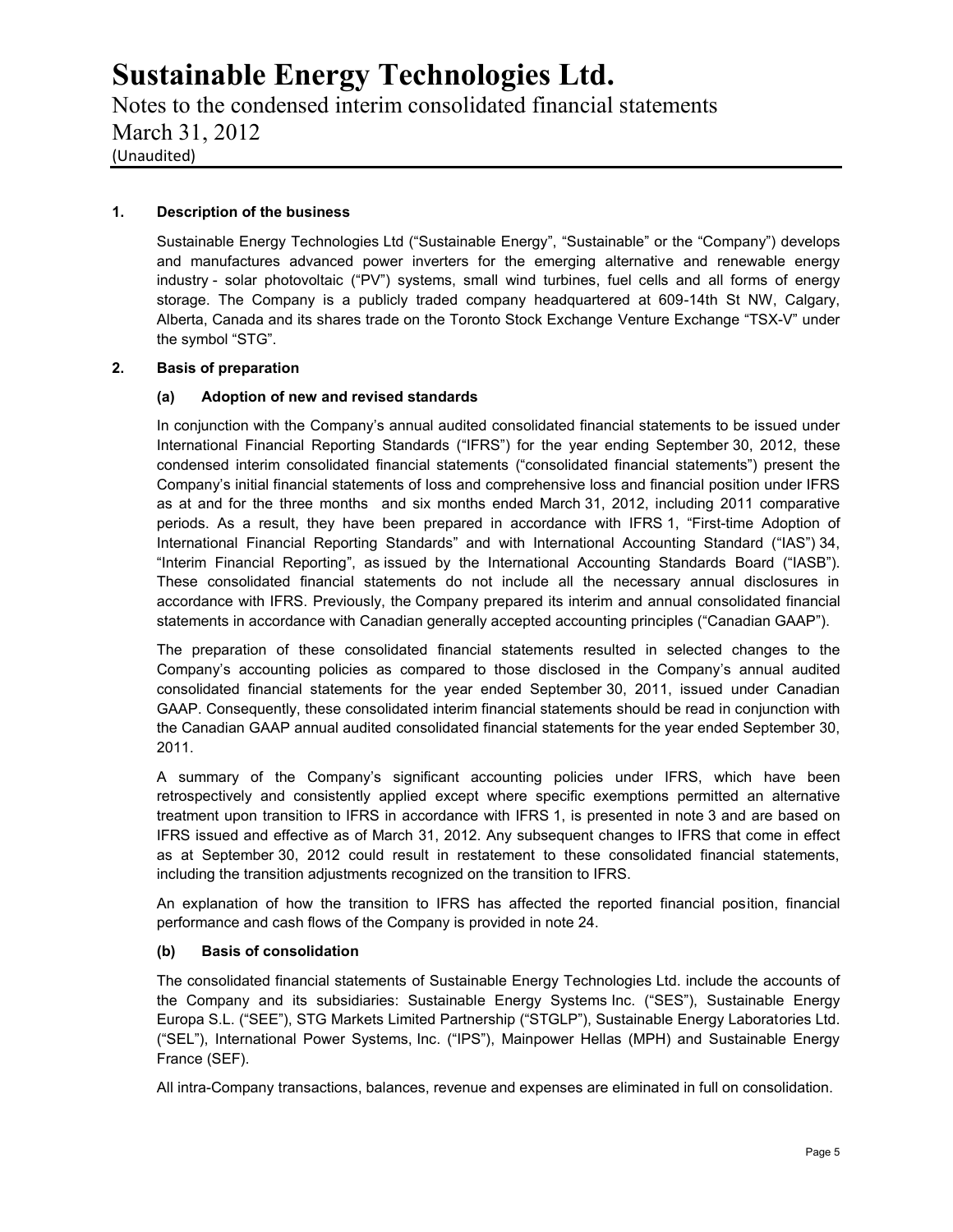Notes to the condensed interim consolidated financial statements March 31, 2012 (Unaudited)

### **2. Basis of preparation (continued)**

#### **(b) Basis of consolidation (continued)**

Subsidiaries that are directly controlled by the parent company or indirectly controlled by other consolidated subsidiaries are fully consolidated. All intercompany balances, transactions and income are eliminated. The Company currently has no special purpose entities of which it retains control and accordingly the consolidated financial statements do not include the accounts of any such entities.

#### **(c) Statement of compliance**

The consolidated financial statements have been prepared in accordance with IAS 34 and were approved and authorized for issuance by the Board of Directors ("the Board") on May 29, 2012.

#### **(d) Critical accounting estimates**

The preparation of these consolidated financial statements requires management to make estimates, judgments and assumptions that affect the reported amounts of assets, liabilities, sales and expenses, and related disclosure of contingent assets and liabilities. On an ongoing basis, management bases its estimates on historical experience and other assumptions that it believes are reasonable in the circumstances. Actual results may differ from the estimates. There have been no changes made to the methodology to determine critical accounting estimates during the past two fiscal years. The following reflect the most significant estimates and assumptions used in the preparation of the Company's consolidated financial statements.

#### *i. Capital assets and development costs*

Capital assets and development costs are reviewed for impairment at least annually or when events or changes in circumstances indicate that the carrying amount of such assets may not be fully recoverable. To determine recoverability, management estimates the fair value less costs to sell of the asset or the asset's value in use using estimates. The value in use is determined by estimating the future cash flows projected to be generated by these assets. These cash flows are discounted using an estimated rate of return and compared to their respective carrying value. In performing this analysis, estimates and assumptions are made about factors such as current and future contracts with clients, margins, market conditions and the useful lives of assets. If estimates or assumptions change from those used in the current analysis, the Company may be required to recognize an impairment loss in future periods, which would decrease capital assets or development costs and increase reported expenses.

#### *ii. Valuation adjustments for inventory*

Valuation adjustments for inventory related assets are comprised of the impairments or recoveries recorded against inventories. The Company records valuation adjustments for inventory related assets by comparing the inventory cost to its net realizable value. This process requires the use of estimates and assumptions related to future market demand, costs and prices. Such assumptions are reviewed quarterly and have a significant impact on the valuation adjustments for inventory.

#### *iii. Share-based payment transactions*

Share-based payments comprise compensation expense related to the granting of stock options and warrants. The Company values stock option expense and warrants using a fair value-based method of accounting. The fair value of stock options and warrants is estimated at the grant or issue date using the Black- Scholes option pricing model (the "model") or the fair value of services received in the case of warrants. The model requires the input of a number of assumptions, including expected dividend yield, expected stock price volatility, expected time until exercise, forfeiture rate, and risk-free interest rates.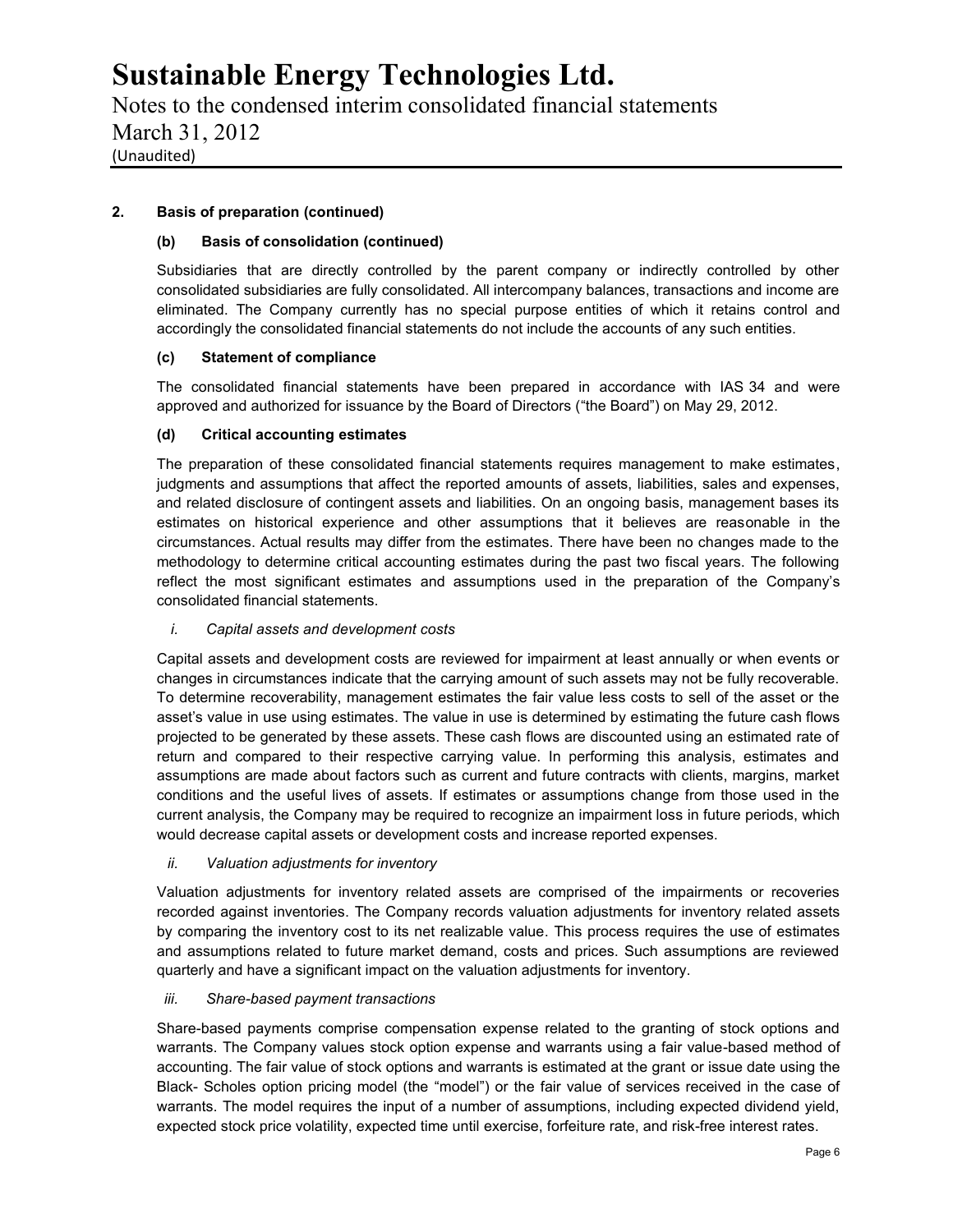Notes to the condensed interim consolidated financial statements March 31, 2012 (Unaudited)

### **2. Basis of preparation (continued)**

#### **(d) Critical accounting estimates (continued)**

#### *iii. Share-based payment transactions (continued)*

Certain assumptions such as expected stock price volatility, forfeiture rate and expected time until exercise are determined using management's best estimates and involve inherent uncertainties relating to market conditions, forfeitures and exercise which are outside of the control of the Company. Such assumptions are reviewed quarterly and have a significant impact on the estimates of fair value produced by the Black-Scholes option pricing model.

#### *iv. Recoverability of accounts receivable*

Accounts receivable includes amounts due from customers invoiced for the shipment of products or achievement of invoicing milestones. The Company, in the normal course of business, submits credit applications to the Export Development Corporation (EDC) for accounts receivable insurance approval. Clients who do not qualify for EDC credit are treated on a cash only basis.

#### *v. Preferred shares*

Preferred shares are comprised of a debt and equity component. The Company determines the fair values of the debt component at inception by using discounting the cash flows at the estimated market interest rate at that time. This method requires the input of a number of assumptions, including the estimated market rate of interest and the timing of any payment of dividends. These assumptions are determined using management's best estimates and involve inherent uncertainties are reviewed quarterly and have a significant impact on the estimates of fair value of the debt component of the preferred shares.

#### *vi. Fair value of financial instruments*

The Company is required to determine the fair value of its bank debt, Energy Northwest obligation and preferred shares. In determining the fair value of the Company's outstanding preferred shares, management uses internally developed models, which incorporate estimated market rates. In determining market rates, management adds a credit spread to quoted rates on Canadian government bonds with similar maturity dates to the Company's preferred shares. Estimates of market rates and the credit spread applicable could vary and result in a different disclosed fair value.

#### *vii. Income taxes*

The Company carries on business in several countries and as a result, is subject to income taxes in numerous jurisdictions. The determination of income tax is inherently complex and the Company is required to interpret continually changing regulations and make certain estimates and assumptions about future events. While income tax filings are subject to audits and reassessments, the Company believes it has adequately provided for all income tax obligations. However, changes in facts and circumstances as a result of income tax audits, reassessments, jurisprudence and any new legislation may result in an increase or decrease in the provision for income taxes.

#### *viii. Commitments, Contingencies and Guarantees*

By their nature, contingencies will only be resolved when one or more future events transpire. The assessment of contingencies inherently involves estimating the outcome of future events.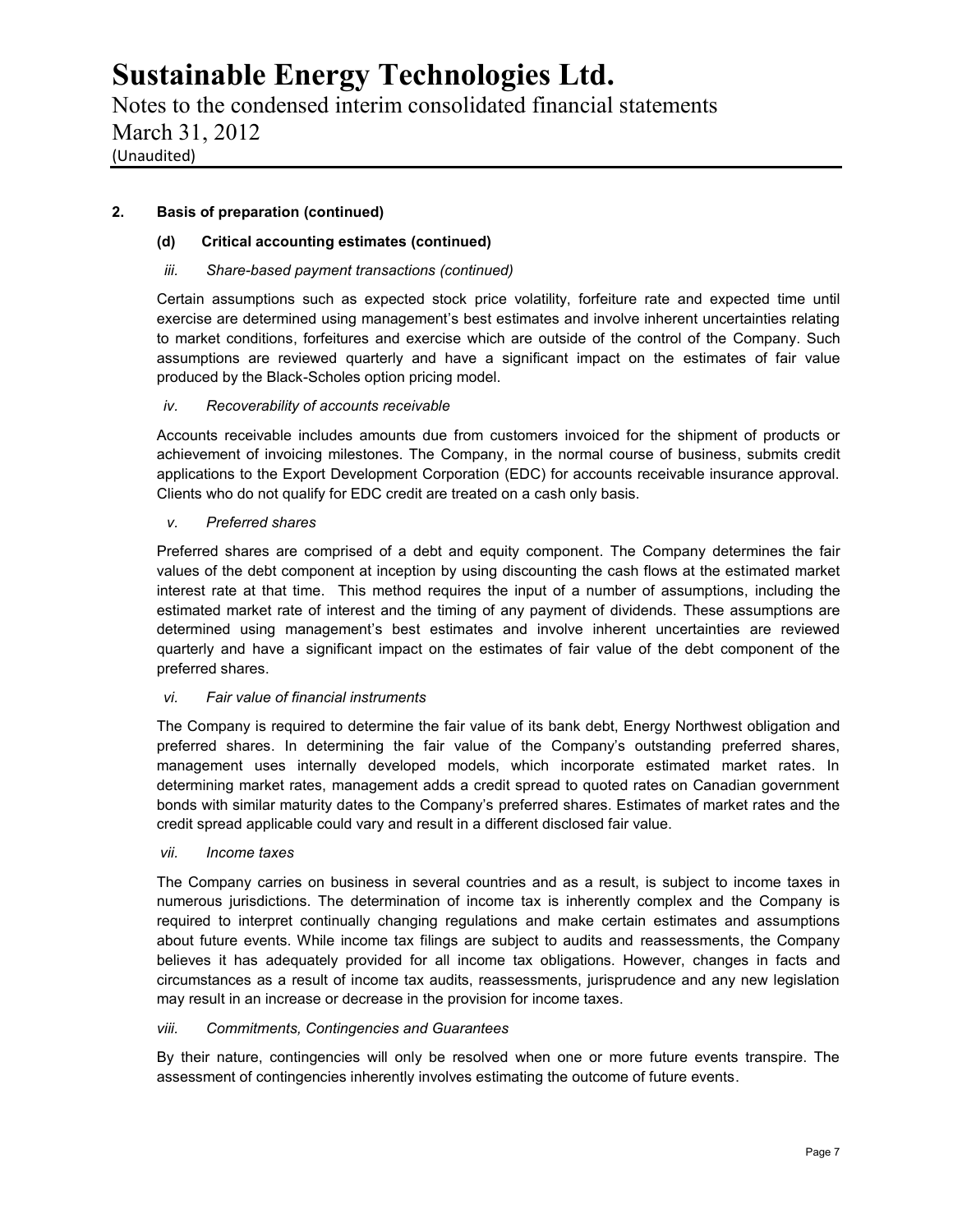Notes to the condensed interim consolidated financial statements March 31, 2012 (Unaudited)

#### **2. Basis of preparation (continued)**

#### **(e) Critical accounting judgments**

In applying the Company's accounting policies, management has made certain judgments that may have a significant effect on the amounts recognized in the financial statements. Such judgments include the determination of the functional currency.

#### **3. Going concern**

The consolidated financial statements were prepared on a going concern basis. The going concern basis assumes that the Company will continue in operation for the foreseeable future and will be able to realize its assets and discharge its liabilities and commitments in the normal course of business.

At March 31, 2012, the Company had not yet achieved profitable operations since its inception and accumulated a deficit of \$50,329,677 (2011 - \$44,656,522) and recognized a cash flow deficiency from operations at March 31, 2012 of \$1,173,438 (2011 - \$3,756,014). Whether and when the Company can attain profitability and positive cash flows is uncertain. Although the lack of profitable operations and cash flow deficiency may cast significant doubt on the Company's ability to continue as a going concern, the Company had a working capital surplus of \$1,519,214 at March 31, 2012 (2011 - \$4,454,767).

The ability to continue as a going concern is dependent on completing equity or debt financings or generating profitable operations in the future in order to meet liabilities as they come due and enable the Company to continue operations. The ability to continue as a going concern may be adversely impacted by any accelerating loss of customers and any falling sales per customer. To address its financing requirements, the Company will seek financing through the issuance of common shares, First Preferred Shares and Units of STG Markets Limited Partnership. The outcome of these matters cannot be predicted at this time.

These consolidated financial statements do not include any adjustments which could be significant to the amounts and classification of assets and liabilities that may be necessary should the Company be unable to obtain equity or debt financings or generating profitable operations in the future. Failure to continue as a going concern would require the restatement of assets, liabilities and shareholders' deficiency on a liquidation basis, which could differ materially from the going concern basis.

Management has also made significant estimates under the going concern assumption (see "critical accounting estimates"). These consolidated financial statements do not give effect to adjustments, if any, that may be necessary should the Company be unable to continue as a going concern.

#### **4. Significant accounting policies**

The significant accounting policies are set out below. All dollar amounts are expressed in Canadian dollars unless otherwise noted.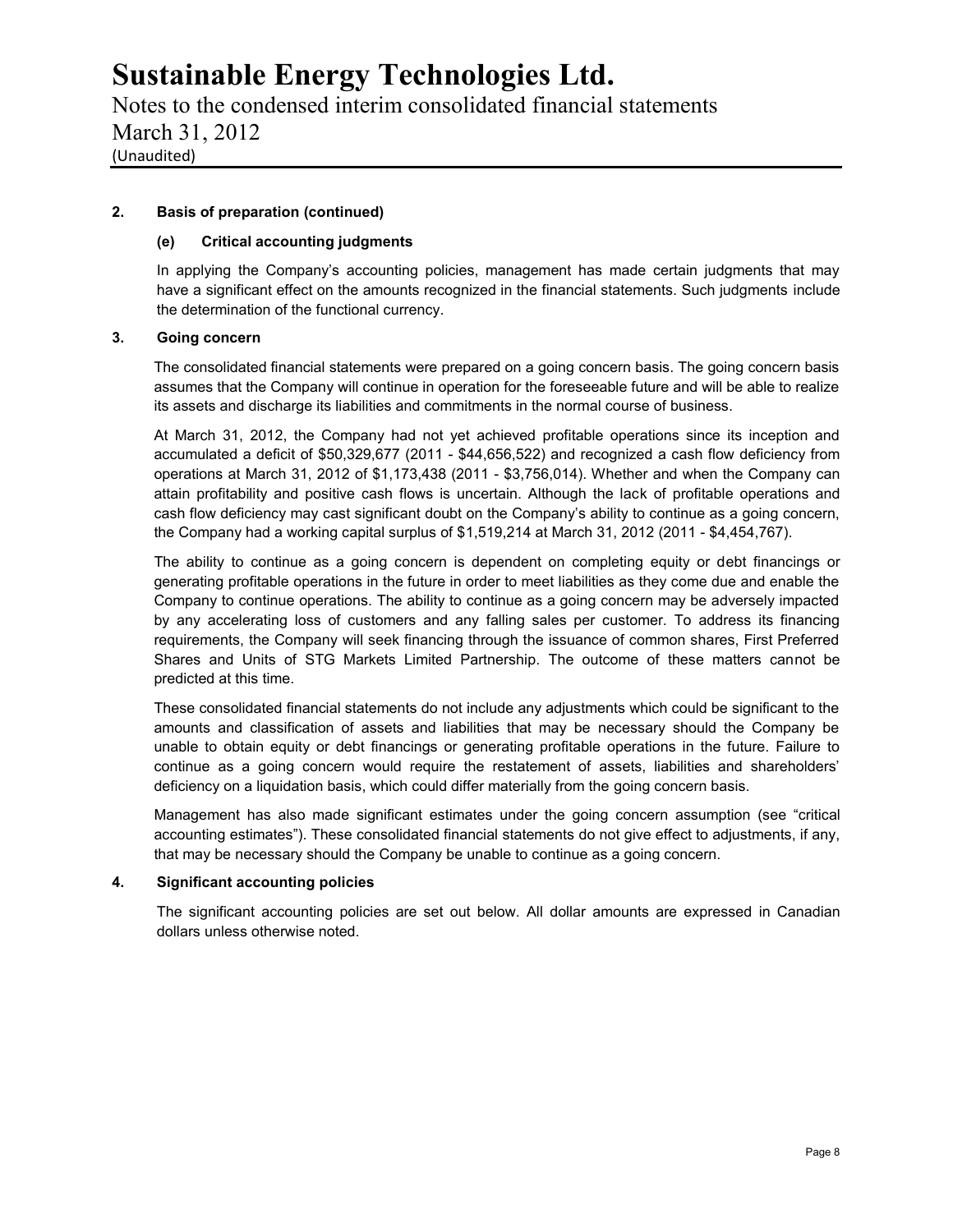Notes to the condensed interim consolidated financial statements March 31, 2012 (Unaudited)

### **4. Significant accounting policies**

#### **(a) Financial instruments**

A financial instrument is any contract that gives rises rise to a financial asset of one entity and a financial liability or equity instrument to another. Upon initial recognition all financial instruments, including derivatives, are recognized on the statement of financial position at fair value. Subsequent measurement is then based on financial instruments being classified into one of the following five categories: 1) loans and receivables, 2) assets held-to-maturity, 3) assets available-for-sale, 4) other financial liabilities, and 5) fair value through profit or loss. Financial instruments classified as fair value through profit or loss or available-for-sale items as a result of initially adopting this section are measured at fair value. Gains or losses on subsequent measurement of fair value through profit or loss are recognized in net income (loss), while gains and losses on subsequent measurement of available-for-sale items are recognized as an adjustment to other comprehensive income (loss).

At March 31, 2012, the Company's financial instruments include cash and cash equivalents, accounts receivable and advances, accounts payable and accrued liabilities, bank debt, Energy Northwest obligation and preferred shares. Cash and cash equivalents are measured at fair value consistent with the "fair value through profit or loss" classification. Net gains and losses arising from changes in fair value are recognized in net income upon de-recognition or impairment. Accounts receivable and advances and other long term assets are measured at amortized cost consistent with the "loans and receivables" classification. Loans and receivables are subsequently measured at their amortized cost, using the effective interest method. Under this method, estimated future cash receipts are discounted over the asset's expected life, or other appropriate period, to its net carrying value. Accounts payable and accrued liabilities, bank loan, Energy Northwest obligation and preferred shares are measured at amortized cost using the effective interest method, consistent with the "other financial liabilities" classification. Equity instruments are recorded at the proceeds received with direct issue costs deducted.

Embedded derivatives are separated from the host contract and accounted for separately when all three of the following conditions are met: i) the economic characteristics and risks of the host contract and the embedded derivative are not closely related; ii) a separate instrument with the same terms as the embedded derivative would meet the definition of a derivative; and iii) the hybrid instrument is not measured at fair value with changes in fair value recognized in profit or loss. Changes in the fair value of the separated embedded derivative are recognized immediately in the statement of comprehensive income (loss).

The Company has an embedded derivative related to the Company's ability to redeem each series of preferred shares if certain conditions exist. The estimated value of this embedded derivative at March 31, 2012 is nil.

On initial recognition, the preferred shares were classified into debt and equity components at fair value. Subsequent to the initial recognition, the liability component is re-measured at amortized cost using the effective interest rate method. The equity component is not re-measured subsequent to initial recognition.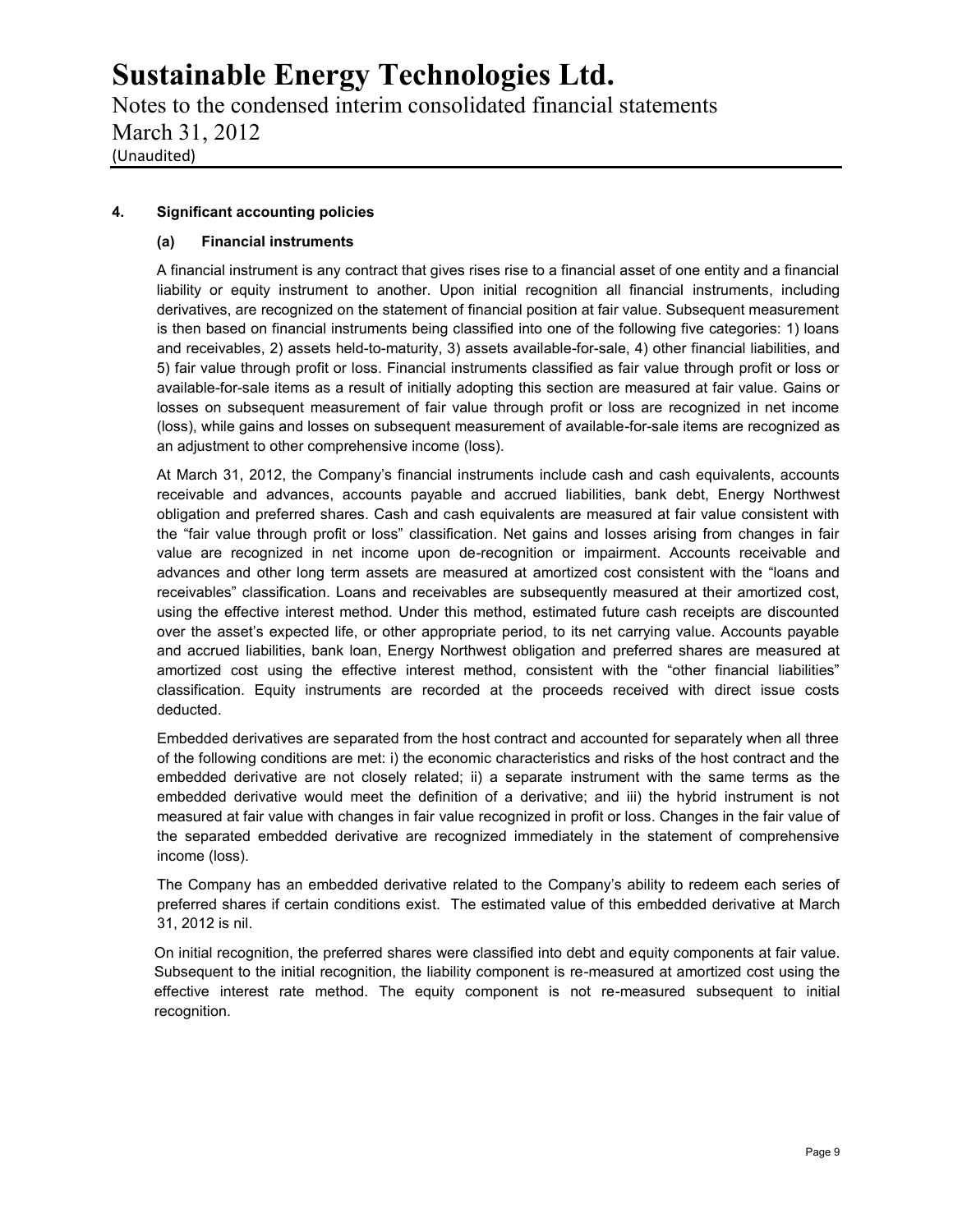Notes to the condensed interim consolidated financial statements March 31, 2012 (Unaudited)

### **4. Significant accounting policies (continued)**

#### **(a) Financial instruments (continued)**

The effective interest method is a method of calculating the amortized cost of a financial asset/liability and of allocating interest income/expense over the relevant period. The effective interest rate is the rate that exactly discounts estimated future cash flows (including all fees on points paid or received that form an integral part of the effective interest rate, transaction costs and other premiums or discounts) through the expected life of the financial asset/liability, or, where appropriate, a shorter period. Transactions costs are comprised primarily of legal, accounting, underwriters' fees and other costs directly attributable to the issuance of the financial instruments.

#### **(b) Foreign currencies**

#### *i. Foreign currency transactions*

The consolidated financial statements are prepared in Canadian dollars, which is the Company's functional currency. Transactions in foreign currencies are initially recorded at the functional currency spot rate at the date of the transaction. Monetary assets and liabilities denominated in foreign currencies are translated at the functional currency prevailing rate of exchange at the reporting date. Non-monetary items that are measured in terms of historical cost in foreign currency are translated using the prevailing exchange rates as at the dates of the initial transactions. Non monetary items measured at fair value in a foreign currency are translated using the exchange rates at the date when the fair value was determined.

#### *ii. Foreign operations*

The assets and liabilities of foreign operations are translated to Canadian dollars at exchange rates at the reporting date. Foreign currency differences are recognized and presented in other comprehensive income (loss) and in the foreign currency translation reserve in equity.

When the settlement of a monetary item receivable from or payable to a foreign operation is neither planned nor likely in the foreseeable future, foreign exchange gain and losses net of tax arising from those items are considered to form part of a net investment in a foreign operation and are recognized in other comprehensive income (loss) and presented in the translation reserve in equity.

On disposal of a foreign operation, any cumulative exchange differences held in equity and arising after the date of transition to IFRS are transferred to the consolidated statement of comprehensive income (loss) as part of the profit or loss on sale.

#### **(c) Inventory**

Inventories are stated at the lower of cost or net realizable value. Inventory is valued on a weighted average cost basis. Net realizable value represents the estimated selling price for inventories less all estimated costs necessary to make the sale. The reversal of previous net realizable value write-downs is recorded when there is a subsequent increase in the value of inventory.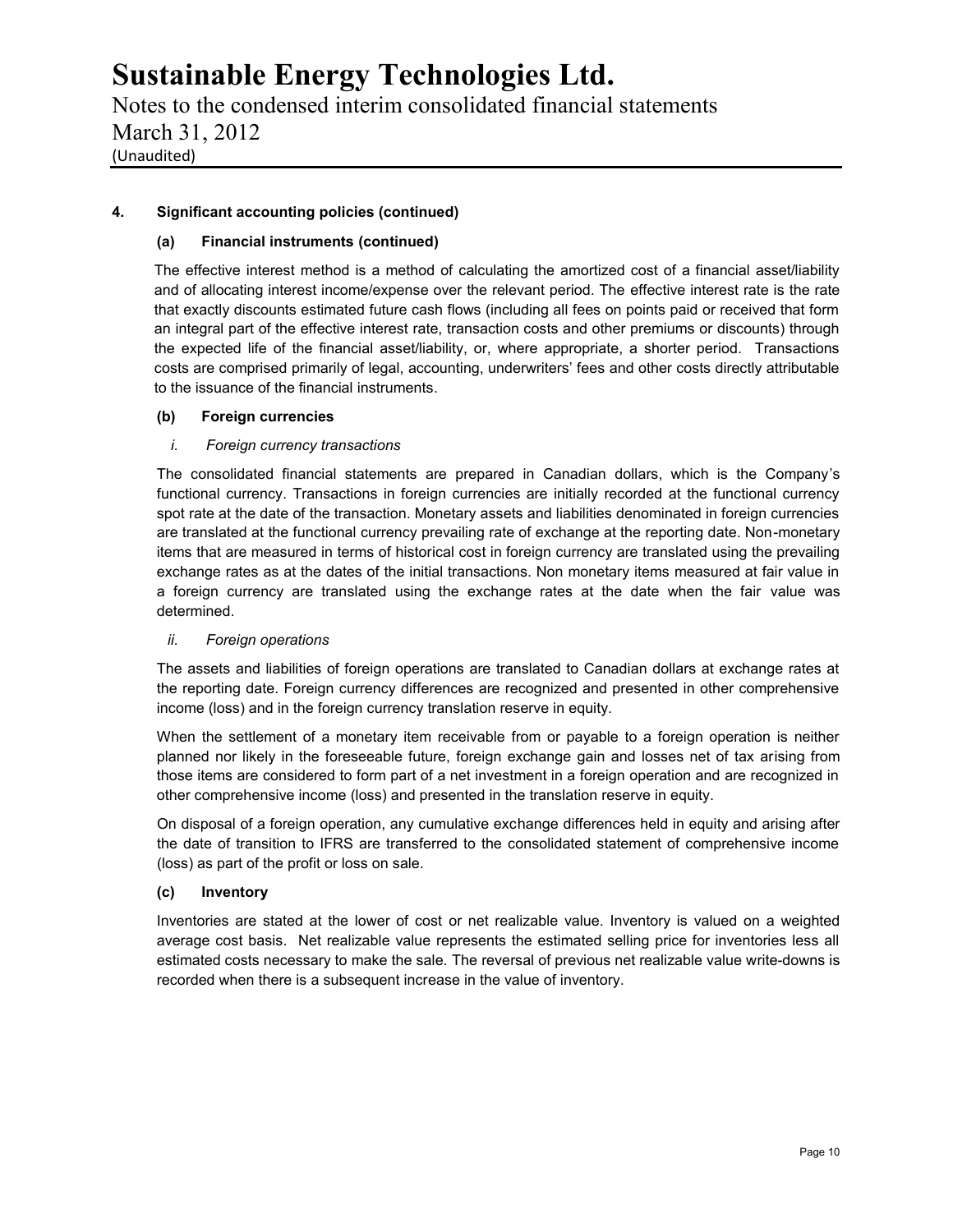Notes to the condensed interim consolidated financial statements March 31, 2012 (Unaudited)

#### **4. Significant accounting policies (continued)**

#### **(d) Capital assets**

Capital assets other than capitalized product development costs are stated in the consolidated statement of financial position at cost less accumulated amortization, impairment losses and government grants. Amortization is charged so as to write off the cost of assets, other than land, over their estimated useful lives, using the straight-line method. Amortization is charged once an asset is determined to be available for use. The estimated useful lives, residual values and amortization method are reviewed at each year end, with the effect of any changes in estimates accounted for on a prospective basis.

Assets held under finance leases are amortized over their expected useful lives on the same basis as owned assets or, where shorter, the term of the relevant lease.

Amortization is charged over the estimated useful life of the asset at the following rates:

| Furniture and equipment | 5 years straight-line      |
|-------------------------|----------------------------|
| Computer equipment      | 3 years straight-line      |
| Computer software       | 1 year straight-line       |
| Lab equipment           | 3 to 5 years straight-line |
| Dies and molds          | 1 year straight-line       |

The gain or loss arising on the disposal of capital assets is determined as the difference between the sales proceeds and the carrying amount of the asset, and is recognized in profit or loss.

#### **(e) Research and development costs**

Expenditures on research activities are recognized as an expense in the period in which they are incurred.

Internally-generated intangible assets arising from development (or from the development phase of an internal project) are recognized if, and only if, all of the following have been demonstrated:

- The technical feasibility of completing the intangible asset so that it will be available for use or sale;
- The intention to complete the intangible asset and use or sell it;
- The ability to use or sell the intangible asset;
- How the intangible asset will generate probable future economic benefits;
- The availability of adequate technical, financial and other resources to complete the development and to use or sell the intangible asset; and
- The ability to measure reliably the expenditures attributable to the intangible asset during its development.

The amount initially recognized for internally-generated intangible assets is the sum of the expenditures incurred from the date when the intangible asset first meets the recognition criteria listed above. Where no internally-generated intangible asset can be recognized, development expenditures are charged to statement of comprehensive income (loss) in the period in which they are incurred.

Subsequent to initial recognition, internally-generated intangible assets are reported at cost less accumulated amortization and impairment losses.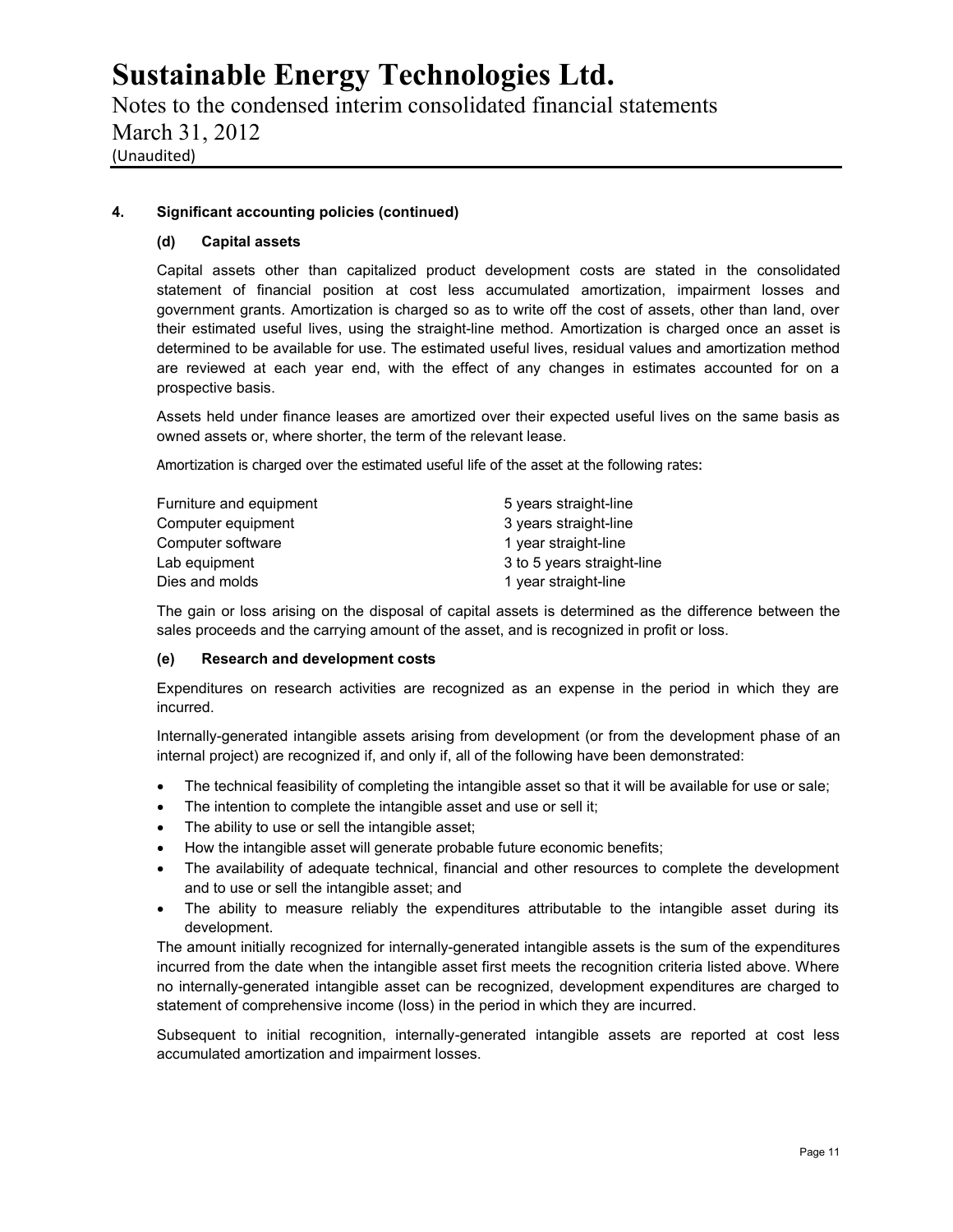Notes to the condensed interim consolidated financial statements March 31, 2012 (Unaudited)

### **4. Significant accounting policies (continued)**

#### **(f) Impairment of capital assets and development costs**

At each balance sheet date, the Company reviews the carrying amounts of its capital assets and development costs to determine whether there is any indication that those assets have suffered an impairment loss. If any such indication exists, the recoverable amount of the asset is estimated in order to determine the extent of the impairment loss (if any). Where it is not possible to estimate the recoverable amount of an individual asset, the Company estimates the recoverable amount of the cash-generating unit ("CGU") to which the asset belongs. The recoverable amount is the higher of the fair value less costs to sell of the asset or the asset's value in use using estimates. The value in use is determined by estimating the future cash flows projected to be generated by these assets on a pre-tax basis. These cash flows are discounted at a rate reflecting the estimated time value of money and risk associated with the asset or CGU.

If the recoverable amount of an asset or CGU is estimated to be less than its carrying amount, the carrying amount of the asset or CGU is reduced to its recoverable amount. An impairment loss is recognized immediately in profit or loss, unless the relevant asset is carried at a revalued amount, in which case the impairment loss is treated as a revaluation decrease.

Where an impairment loss subsequently reverses, the carrying amount of the asset or CGU is increased to the revised estimate of its recoverable amount, but so that the increased carrying amount does not exceed the carrying amount that would have been determined had no impairment loss been recognized for the asset or CGU in prior years. A reversal of an impairment loss is recognized immediately in profit or loss, unless the relevant asset is carried at a revalued amount, in which case the reversal of the impairment loss is treated as a revaluation increase.

### **(g) Borrowing costs**

Borrowing costs directly attributable to the acquisition, construction or production of qualifying assets, which are assets that necessarily take a substantial period of time to get ready for their intended use or sale, are added to the cost of those assets, until such time as the assets are substantially ready for their intended use or sale. All other borrowing costs are recognized in profit or loss in the period in which they are incurred.

#### **(h) Government grants**

Government grants are utilized to fund the various research and development technologies of the Company. Government grants are not recognized until there is reasonable assurance that the Company will comply with the conditions of the grant and that the grant will be received.

Government grants, including contingently repayable government grants, whose primary condition is that the Company should purchase, construct or otherwise acquire non-current assets are recorded as a deduction of the cost of the asset and transferred to profit or loss on a systematic and rational basis over the useful lives of the related assets. Other government grants, including contingently repayable government grants, are recognized as a reduction of the expense over the periods necessary to match them with the costs for which they are intended to compensate, on a systematic basis. Contingent government grant repayments will be shown as a government contribution repayment expense when incurred.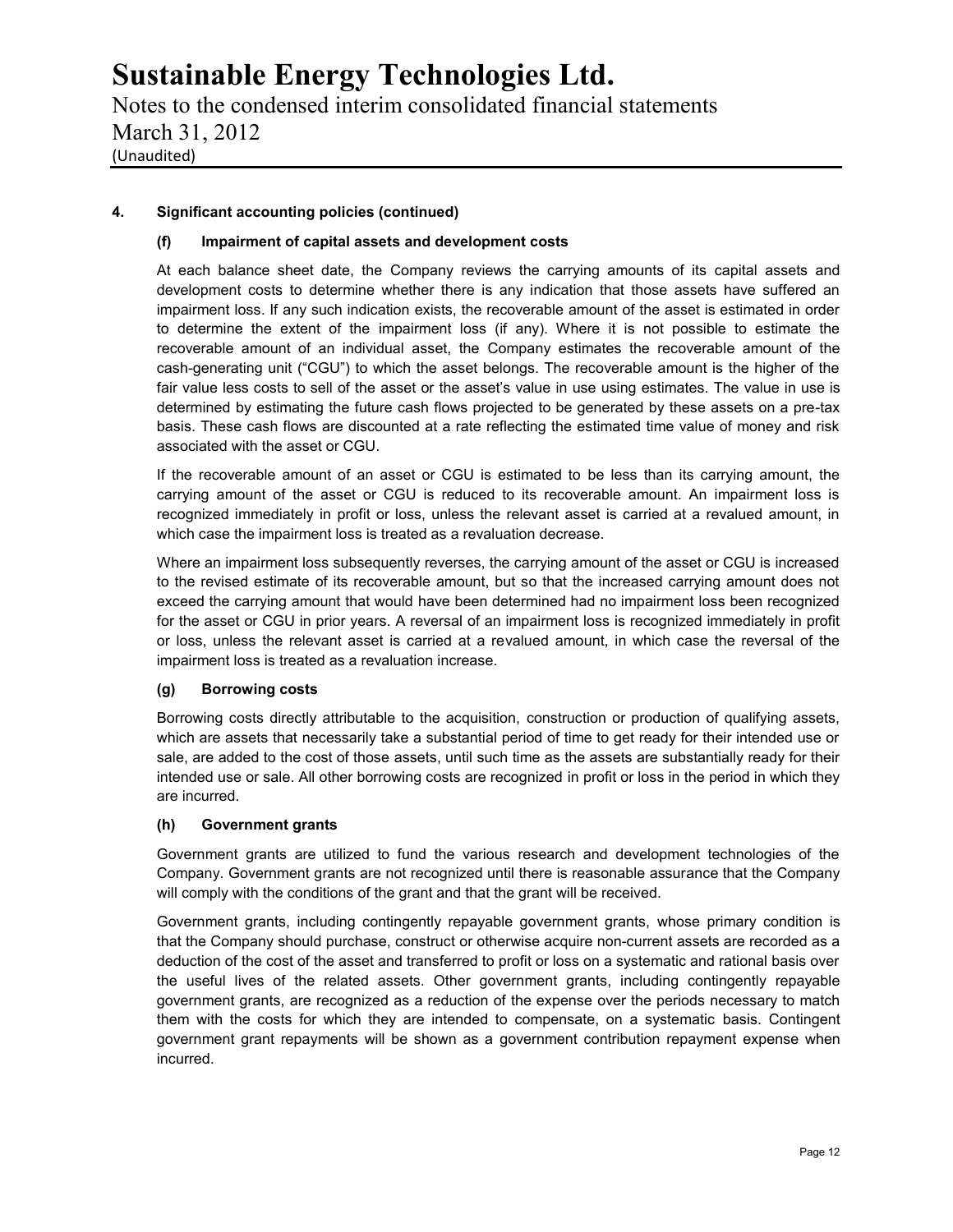Notes to the condensed interim consolidated financial statements March 31, 2012 (Unaudited)

### **4. Significant accounting policies (continued)**

### **(i) Provisions and contingencies**

#### *i. Provisions*

Provisions are recognized when the Company has a present obligation (legal or constructive) as a result of a past event, it is probable that the Company will be required to settle the obligation, and a reliable estimate can be made of the amount of the obligation.

The amount recognized as a provision is the best estimate of the consideration required to settle the present obligation at the balance sheet date, taking into account the risks and uncertainties surrounding the obligation. Where a provision is measured using the cash flows estimated to settle the present obligation, its carrying amount is the present value of those cash flows.

When some or all of the economic benefits required to settle a provision are expected to be recovered from a third party, the receivable is recognized as an asset if it is virtually certain that reimbursement will be received and the amount of the receivable can be measured reliably.

#### *ii. Contingencies*

When a contingency is substantiated by confirming events, can be reliably measured and will likely result in an economic outflow, a liability is recognized in the financial statements as the best estimate required to settle the obligation. A contingent liability is disclosed where the existence of an obligation will only be confirmed by a future event, or where the amount of a present obligation cannot be measured reliably or will likely not result in an economic outflow. Contingent assets are only disclosed when the inflow of economic benefits is probable. When the economic benefit becomes virtually certain, the asset is no longer contingent and is recognized in the financial statements.

#### **(j) Leases**

Leases are classified as finance leases whenever the terms of the lease transfer substantially all the risks and rewards of ownership to the lessee. Finance leases are capitalized at commencement of the lease term at the lower of the fair value of the leased asset or the present value of the minimum lease payments. Capitalized leased assets are amortized over the shorter of the estimated useful life of the assets and the lease term. Lease payments are apportioned between finance expenses and reduction of the lease obligation so as to achieve a constant rate of interest on the remaining balance of the liability. Finance expenses are recognized immediately in profit or loss, unless they are directly attributable to qualifying assets, in which case they are capitalized in accordance with the Company's general policy on borrowing costs. All other leases are classified as operating leases.

Operating lease payments are recognized as an expense on a straight-line basis over the lease term, except when another systematic basis is more representative of the time pattern in which economic benefits from the leased asset are consumed. The aggregate benefit of incentives is recognized as a reduction of rental expense on a straight-line basis, except where another systematic basis is more representative of the time pattern in which economic benefits from the leased asset are consumed.

#### **(k) Share-based payments**

Share-based payments are comprised of stock option awards granted to employees, directors and others which are equity-settled share-based payments.

These equity-settled share-based payments are measured at the fair value of the equity instruments and are recognized as an employee expense with the offsetting credit as an increase to the share-based payment reserve.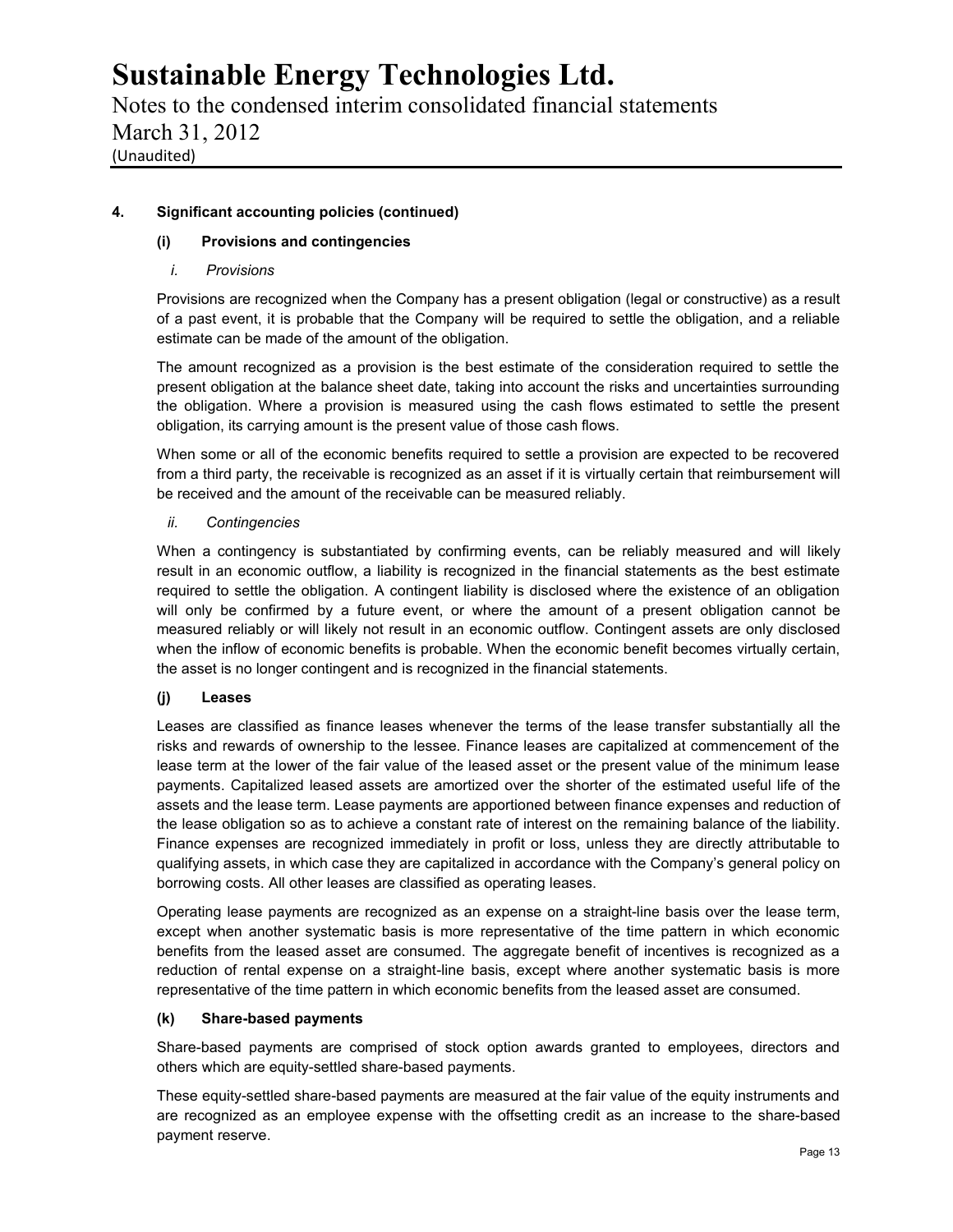Notes to the condensed interim consolidated financial statements March 31, 2012 (Unaudited)

### **4. Significant accounting policies (continued)**

#### **(k) Share-based payments (continued)**

The fair value is measured at the grant date using the Black-Scholes options pricing model based on terms and conditions upon which the options were granted. Each tranche is recognized on a graded vesting basis over the period during which the options vest. At each balance sheet date, the Company revises its estimate of the number of equity instruments expected to vest as a result of the effect of non market based vesting conditions. The impact of the revision of the original estimates, if any, is recognized in profit or loss such that the cumulative expense reflects the revised estimate, with a corresponding adjustment to the share-based payment reserve.

Upon exercise of the share purchase option, the Company issues new shares. The associated fair value amount is reclassified from the share-based payment reserve to share capital. The proceeds received net of any directly attributable transaction costs are credited to share capital when the options are exercised.

#### **(l) Revenue recognition**

Revenue from product sales is generally recognized on shipment to the customer and when reasonable assurance exists regarding the measurement and collection of the consideration received. There may be instances where customers will request that the Company "bill and hold" their shipments until such time as the customers are prepared to receive the shipment. In these cases, revenue is recognized when the customer is invoiced for the goods which have been packaged and made ready for shipment, the risk of ownership is with the customer, and the terms and when reasonable assurance exists regarding the measurement and collection of the consideration received.

Engineering fee revenue is recognized when the service is performed. Licensing fee revenue is recognized when the Company has fulfilled all its obligations under the terms of the operative licensing agreement. In all cases no revenue would be recognized in circumstances where collection is not reasonably assured.

#### **(m) Income taxes**

Income taxes are recognized in the statement of comprehensive income (loss), except where they relate to items recognized in other comprehensive income (loss) or directly in equity, in which case the related taxes are recognized in other comprehensive income (loss) or equity. Taxes on income in interim periods are recorded using the tax rate that would be applicable to expected annual income. Annual taxes are recorded using the tax rate that has been enacted or substantively enacted by the balance sheet date.

Deferred tax assets and liabilities are recognized based on unused tax losses and tax credits and the difference between the tax and accounting values of assets and liabilities and are calculated using enacted or substantively enacted tax rates for the periods in which the unused tax losses and tax credits and differences are expected to reverse. The effect of tax rate changes is recognized in earnings or equity, as the case may be, in the period of substantive enactment.

Deferred tax assets are recognized only to the extent that it is probable that future taxable profits will be available against which the assets can be utilized.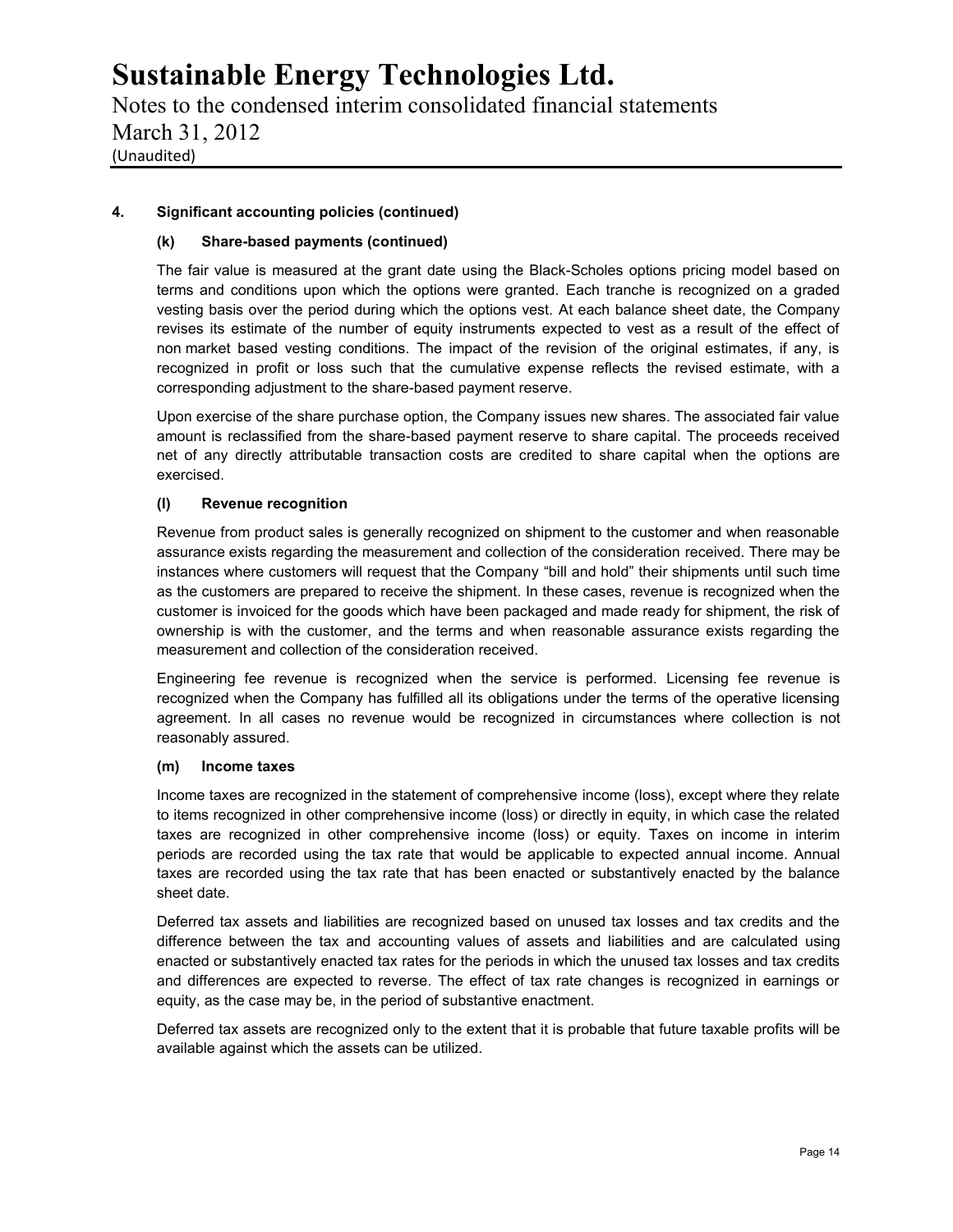Notes to the condensed interim consolidated financial statements March 31, 2012 (Unaudited)

#### **4. Significant accounting policies (continued)**

#### **(m) Income taxes**

Deferred tax liabilities are recognized for taxable temporary differences arising on investments in subsidiaries, joint ventures and associates. However, the Company does not recognize such deferred tax liabilities where the timing of the reversal of the temporary differences can be controlled and it is probable that the temporary differences will not reverse in the foreseeable future.

The Company is subject to assessments by various taxation authorities that may interpret tax legislation differently. The final amount of taxes to be paid depends on a number of factors including the outcomes of audits, appeals, or negotiated settlements. The Company accounts for such differences based on its best estimate of the probable outcome of these matters.

#### **(n) Loss per share**

The Company computes basic loss per share using net income attributable to Sustainable shareholders divided by the weighted-average number of common shares outstanding. The company does not compute diluted earnings per share as this calculation would be anti-dilutive.

#### **5. Future accounting pronouncements**

The Company has reviewed new and revised accounting pronouncements that have been issued but are not yet effective and determined that the following may have an impact on the Company:

*IFRS 7: Financial Instruments: Disclosures –* In 2011, IASB issued new disclosure requirements that enable users of the financial statements to better compare financial statements prepared in accordance with IFRS and US GAAP. The new requirements are effective for annual periods beginning on or after January 1, 2013.

The IASB also issued amendments to IFRS 7 relating to requiring additional disclosure on the transfer of financial assets including the possible effects of any residual risks that the transferring entity retains. The disclosure amendments are required to be adopted retrospectively for periods beginning on or after July 1, 2011.

*IFRS 9: Financial Instruments –* In November 2009 was issued and is the first step to replace current *IAS 39, Financial Instruments: Recognition and Measurement*. IFRS 9 uses a single approach to determine whether a financial asset is measured at amortized cost or fair value, replacing the multiple rules in IAS 39. The approach in IFRS 9 is based on how an entity manages its financial instruments in the context of its business model and the contractual cash flow characteristics of the financial assets. The new standard also requires a single impairment method to be used, replacing the multiple impairment methods in IAS 39. IFRS 9 is effective for annual periods beginning on or after January 1, 2015.

*IFRS 10: Consolidated Financial Statements* – In 2011, the IASB issued IFRS 10 which provides additional guidance to determine whether an investee should be consolidated. The guidance applies to all investees, including special purpose entities. The standard is required to be adopted for periods beginning January 1, 2013.

*IFRS 11: Joint Arrangements* – In 2011, the IASB issued IFRS 11 which presents a new model for determining whether an entity should account for joint arrangements using proportionate consolidation or the equity method. An entity will have to follow the substance rather than legal form of a joint arrangement and will no longer have a choice of accounting method. The standard is required to be adopted for periods beginning January 1, 2013.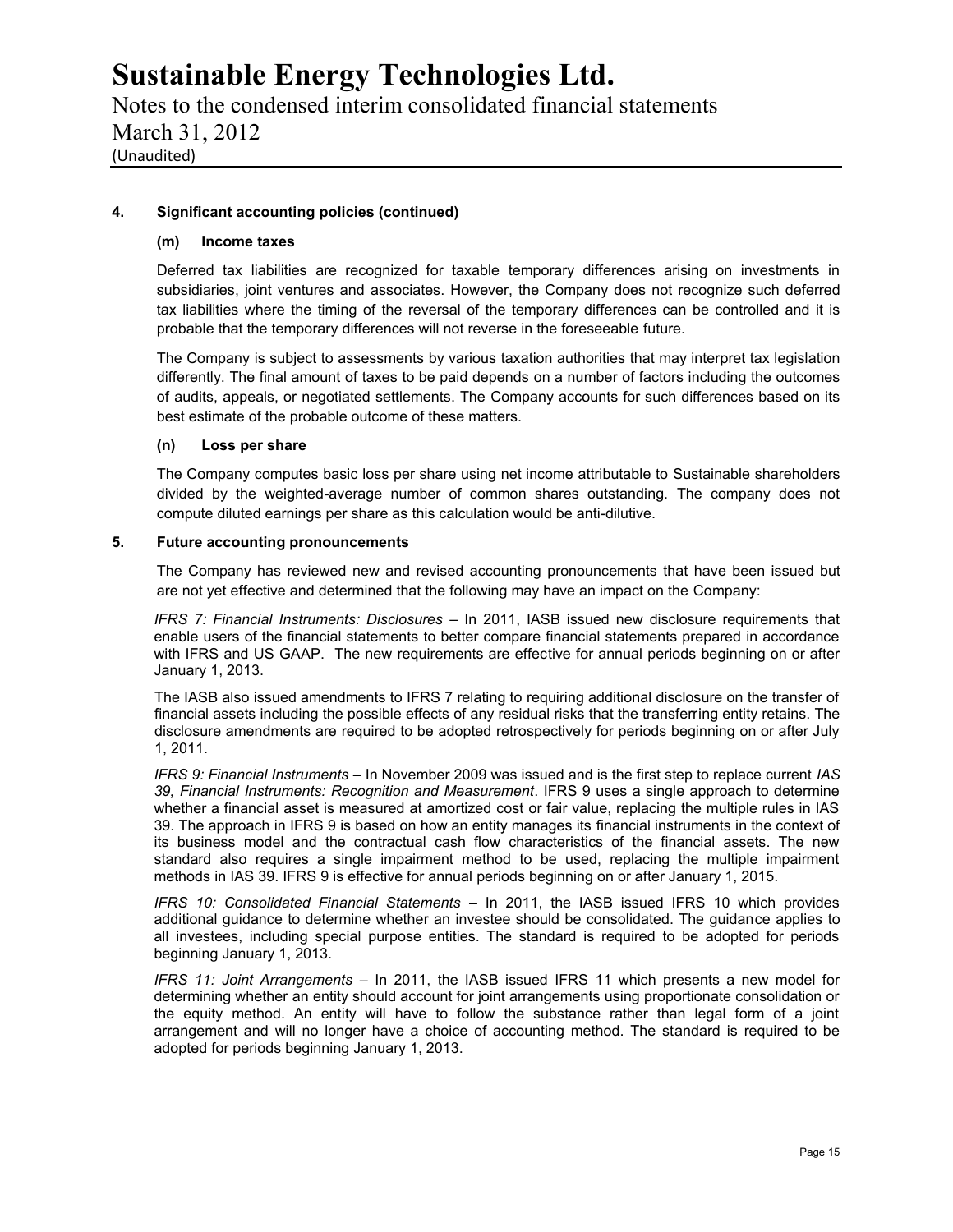Notes to the condensed interim consolidated financial statements March 31, 2012 (Unaudited)

#### **5. Future accounting pronouncements**

*IFRS 12: Disclosure of Interests in Other Entities* – In 2011, the IASB issued IFRS 12 which aggregates and amends disclosure requirements included within other standards. The standard requires a company to provide disclosures about subsidiaries, joint arrangements, associates and unconsolidated structured entities. The standard is required to be adopted for periods beginning January 1, 2013.

*IFRS 13: Fair Value Measurement* – In 2011, the IASB issued IFRS 13 to provide comprehensive guidance for instances where IFRS requires fair value to be used. The standard provides guidance on determining fair value and requires disclosures about those measurements. The standard is required to be adopted for periods beginning January 1, 2015.

*IAS 1: Presentation of Items of Other Comprehensive Income – In 2011*, the IASB issued amendments to IAS 1 Presentation of Financial Statements to split items of other comprehensive income (OCI) between those that are reclassed to income and those that are not. The standard is required to be adopted for periods beginning on or after July 1, 2012.

*IAS 12: Income Taxes* – the IASB amended IAS 12 in December 2010 to remove subjectivity in determining on which basis an entity measures the deferred tax relating to an asset. The amendment introduces a presumption that an entity will assess whether the carrying value of an asset will be recovered through the sale of the asset. The amendment to IAS 12 is effective for reporting periods beginning on or after January 1, 2012.

*IAS 27: Separate Financial Statements* – The IASB issued amendments to IAS 27 Separate Financial Statements to coincide with the changes made in IFRS 10, but retains the current guidance for separate financial statements.

*lAS 28: Investments in Associates and Joint Ventures* – The lASB issued amendments to lAS 28 Investments in Associates and Joint Ventures to coincide with the changes made in IFRS 10 and IFRS 11.

*IAS 32: Financial instruments: presentation – The IASB issued amendments to IAS 32 to clarify the* application of the offsetting requirement for offsetting financial assets and liabilities. The new requirements are effective for annual periods beginning on or after January 1, 2013

Management is assessing the impact of these new standards and amendments but they are not expected to have a material impact on the Company's consolidated financial statements.

#### **6. Inventory**

The total carrying amount and classification of inventory was as follows:

|                    | March31,             | September 30,        | October 1,         |
|--------------------|----------------------|----------------------|--------------------|
|                    | 2012<br>\$           | 2011<br>S            | 2010<br>\$         |
| Finished goods     | 700,736              | 736,784              | 1,688,067          |
| Component<br>Other | 2,484,314<br>108,763 | 2,744,528<br>108,763 | 927,162<br>126,345 |
|                    | 3,293,813            | 3,590,075            | 2.741.574          |

As at March 31, 2012, \$3,293,813(2011 - \$3,684,264) of inventory was carried at cost and \$Nil was carried at net realizable value. The valuation write-down of inventory related assets recorded in the period ended March 31, 2012 totals \$Nil (2011 - \$Nil).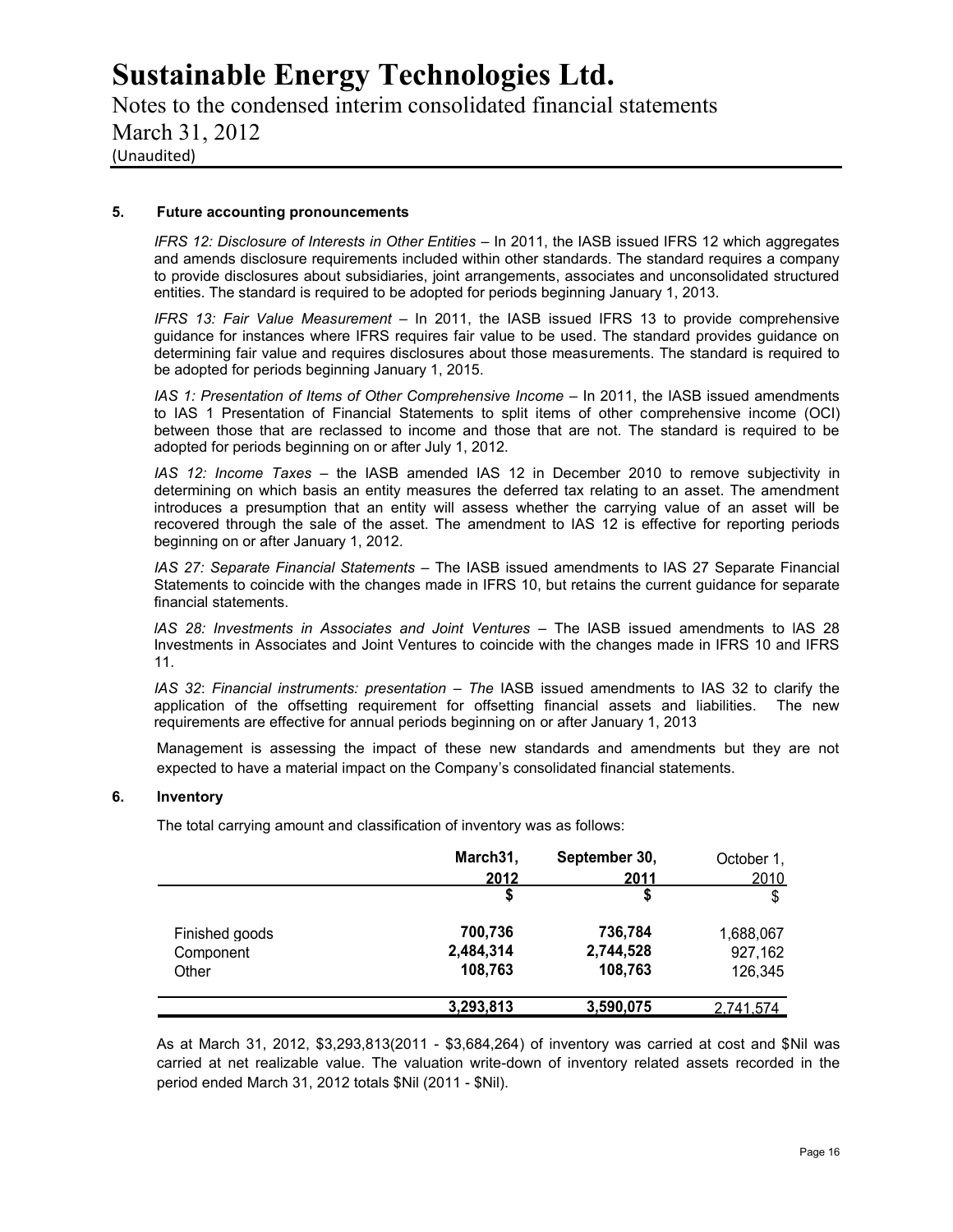Notes to the condensed interim consolidated financial statements March 31, 2012 (Unaudited)

### **7. Development costs**

|                                                                         |                                                        | March 31,                                                                 | September 30,                                             | October 1,   |
|-------------------------------------------------------------------------|--------------------------------------------------------|---------------------------------------------------------------------------|-----------------------------------------------------------|--------------|
| <b>Carrying value</b>                                                   |                                                        | 2012                                                                      | 2011                                                      | 2010         |
|                                                                         |                                                        | \$                                                                        | \$                                                        | \$           |
| Development of wind turbine                                             |                                                        | 1                                                                         | 1                                                         | 1            |
| technology<br>Development of power electronics<br>intellectual property |                                                        | 1,245,738                                                                 | 1,393,174                                                 | 1,567,426    |
| Development of power electronics<br>platform                            |                                                        | 1                                                                         | 1                                                         | 1            |
| Total                                                                   |                                                        | 1,245,740                                                                 | 1,393,176                                                 | 1,567,428    |
| Cost                                                                    | <b>Development</b><br>of wind<br>turbine<br>technology | <b>Development</b><br>of power<br>electronics<br>intellectual<br>property | <b>Development</b><br>of power<br>electronics<br>platform | <b>Total</b> |
|                                                                         |                                                        |                                                                           |                                                           | \$           |
| <b>Balance September 30,</b><br>2011                                    | 1,885,875                                              | 3,700,089                                                                 | 1,523,750                                                 | 7,109,714    |
| Additions                                                               |                                                        |                                                                           |                                                           |              |
| <b>Disposals</b><br>Foreign currency<br>translation                     |                                                        | 89,138                                                                    |                                                           | 89,138       |
| <b>Balance March 31,</b><br>2012                                        | 1,885,875                                              | 3,789,227                                                                 | 1,523,750                                                 | 7,198,852    |
|                                                                         |                                                        |                                                                           |                                                           |              |
|                                                                         | <b>Development</b>                                     | <b>Development</b><br>of power                                            | <b>Development</b>                                        |              |
| <b>Accumulated</b>                                                      | of wind                                                | electronics                                                               | of power                                                  |              |
| amortization and                                                        | turbine                                                | intellectual                                                              | electronics                                               |              |
| impairment                                                              | technology                                             | property                                                                  | platform                                                  | Total        |
|                                                                         | \$                                                     |                                                                           | \$                                                        | \$           |
| <b>Balance September 30,</b><br>2011                                    | 1,885,874                                              | 2,306,915                                                                 | 1,523,749                                                 | 5,716,538    |
| Amortization                                                            |                                                        | 95,264                                                                    |                                                           | 95,264       |
| Foreign currency                                                        |                                                        |                                                                           |                                                           |              |
| translation<br><b>Balance March 31,</b>                                 |                                                        | 141,310                                                                   |                                                           | 141,310      |
| 2012                                                                    | 1,885,874                                              | 2,543,489                                                                 | 1,523,749                                                 | 5,953,112    |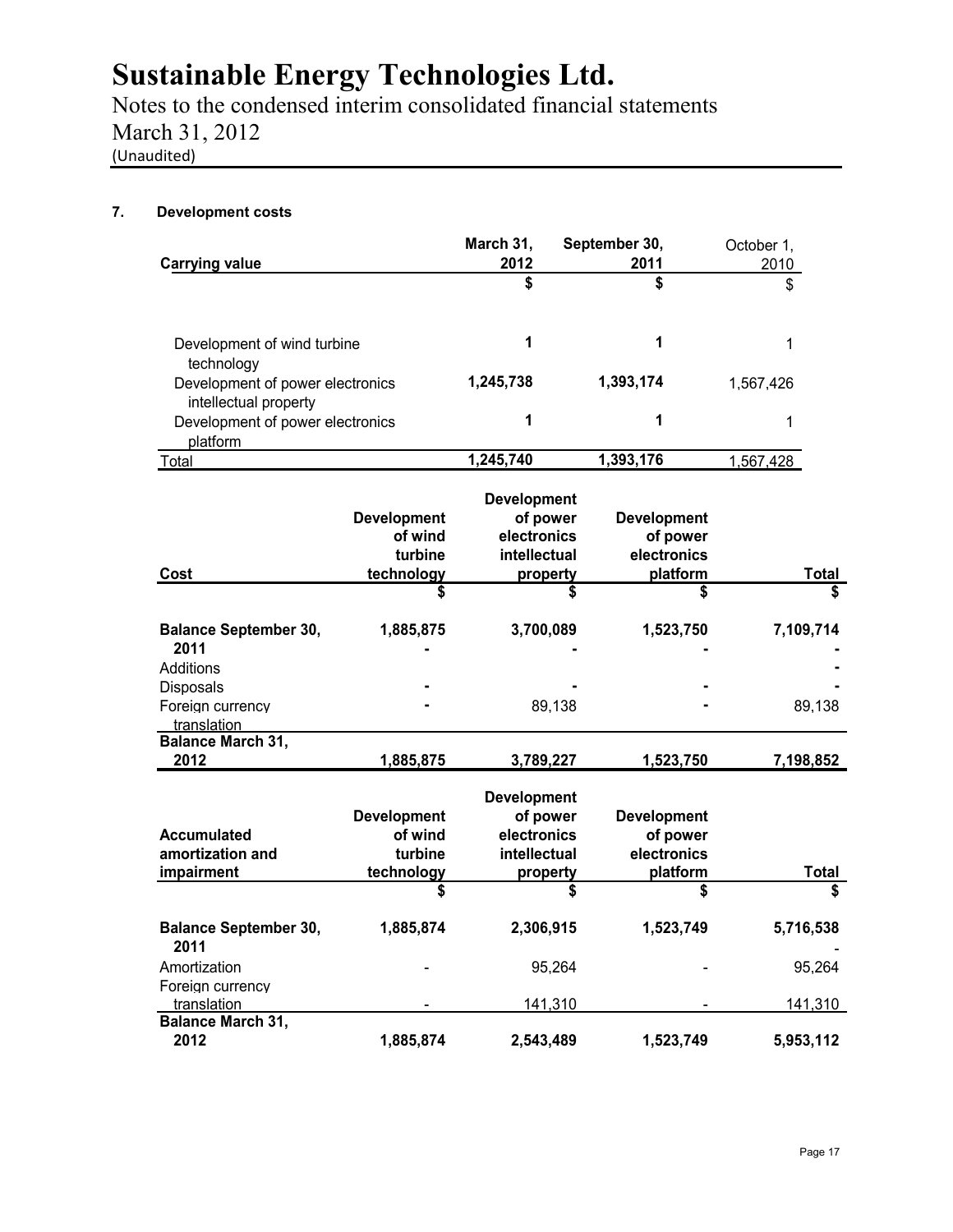Notes to the condensed interim consolidated financial statements March 31, 2012 (Unaudited)

#### **7. Development costs (continued)**

The cost of the development of the Company's power electronics intellectual property is being amortized straight line over the life of the relevant patents, which is estimated to be 16 years. At March 31, 2012 the patents had a remaining useful life of 6.50 years. Depreciation of the intangible asset is included in the statement of loss under the line item product research and development.

#### **8. Capital assets**

|                                      |           | March 31, | September 30,    | October 1, |           |
|--------------------------------------|-----------|-----------|------------------|------------|-----------|
|                                      |           | 2012      | 2011             | 2010       |           |
|                                      |           | \$        | \$               | \$         |           |
| Carrying value                       |           |           |                  |            |           |
| Computer equipment and software      |           | 15,713    | 30,866           | 99,121     |           |
| Lab equipment                        |           | 49,043    | 74,005           | 80,173     |           |
| Furniture and equipment              |           | 33,532    | 40,568           | 66,014     |           |
| Dies and molds                       |           | 6,595     | 7.097            | 14,130     |           |
| Total                                |           | 104,883   | 152,536          | 259.438    |           |
|                                      |           |           |                  |            |           |
|                                      |           |           |                  |            |           |
|                                      | \$        | \$        |                  | \$         |           |
| <b>Balance September 30,</b><br>2011 | 483,306   | 578,871   | 160,914          | 43,156     | 1,266,247 |
| Additions                            | 7,590     | 2,112     | 3,286            | 5,077      | 18,065    |
| <b>Disposals</b>                     |           |           |                  |            |           |
| Foreign currency translation         |           |           | (827)            |            | (827)     |
| <b>Balance March 31,</b>             |           |           |                  |            |           |
| 2012                                 | 490,896   | 580,983   | 163,373          | 48.233     | 1,283,485 |
|                                      | Computer  |           |                  |            |           |
| <b>Accumulated</b>                   | equipment |           | <b>Furniture</b> |            |           |
| amortization and                     | and       | Lab       | and              | Dies and   |           |
| impairment                           | software  | equipment | equipment        | models     | Total     |
|                                      | \$        | \$        |                  | \$         |           |
| <b>Balance September 30,</b><br>2011 | 452,440   | 504,865   | 120,346          | 36,060     | 1,113,711 |
| Amortization                         | 22,743    | 27,075    | 9,495            | 5,578      | 64,891    |
| Foreign currency translation         |           |           |                  |            |           |
| <b>Balance March 31,</b>             |           |           |                  |            |           |
| 2012                                 | 475.183   | 531.940   | 129.841          | 41.638     | 1.178.602 |

**2012 475,183 531,940 129,841 41,638 1,178,602**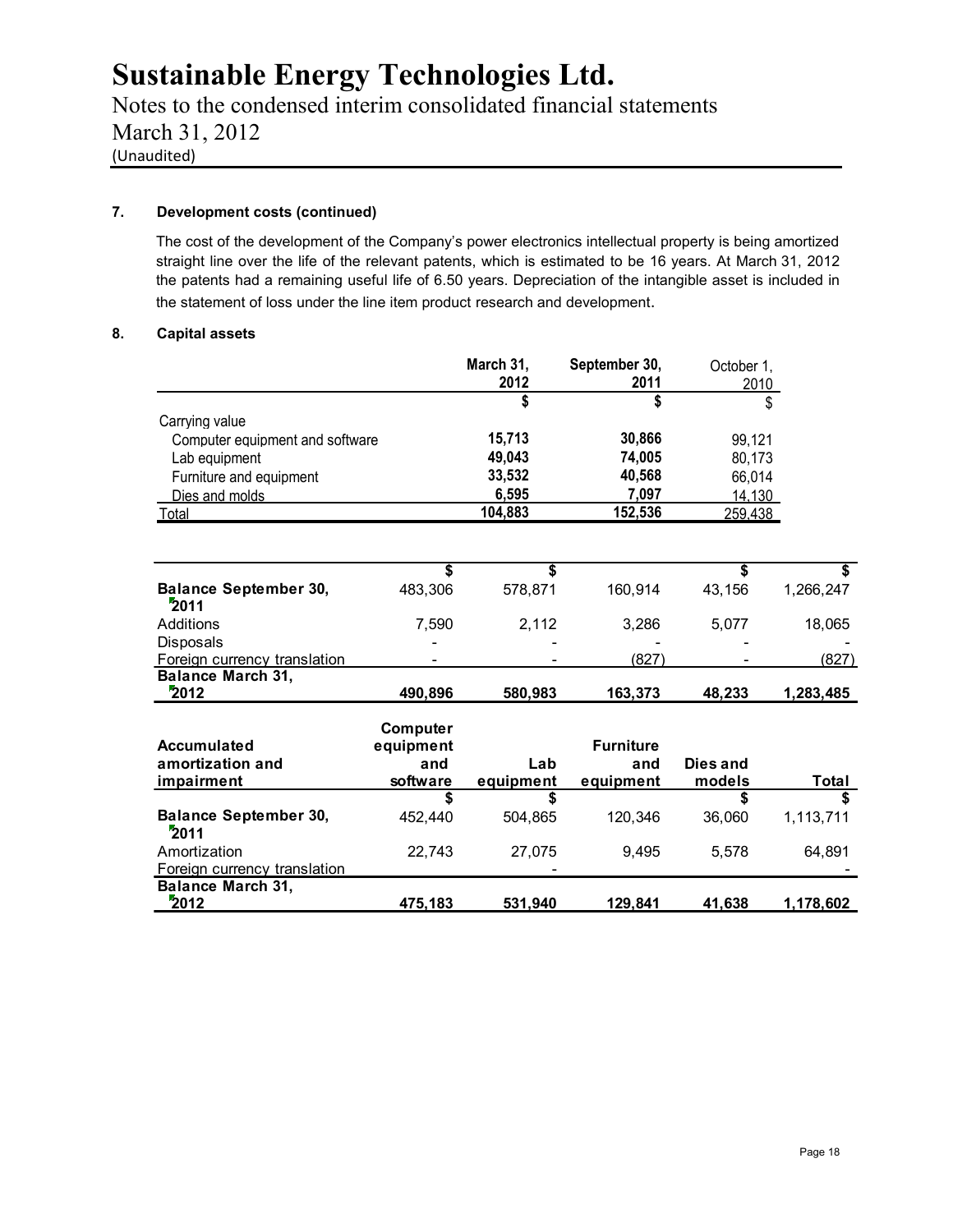Notes to the condensed interim consolidated financial statements March 31, 2012 (Unaudited)

### **8. Capital assets (continued)**

|                              | Computer<br>equipment<br>and | Lab       | <b>Furniture</b><br>and | Dies and |                   |
|------------------------------|------------------------------|-----------|-------------------------|----------|-------------------|
| Cost                         | software                     | equipment | equipment               | models   | Total             |
|                              | \$                           | \$        |                         | \$       | \$                |
| Balance October 1,<br>2010   | 452,472                      | 532.476   | 168,798                 | 35,368   | 1,189,113         |
| Additions                    | 30,834                       | 46,395    | 299                     | 7,789    | 85,316            |
| Disposals                    |                              |           | (8, 367)                |          | (8, 367)          |
| Foreign currency translation |                              |           | 185                     |          | 185               |
| Balance September 30,        |                              |           |                         |          |                   |
| 2011                         | <u>483,306</u>               | 578,871   | 160.915                 | 43,157   | <u>1,266,248</u>  |
|                              |                              |           |                         |          |                   |
|                              | Computer                     |           |                         |          |                   |
| Accumulated                  | equipment                    |           | Furniture               |          |                   |
| amortization and             | and                          | Lab       | and                     | Dies and |                   |
| <i>impairment</i>            | software                     | equipment | equipment               | models   | Total             |
|                              | \$                           | \$        |                         | \$       | \$                |
| Balance October 1,<br>2010   | 353,351                      | 452,303   | 102,784                 | 21,238   | 929,676           |
| Amortization                 | 99,090                       | 52,562    | 17,562                  | 14,822   | 184,036           |
| Balance September 30,        |                              |           |                         |          |                   |
| 2011                         | 452.440                      | 504,865   | <u>120,346</u>          | 36,060   | <u>1,113,712 </u> |

### **9. Energy Northwest obligation**

|                                                                                      | March 31,<br>2012 | September 30,<br>2011 |
|--------------------------------------------------------------------------------------|-------------------|-----------------------|
|                                                                                      |                   | \$                    |
| Obligation to Energy Northwest (\$1,398,177 US)<br>$(2010 - $1,165,148 \text{ US}))$ | 1,396,919         | 1.331.341             |
| Less: current portion of Energy Northwest obligation                                 | 279,384           | 266,268               |
|                                                                                      | 1,117,535         | 1.065.073             |

During fiscal 2001, Energy Northwest (formerly "Washington Public Power Supply System") made contributions of US\$132,490 to Sustainable Energy Laboratories Ltd. ("SEL") towards the development of SEL's step wave power conversion technology. Under its agreement with SEL, Energy Northwest is entitled to compensation for such contribution in an amount equal to 10% of SEL's gross monthly sales: provided, however, that the compensation payable in any year is not to be less than US\$7,000 and not more than 20% of Energy Northwest's total investment to include applicable interest. Under the agreement, interest is to be applied to Energy Northwest's contribution at an annual (APR) rate of 20% of the remaining balance due. Compensation payments are to be completed by January 1, 2016. The obligation is unsecured.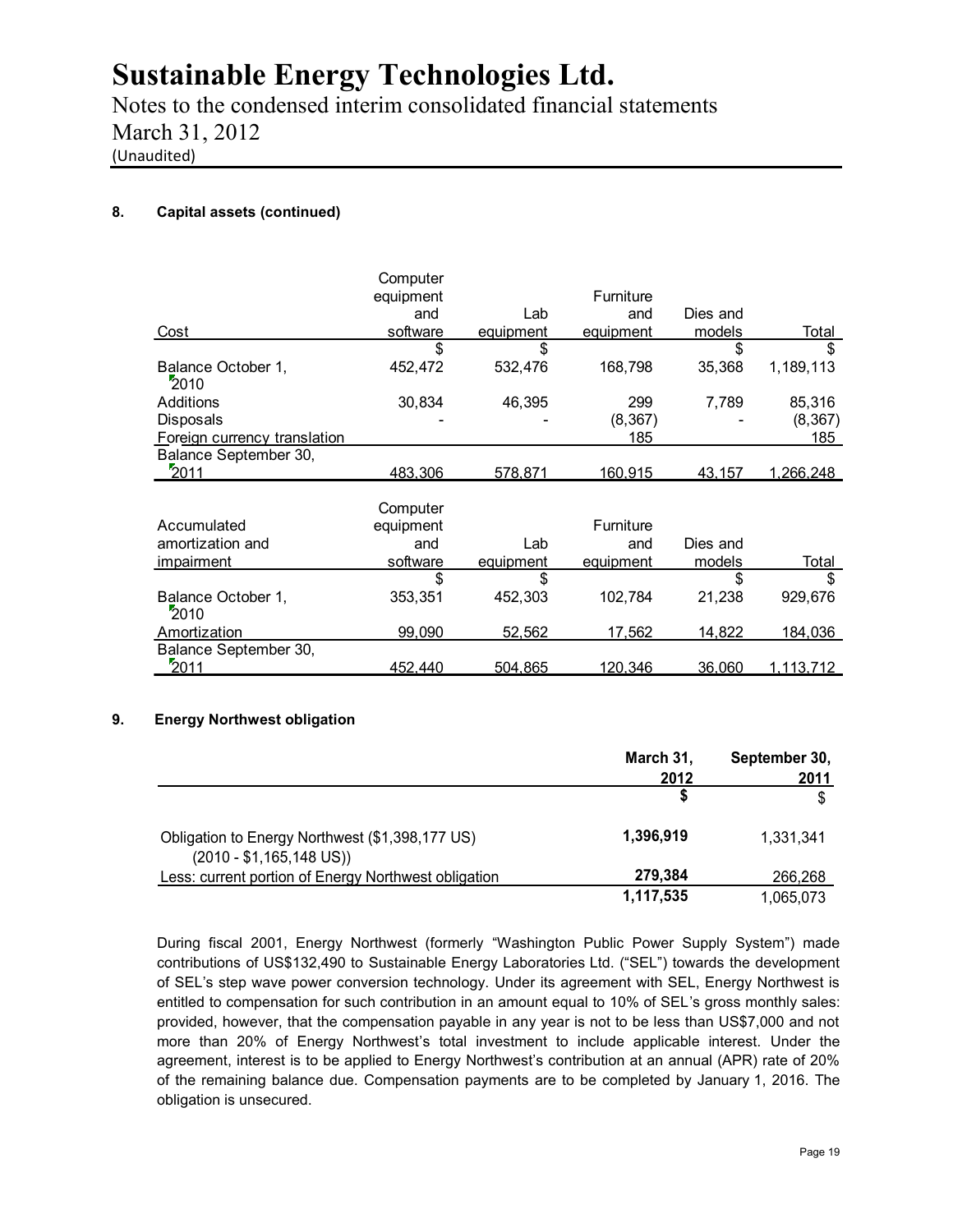Notes to the condensed interim consolidated financial statements March 31, 2012 (Unaudited)

#### **9. Energy Northwest obligation (continued)**

The current portion of the long term obligation to Energy Northwest is dependent on forecast product sales, subject to the above noted annual minimum and maximum payments. Due to the emerging nature of the Company's business, it is not possible to accurately forecast future product sales, and the Company has elected to treat the maximum amount payable to Energy Northwest (\$279,384) as current.

The obligation represents the Company's estimate of a fixed obligation payable in respect of contributions made by Energy Northwest for the early development of the Company's technology. The obligation is non-recourse to the Company and represents the best estimate of the amount that could be repayable by SEL. The Company is in negotiations with Energy Northwest to restructure the terms and conditions of the obligation and therefore any gains/losses arising from the restructuring will be accounted for in the condensed consolidated statement of loss and comprehensive loss at the time the negotiations are finalized.

Because of the complex nature and the history of the Energy Northwest obligation, the Company believes that it is not possible to reliably measure the fair value of the Energy Northwest obligation. In particular, (i) payments under the obligation are dependent on the sales revenues of the Company over the remaining term of the instrument; and (ii) it is not clear that any balance of the compensation payable to Energy Northwest and unpaid interest remaining unpaid at January 1, 2016 can be pre determined.

Under a scenario where the maximum amount payable per year is made and the unpaid balance including interest at the end of the term is paid, the fair value of the Energy Northwest obligation based on interest rates that would be available for the Company for similar obligations is estimated at \$890,000. The impact of reducing (increasing) the interest rate by 1% would increase (decrease) the fair value of the Energy Northwest obligation under this scenario by approximately \$10,000 \$(20,000), assuming all other variables are constant.

Under a scenario where the minimum amount payable per year is made and the unpaid balance including interest at the end of the term is paid, the fair value of the Energy Northwest obligation based on interest rates that would be available for the Company for similar obligations is estimated at \$500,000. The impact of reducing (increasing) the interest rate by 1% would increase (decrease) the fair value of the Energy Northwest obligation under this scenario by approximately \$20,000 \$(20,000), assuming all other variables are constant.

#### **10. Share capital**

The equity account balances at March 31, 2012, September 30, 2011 and October 1, 2010 include only those of the Sustainable parent entity. Sustainable Energy Systems Inc. ("SES"), Sustainable Energy Europa S.L. ("SEE"), STG Markets Limited Partnership ("STGLP"), Sustainable Energy Laboratories Ltd. ("SEL"), CWT Power Inc. (Washington) ("CWT US") and International Power Systems, Inc. ("IPS") account balances eliminate upon consolidation of these financial statements.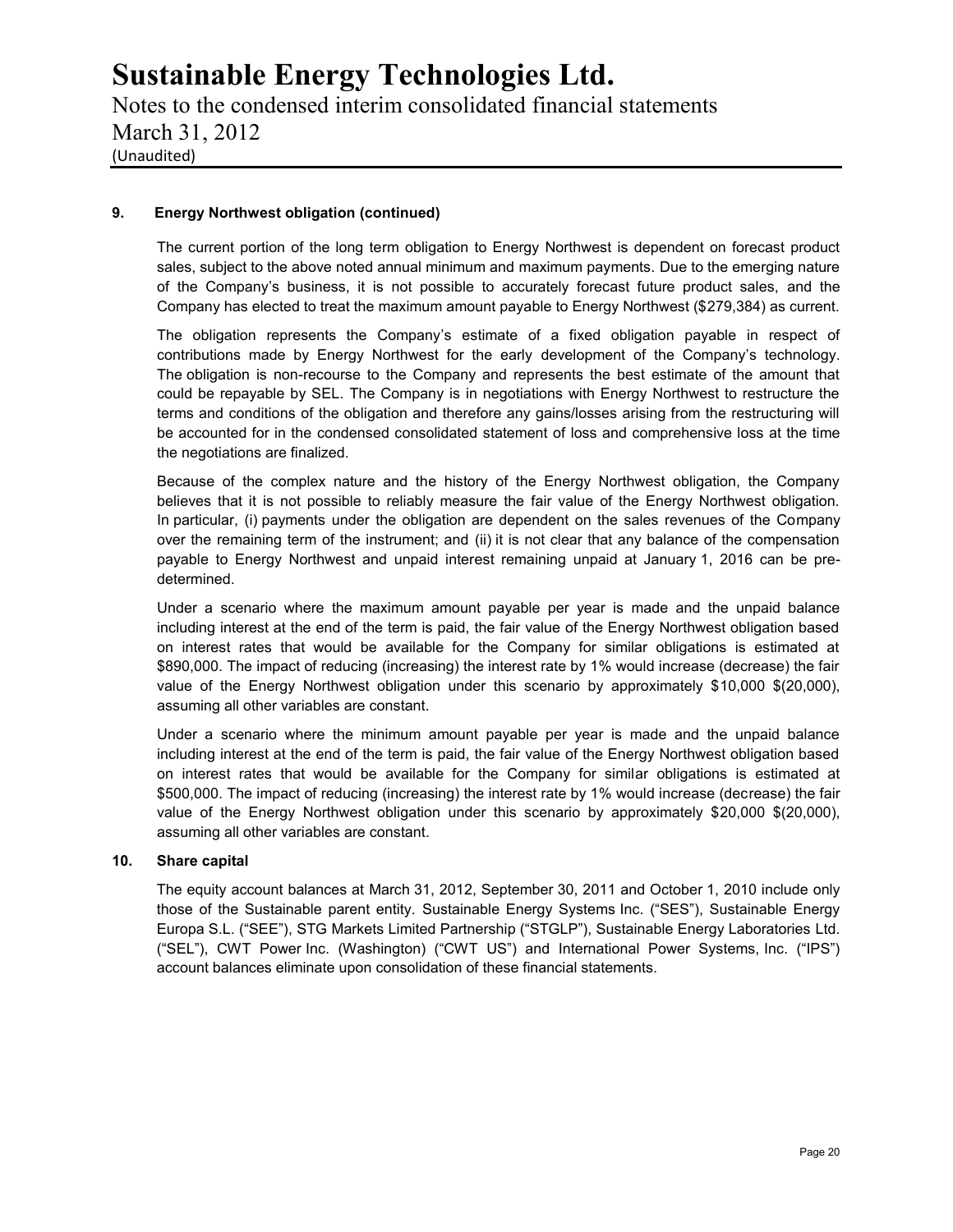Notes to the condensed interim consolidated financial statements March 31, 2012 (Unaudited)

#### **10. Share capital (continued)**

*Authorized,* unlimited number

The authorized capital of Sustainable consists of an unlimited number of common shares without nominal or par value, and an unlimited number of preferred shares, issuable in series, without nominal or par value.

Unlimited number of common shares without par value

Unlimited number of First Preferred Shares Series 7 Unlimited number of First Preferred Shares Series 8 Unlimited number of First Preferred Shares Series 9 Unlimited number of First Preferred Shares Series 10 Unlimited number of First Preferred Shares Series 11 Unlimited number of First Preferred Shares Series 12

#### Issued

| Common shares                  | Number of    | Amount     |
|--------------------------------|--------------|------------|
|                                | shares       | \$         |
| Balance, October 1, 2010       | 165,938,924  | 30,393,463 |
| Issuance of common shares      | 16, 192, 857 | 2,267,000  |
| Cost of issuance               |              | (813, 883) |
| <b>Issuance of LP units</b>    | 16,999,830   | 2,550,000  |
| Cost of issuance               |              | (265, 177) |
| Conversion of preferred shares | 1,102,337    | 126,665    |
| <b>Exercised warrants</b>      |              |            |
| Balance, September 30, 2011    | 200,233,948  | 34,258,068 |
| Conversion of preferred shares | 137,986      | 13,999     |
| Balance, March 31, 2012        | 200,371,934  | 34,272,067 |

#### **11. Share-based payments**

The Company has established an option plan (the "Plan") whereby the Company may grant options to purchase common shares to directors, officers, employees, and consultants. Options generally vest over a 3-year period with 1/6 vesting every 6 months. The Company's plan allows for a maximum term on any options to be ten years. The Company, at the discretion of the Board of Directors, may issue options to a maximum of 32,894,324 which was approved by the shareholders on September 2, 2010 has a fixed option plan The minimum price being the closing price on the TSX Venture Exchange on the date of issue.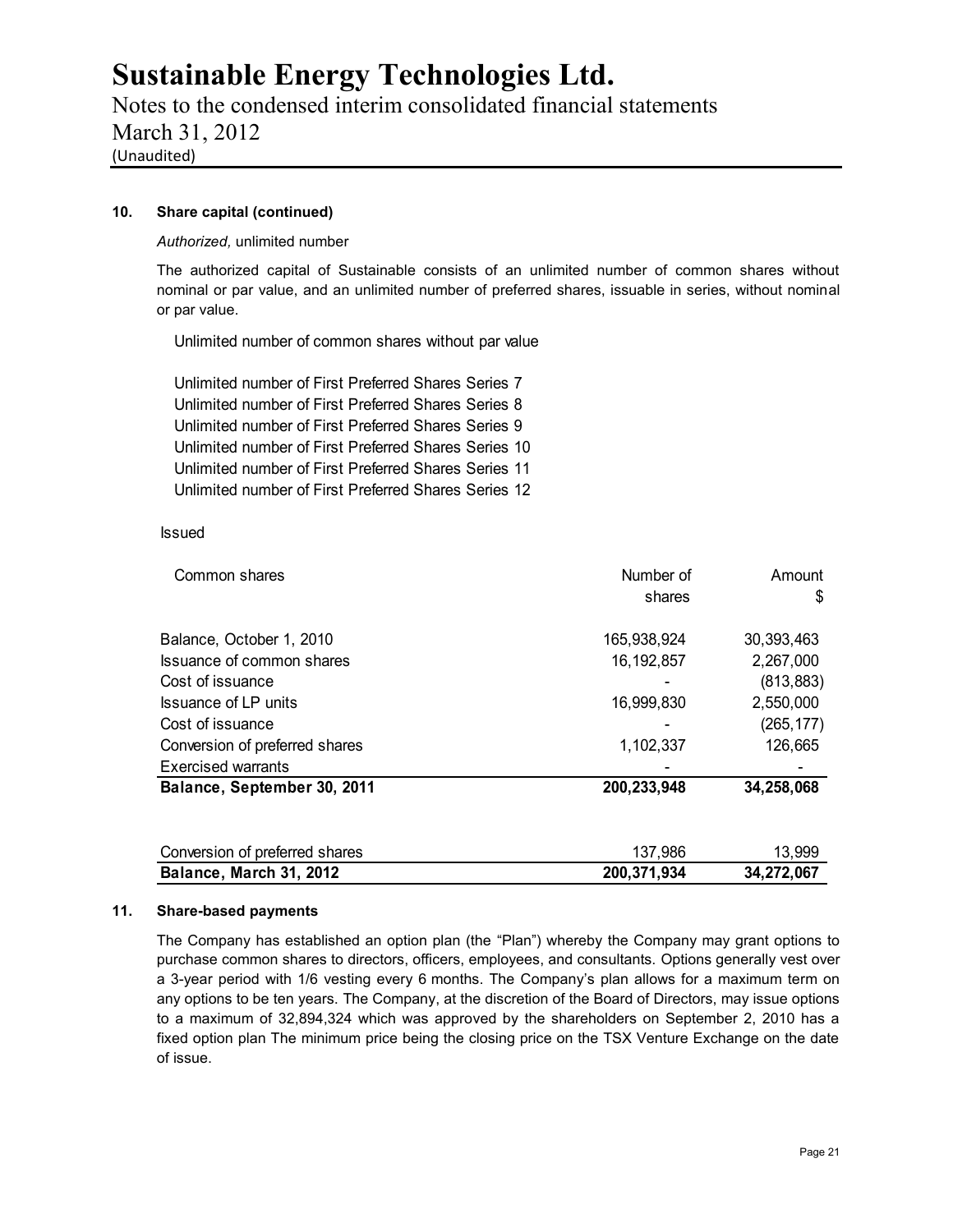Notes to the condensed interim consolidated financial statements March 31, 2012 (Unaudited)

### **11. Share-based payments (continued)**

|                             |             | Weighted  |               |                  |
|-----------------------------|-------------|-----------|---------------|------------------|
|                             | Number of   | average   | Number of     | Weighted         |
|                             | options to  | price to  | options to    | average price to |
|                             | employees   | employees | non-employees | non-employees    |
|                             |             | \$        |               | \$               |
| Balance, October 1, 2010    | 14,644,672  | 0.20      | 1,292,300     | 0.23             |
| Forfeited                   | (1,491,667) | 0.30      |               |                  |
| Balance, September 30, 2011 | 13,153,005  | 0.18      | 1,292,300     | 0.23             |
| Granted                     | 2,500,000   | 0.10      | 2,000,000     | 0.10             |
| Forfeited                   | (1,976,581) | 0.21      |               |                  |
| Balance, March 31, 2012     | 13,676,424  | 0.17      | 3,292,300     | 0.15             |

The following summarizes information about stock options outstanding as at March 31, 2012:

| Balance March 31, 2012 | 16,968,724 | 0.13     | 7.24                | 11,406,224 | 0.18                |  |
|------------------------|------------|----------|---------------------|------------|---------------------|--|
|                        | 200,000    | 0.40     | 7.78                | 133,333    | 0.40                |  |
|                        | 400,000    | 0.35     | 6.20                | 400,000    | 0.35                |  |
|                        | 3,725,000  | 0.21     | 6.43                | 3,725,000  | 0.22                |  |
|                        | 7,418,724  | 0.13     | 7.50                | 2,852,058  | 0.18                |  |
|                        | 5,225,000  | 0.15     | 7.50                | 4,295,833  | 0.15                |  |
|                        |            | \$       |                     |            | \$                  |  |
|                        | Options    | price    | expiry              | Options    | price               |  |
|                        |            | average  | years to            |            | average             |  |
|                        |            | Weighted | average             |            | Weighted            |  |
|                        |            |          | Weighted            |            |                     |  |
|                        |            |          | Outstanding options |            | Exercisable options |  |

The total share-based compensation calculated for the three and six months ended March 31, 2012 were \$18,732 and \$45,484 respectively (2011 - \$82,574 and \$173,350).

There have been no modifications to the above stock option plan for the six months ended March 31, 2012 or the year ended September 30, 2011.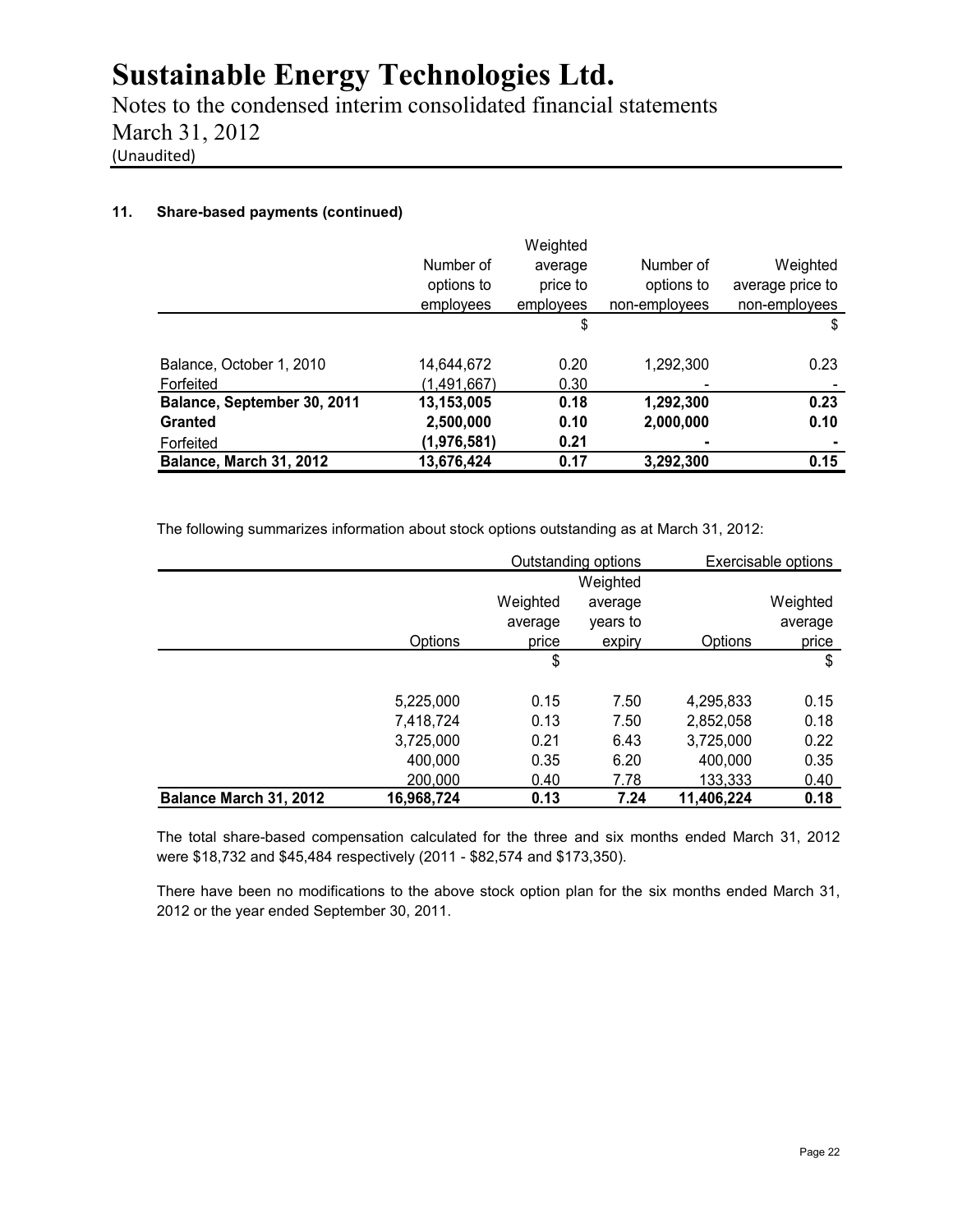Notes to the condensed interim consolidated financial statements March 31, 2012 (Unaudited)

### **12. Preferred shares**

|                                |             | Equity       |           |             |
|--------------------------------|-------------|--------------|-----------|-------------|
|                                |             | component    |           |             |
|                                | Debt        | of preferred | Warrant   |             |
| Series 7                       | component   | shares       | component | Total       |
|                                | \$          | \$           | \$        | \$          |
| Balance at October 1, 2010     | 4,869,083   | 2,704,631    | 1,278,482 | 8,852,196   |
| Accretion                      | 1,760,363   |              |           | 1,760,363   |
| Gain on preferred shares       | (1,787,830) |              |           | (1,787,830) |
| Conversion of preferred shares | (42,241)    | (33,536)     |           | (75, 777)   |
| Balance at September 30, 2011  | 4,799,375   | 2,671,095    | 1,278,482 | 8,748,952   |
| Accretion                      | 823,302     |              |           | 823,302     |
| Conversion of preferred shares | (6.321)     | (5.019)      |           | (11.340)    |
| Balance at March 31, 2012      | 5,616,356   | 2.666.076    | 1,278,482 | 9,560,914   |

|                                |           | Equity       |           |           |
|--------------------------------|-----------|--------------|-----------|-----------|
|                                |           | component    |           |           |
|                                | Debt      | of preferred | Warrant   |           |
| Series 9                       | component | shares       | component | Total     |
|                                | \$        | \$           | \$        | \$        |
| Balance at October 1, 2010     | 373,594   | 107,824      | 77,053    | 558,471   |
| Accretion                      | 94,108    |              |           | 94,108    |
| Warrants expired               |           |              | (77, 053) | (77, 053) |
| Gain on preferred shares       | (99,244)  |              |           | (99, 244) |
| Conversion of preferred shares | (26,121)  | (7, 843)     |           | (33,964)  |
| Balance at September 30, 2011  | 342,337   | 99,981       |           | 442,318   |
| Accretion                      | 43,560    |              |           | 43,560    |
| Balance at March 31, 2012      | 385,897   | 99,981       |           | 485,878   |

|                               |           | Equity       |           |         |
|-------------------------------|-----------|--------------|-----------|---------|
|                               |           | component    |           |         |
|                               | Debt      | of preferred | Warrant   |         |
| Series 10                     | component | shares       | component | Total   |
|                               | \$        | \$           | \$        | \$      |
| Balance at October 1, 2010    |           |              |           |         |
| Preferred shares              | 350,311   | 413,307      |           | 763,618 |
| Accretion                     | 90.584    |              |           | 90,584  |
| Balance at September 30, 2011 | 440,895   | 413,307      |           | 854,202 |
| Accretion                     | 54,500    |              |           | 54,500  |
| Balance at March 31, 2012     | 495,395   | 413,307      |           | 908,702 |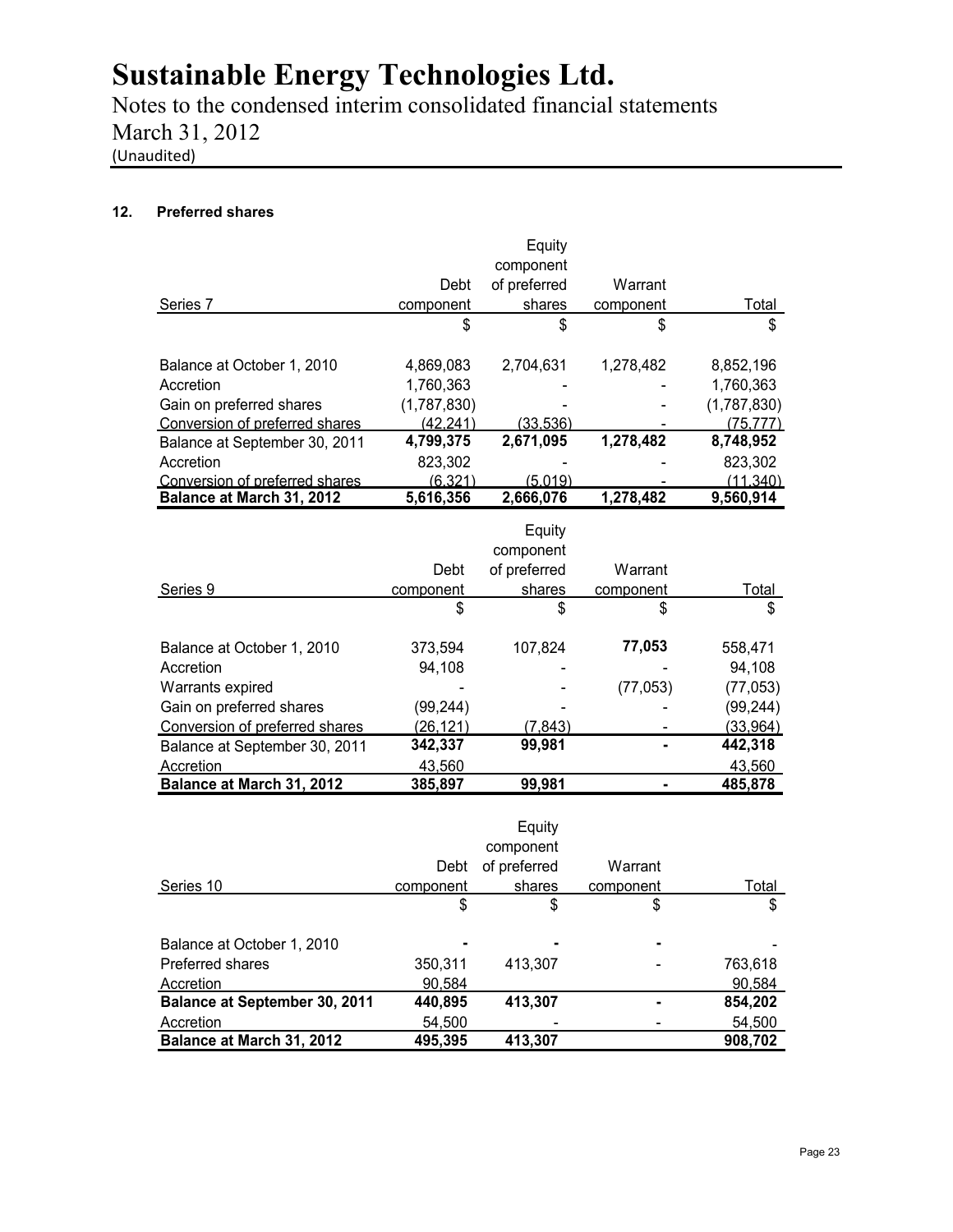Notes to the condensed interim consolidated financial statements March 31, 2012 (Unaudited)

### **12. Preferred shares (continued)**

|                                  |           | Equity       |           |              |
|----------------------------------|-----------|--------------|-----------|--------------|
|                                  |           | component    |           |              |
|                                  | Debt      | of preferred | Warrant   |              |
| Series 11                        | component | shares       | component | <u>Total</u> |
|                                  | \$        | \$           | \$        | \$           |
| Balance at September 30, 2011    |           |              |           |              |
| Preferred shares                 | 208,626   | 156,807      | 98,411    | 463,844      |
| <b>Accretion</b>                 | 26,710    |              |           | 26,710       |
| Balance at March 31, 2012        | 235,336   | 156,807      | 98,411    | 490,554      |
|                                  |           |              |           |              |
|                                  |           | Equity       |           |              |
|                                  |           | component    |           |              |
|                                  | Debt      | of preferred | Warrant   |              |
| Series 12                        | component | shares       | component | <u>Total</u> |
|                                  | \$        | \$           | \$        | \$           |
| Balance at September 30, 2010    |           |              |           |              |
| Preferred shares                 | 224,888   | 275,112      |           | 500,000      |
| Accretion                        | 17,543    |              |           | 17,543       |
| <b>Balance at March 31, 2012</b> | 242,431   | 275,112      |           | 517,543      |
| <b>Total preferred shares</b>    | 6,975,415 | 3,611,283    | 1,376,893 | 11,963,591   |
| Total preferred shares 2011      | 5,582,607 | 3,184,383    | 1,278,482 | 10,045,472   |

On

May 8, 2009, the Company issued 450,000 Class A Units and 313,500 Class B Units at a price of \$10.00 per unit. Each Class A Unit consisted of one (1) redeemable 8%, voting, First Preferred Share, Series 7 ("Series 7 Preferred Shares") and 28 detachable warrants ("Warrants") to acquire one (1) non-voting common share at an exercise price of \$0.30 per share until May 7, 2013. Each Class B Unit consisted of one (1) Series 7 Preferred Share and 22 warrants to acquire one (1) voting common share at \$0.30 per share until May 7, 2013. On May 22, 2009 the Company issued an additional 126,500 Class B Units.

Holders of Series 7 Preferred Shares are entitled to receive as and when declared by the Board of Directors out of moneys of the Company applicable to the payment of annual dividends an amount equal to 8% of the then applicable Series 7 Redemption Price payable semi-annually, the first of such dividends to become payable October 15, 2009. In the event the annual 8% dividend is not declared and paid, such dividend shall be accretive to the Series 7 Redemption Price.

The Series 7 Preferred Shares may not be redeemed by the Company prior to October 15, 2011. After October 14, 2011, if within the 90 day period preceding the date of notice of redemption, the weighted average trading price has exceeded \$0.60 per share for at least 30 consecutive trading days and the average trading volume for such 30 consecutive trading days is at least \$200,000, the Company may redeem all but not less than all the Series 7 Preferred Shares at the then applicable Series 7 Redemption Price subject to the prior right of holders to exercise their right to convert the Series 7 Preferred Shares into common shares of the Company.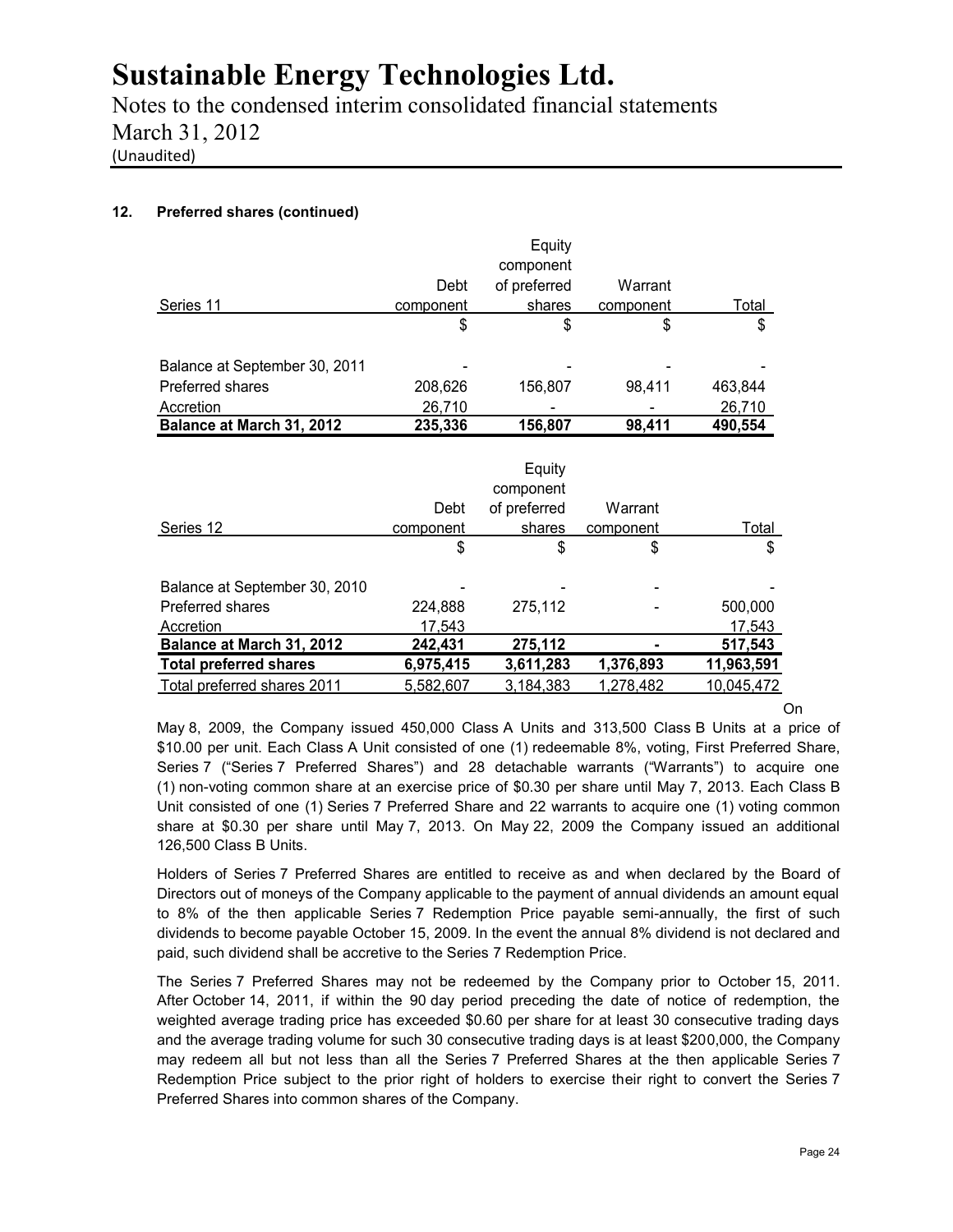Notes to the condensed interim consolidated financial statements March 31, 2012 (Unaudited)

#### **12. Preferred shares (continued)**

Holders of the Series 7 Preferred Shares may convert, at any time, the Series 7 Preferred Shares into that number of fully paid and non-assessable common shares equal to the then applicable Series 7 Redemption Price divided by the conversion price of \$0.15 per share. Series 7 Preferred Shares are automatically converted into common shares if (i) approved by a majority of the Series 7 Preferred Shares or (ii) the Company undertakes an underwritten public offering pursuant to a receipted prospectus or similar document for aggregate proceeds of \$20 million at a price per share of at least \$0.45.

On May 8, 2009, the subscriber for the Class A Units was also issued one (1) First Preferred Shares Series 8, and an option (the "Option") to acquire up to 10,000,000 common shares at \$0.15 per share, exercisable until November 7, 2009, at a price of \$1.00. The 1 First Preferred Share Series 8, entitles the holder to designate a representative to the board of directors of the Company for so long as the holder owns in the aggregate more than 10% of the issued and outstanding common shares of the Company on a fully diluted basis. The share is redeemable at a price of \$1.00, at the option of the holder.

The Class A and Class B Units were accounted for on the basis of their substance and are presented in their component parts of debt, warrants and equity. The debt component was measured at the issue date at the present value of the cash payment of dividends and principal under the terms of the preferred shares using a discount rate of 35%. The difference between the debt component, the warrants and the face value of preferred shares is classified as equity. The debt component is accreted to its face value through a charge to earnings using the effective interest method. Issue costs have been allocated between the debt and the equity components of the preferred shares. Cash transaction costs of approximately \$962,310 were allocated on a pro rata basis to the carrying values. Deferred taxes of \$1,371,630 have been netted against the equity components of this transaction.

On August 23, 2010, the Company issued 68,736 First Preferred Shares Series 9 for gross proceeds of \$687,360. The Series 9 preferred shares are similar and rank pari passu to the Series 7 preferred shares, with the exception of the detachable warrants which were not issued as part of the Series 9 preferred shares. The Series 9 shares are convertible at a price of \$0.155. The Series 9 preferred shares (50,000) issued to Doughty Hanson have a 4 month hold expiring December 23, 2010. Doughty Hanson was also given 5,161,290 warrants exercisable for 1 year at \$0.155 and with a 4 month hold as partial compensation for underwriting the equity commitment of \$3,000,000.

The debt component was measured at the issue date at the present value of the cash payment of dividends and principal under the terms of the preferred shares using a discount rate of 20% and a five year term. The difference between the debt and warrant components and the face value of preferred shares is classified as equity. Transaction costs of \$143,388 were allocated on a pro rata basis to the carrying values.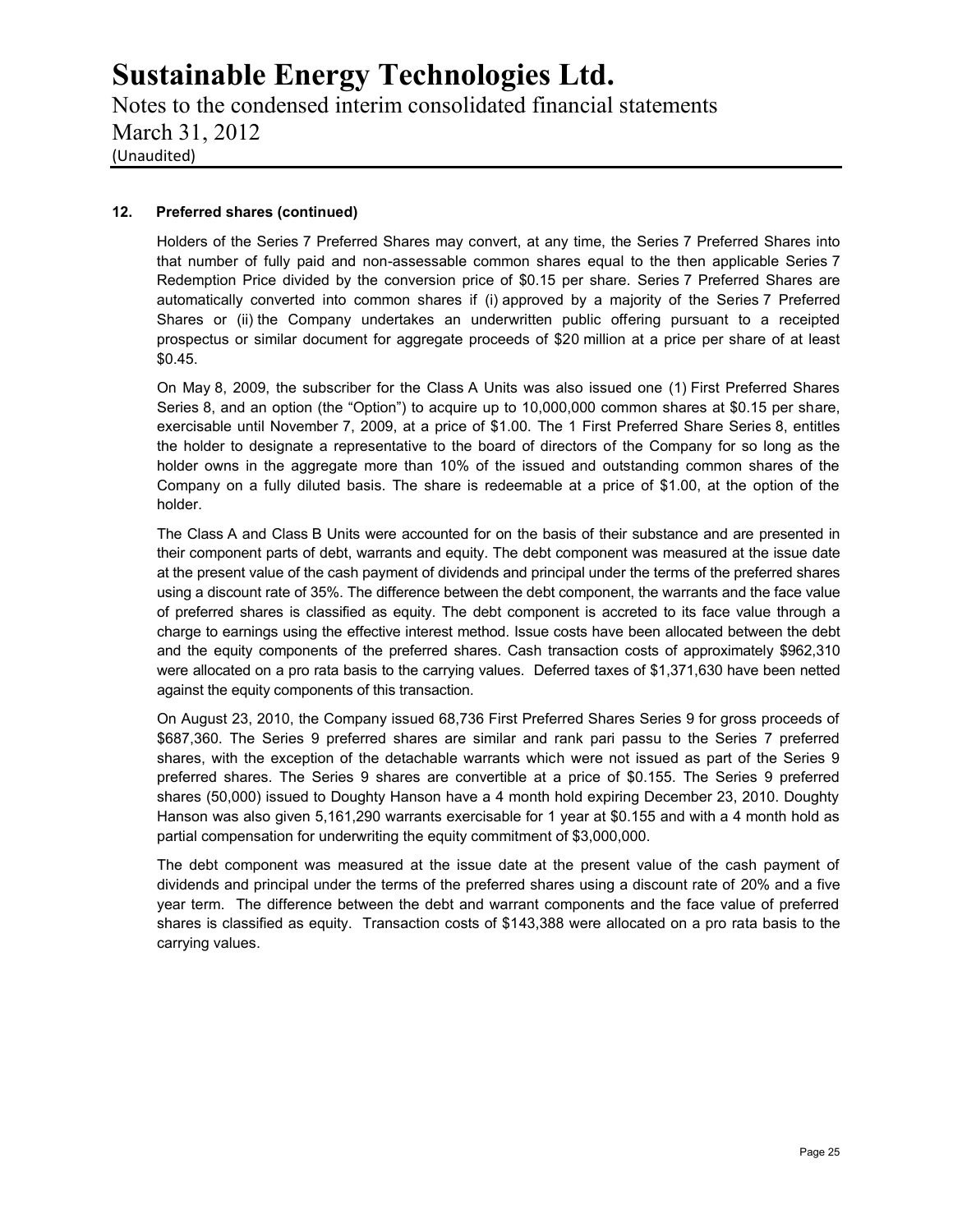Notes to the condensed interim consolidated financial statements March 31, 2012 (Unaudited)

### **12. Preferred shares (continued)**

On October 5, 2010, the Company issued 80,000 First Preferred Shares Series 10 to Doughty Hanson, pursuant to a commitment agreement dated August 23, 2010, which are similar to and rank pari passu with the Series 7 and Series 9 preferred shares, with the exception of the detachable warrants which were not issued as part of the Series 10 preferred shares. The Series 10 preferred shares resulted in a cash inflow of \$800,000 and they are convertible at a price of \$0.14 and mature 5 years and 1 day from the date of issuance. The debt component was measured at the issue date at the present value of the cash payment of dividends and principal under the terms of the preferred shares using a discount rate of 25% and a five year term. The difference between the debt component and the face value of preferred shares is classified as equity. The debt component is accreted to its face value through a charge to earnings using the effective interest method. Transaction costs were \$36,382.

On October 25, 2011, the Company issued 50,000 First Preferred Shares Series 11 to Doughty Hanson, pursuant to a commitment agreement dated October 19, 2011, which are similar to and rank pari passu with the Series 7 and Series 9 preferred shares, The Series 11 preferred shares resulted in a cash inflow of \$500,000 and they are convertible at a price of \$0.115 and mature 5 years and 1 day from the date of issuance. The debt component was measured at the issue date at the present value of the cash payment of dividends and principal under the terms of the preferred shares using a discount rate of 23% and a five year term. The difference between the debt component and the face value of preferred shares is classified as equity. The debt component is accreted to its face value through a charge to earnings using the effective interest method. The transaction costs were \$36,156.

On December 19, 2011, the Company issued 50,000 First Preferred Shares Series 12 to Doughty Hanson, pursuant to a commitment agreement dated October 19, 2011, which are similar to and rank pari passu with the Series 7, Series 9 and Series 11 preferred shares with the exception of the detachable warrants which were not issued as part of the Series 12 preferred shares.. The Series 12 preferred shares resulted in a cash inflow of \$500,000 and they are convertible at a price of \$0.08 and mature 5 years and 1 day from the date of issuance. The debt component was measured at the issue date at the present value of the cash payment of dividends and principal under the terms of the preferred shares using a discount rate of 23% and a five year term. The difference between the debt component and the face value of preferred shares is classified as equity. The debt component is accreted to its face value through a charge to earnings using the effective interest method.

#### **13. Warrants**

Changes in the Company's purchase warrants are as follows:

|                            |                  |               |               | Allocated  |
|----------------------------|------------------|---------------|---------------|------------|
|                            | Issued with      |               | Total         | fair       |
|                            | common or        | <b>Broker</b> | purchase      | market     |
|                            | preferred shares | warrants      | warrants      | value      |
|                            | \$               | \$            | \$            | \$         |
| Balance, October 1, 2010   | 27,353,290       |               | 27,353,290    | 1,355,535  |
| Warrants issued            | 12,944,913       | 2,190,501     | 15,135,414    | 996,936    |
| Warrants expired           | (5, 161, 290)    |               | (5, 161, 290) | (77,053)   |
| Balance September 30, 2011 | 35,136,913       | 2,190,501     | 37,327,414    | 2,275,418  |
| Warrants expired           | (4,848,484)      | (1, 127, 001) | (5,975,485)   | (367, 178) |
| Warrants issued            | 6,347,826        |               | 6,347,826     | 98,411     |
| Balance, March 31, 2012    | 36,636,255       | 1,063,500     | 37,699,755    | 2,006,651  |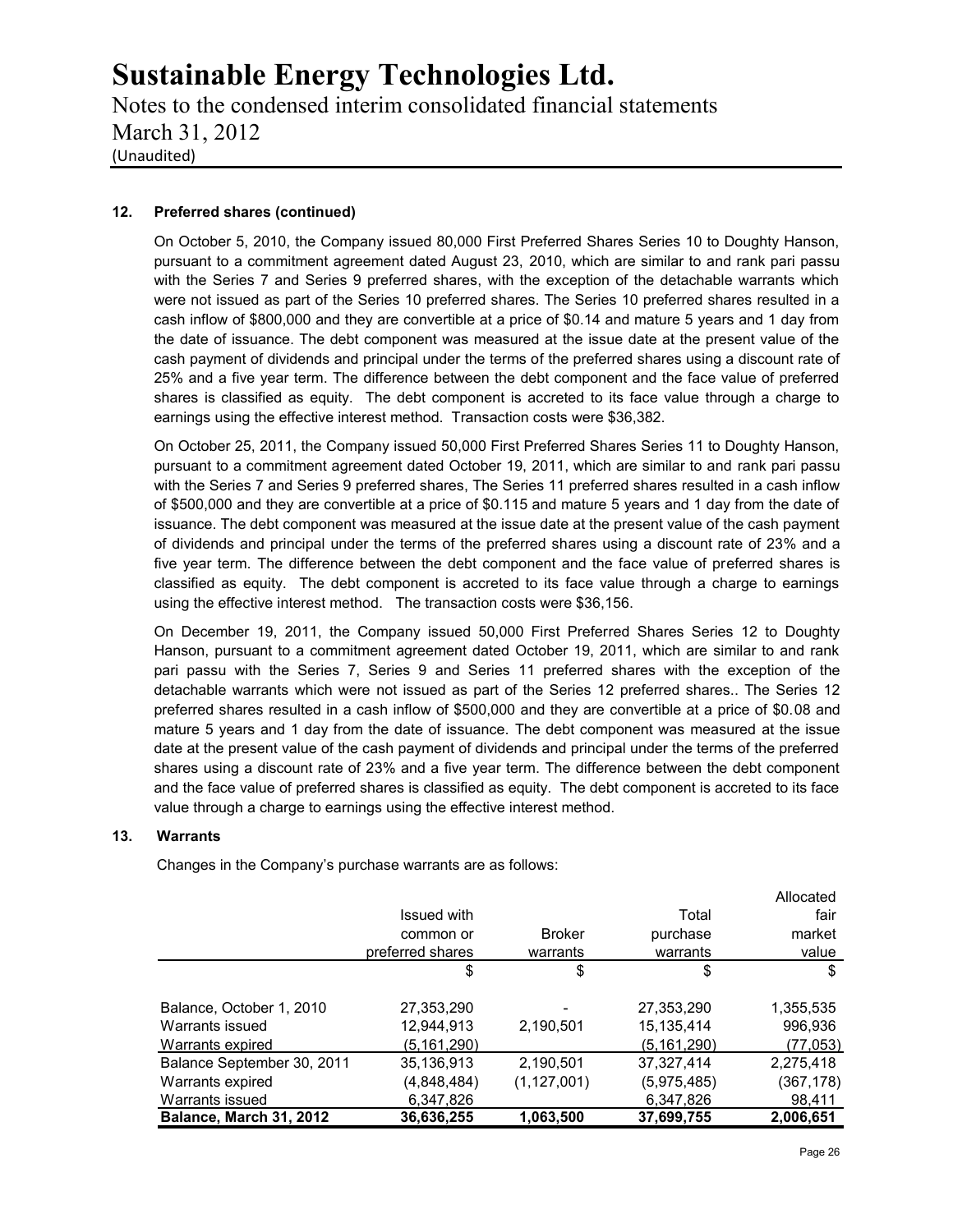Notes to the condensed interim consolidated financial statements March 31, 2012 (Unaudited)

- An additional 1,710,000 purchase warrants were issued March 18, 2011 representing the right to purchase common shares on a one to one basis with a price of \$0.20 per share for a two year term. The fair value of warrants outstanding was estimated as at the date of issuance of the warrant using the Black-Scholes option-pricing model and using a 1.6% risk free rate for the two year term of the warrants, and expected volatility of approximately 87% and expected dividend yield of nil. The fair market value of the warrants was \$116,280.
- An additional 1,661,071 purchase warrants were issued March 29, 2011 representing the right to purchase common shares on a one to one basis with a price of \$0.20 per share for a two year term. The fair value of warrants outstanding was estimated as at the date of issuance of the warrant using the Black-Scholes option-pricing model and using a 1.6% risk free rate for the two year term of the warrants, and expected volatility of approximately 86% and expected dividend yield of nil. The fair market value of the warrants at issuance was \$106,308.
- An additional 632,143 purchase warrants were issued March 22, 2011 representing the right to purchase common shares on a one to one basis with a price of \$0.20 per share for a two year term. The fair value of warrants outstanding was estimated as at the date of issuance of the warrant using the Black-Scholes option-pricing model and using a 1.6% risk free rate for the two year term of the warrants, and expected volatility of approximately 86% and expected dividend yield of nil. The fair market value of the warrants at issuance was \$44,882.
- An additional 3,082,500 purchase warrants were issued March 21, 2011 representing the right to purchase common shares on a one to one basis with a price of \$0.20 per share for a two year term. The fair value of warrants outstanding was estimated as at the date of issuance of the warrant using the Black-Scholes option-pricing model and using a 1.6% risk free rate for the two year term of the warrants, and expected volatility of approximately 86% and expected dividend yield of nil. The fair market value of the warrants at issuance was \$228,105.
- The Company issued 1,063,500 broker warrants exercisable for a period of two years at \$0.14. These warrants were partial compensation for the unit equity offering concluded April 2011. The Black Scholes option model was used to calculate the fair value of the warrants using a nil dividend yield, a 1.68% interest rate and a volatility of 86%. The fair market value at issuance was \$76,572.
- The Company issued 1,010,715 purchase warrants exercisable for a period of two years at \$0.20. These warrants were partial compensation for the unit equity offering concluded April 2011. The Black Scholes option model was used to calculate the fair value of the warrants using a nil dividend yield, a 1.84% interest rate and a volatility of 86%. The fair market value at issuance was \$57,610.
- The Company issued 6,347,826 additional warrants to Doughty Hanson exercisable for a period of one year at \$0.115. These warrants were partial compensation for underwriting the equity commitment of \$1,500,000 in October 2011. The Black-Scholes option model was used to calculate the fair value of the warrants using a nil dividend yield, a 1.18% interest rate and a volatility of 100%. The fair market value at issuance was \$98,611.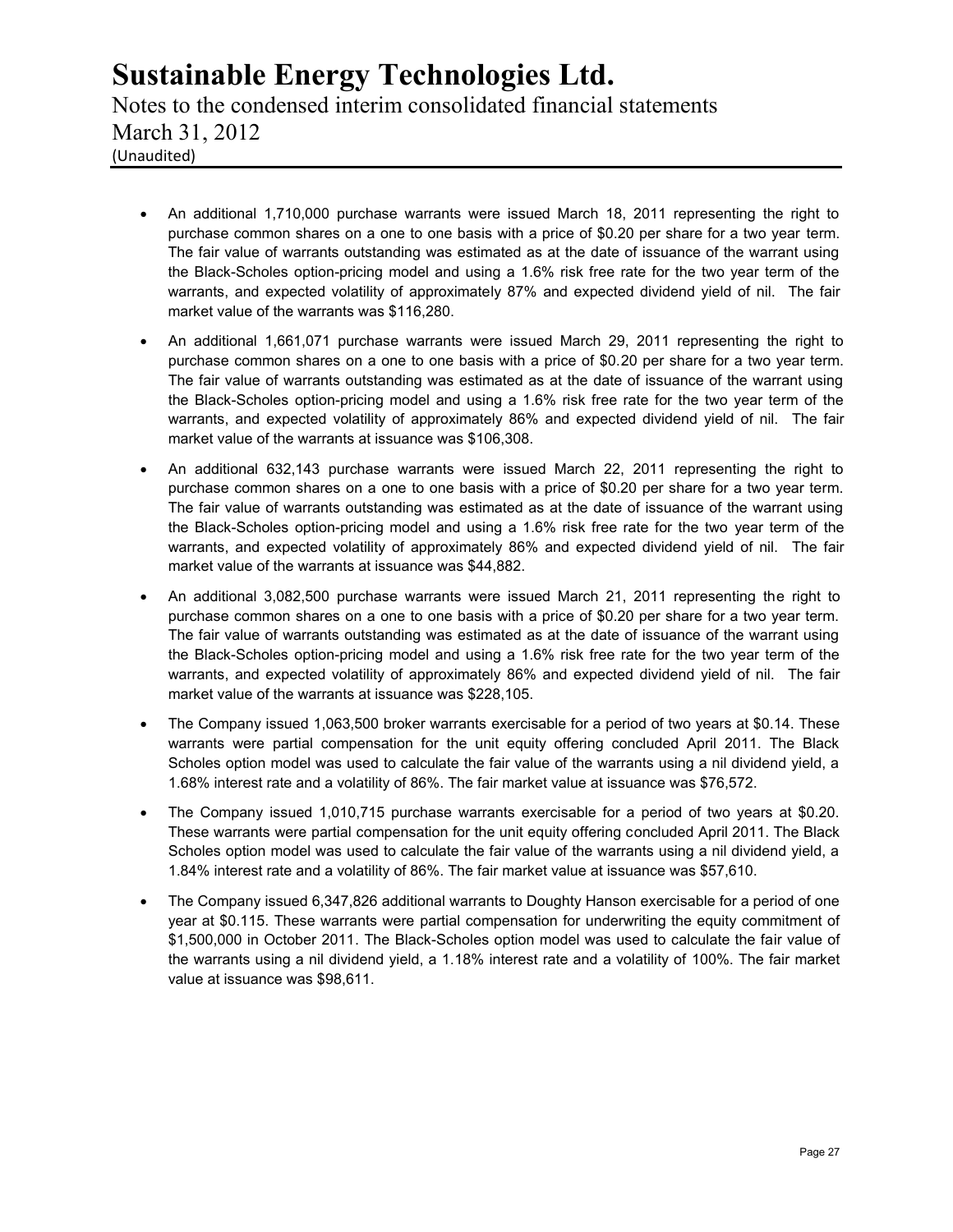Notes to the condensed interim consolidated financial statements March 31, 2012 (Unaudited)

#### **14. Share-based payment reserve**

The following schedule shows the continuity of the share-based payment reserve:

|                                   | S         |
|-----------------------------------|-----------|
|                                   |           |
| Balance, October 1, 2010          | 4,445,087 |
| Share based payments              | 296,927   |
| <b>Expired warrants</b>           | 77,053    |
| <b>Balance September 30, 2011</b> | 4,819,067 |
| Expired broker warrants (note 13) | 367,178   |
| Share based payments (note 11)    | 45,483    |
| Balance, March 31, 2012           | 5,231,728 |

#### **15. Capital management**

The Company's objectives when managing capital is to safeguard the entity's ability to continue as a going concern, so that it can continue to provide returns for shareholders and benefits for other stakeholders. The Company sets the amount of capital in proportion to risk. The Company manages the capital structure and makes adjustments to it in light of changes in economic conditions and the risk characteristics of the underlying assets. The Company's objective is met by retaining adequate equity to provide for the possibility that cash flows from operations will not be sufficient to meet future cash flow requirements. The Board of Directors does not establish quantitative return on capital criteria for management; but rather promotes year over year sustainable profitable growth. The Company is subject to bank imposed covenants regarding the bank debt (note 17).

The Company defines capital as the aggregate of total shareholders' equity and cash and cash equivalents as follows:

|                                         | March 31, 2012 | September 30, 2011 |
|-----------------------------------------|----------------|--------------------|
| Total shareholders' equity (deficiency) | \$ (5,223,113) | \$ (2,981,338)     |
| Cash and cash equivalents               | 189.522        | 328.821            |
| Bank loan                               | (1,499,000)    | (1,346,662)        |
| Total capital                           | \$(6,532,591)  | \$(3,999,179)      |

There have been no changes to the Company's objectives in managing capital or in the management of capital since September 30, 2011. The decrease in equity has no immediate effect on the Company. The decrease in the shareholders' equity (deficiency) is because the Company's comprehensive loss surpasses the equity injections and increased sales at March 31, 2012.

### **16. Financial instruments and financial risk management**

The Company has exposure to the following risks from its use of financial instruments: credit risk, liquidity risk and market risk. This note presents information about the Company's exposure to each of these risks and the Company's objectives, policies and processes for measuring and managing risk. Further quantitative disclosures are included throughout these condensed interim consolidated financial statements.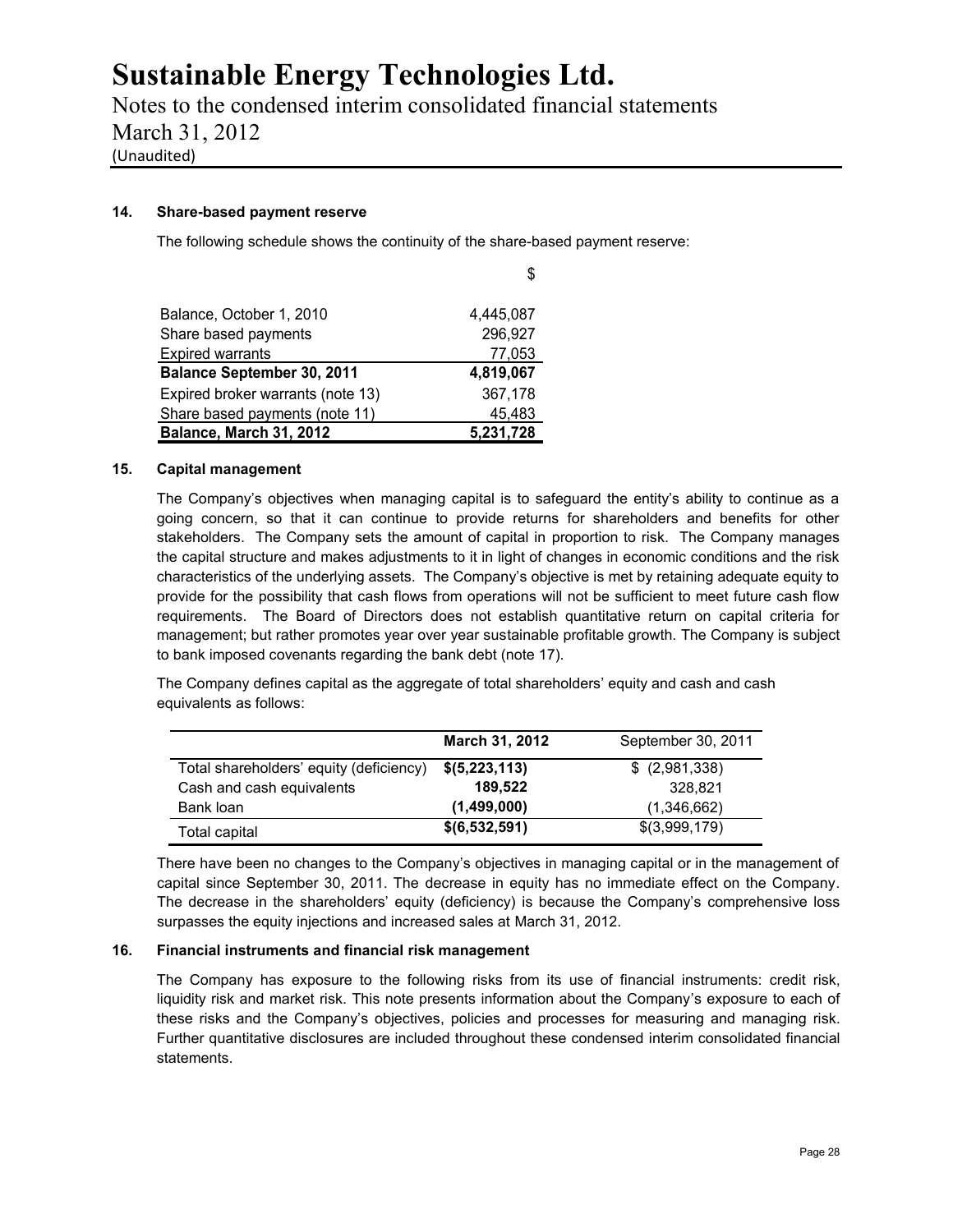Notes to the condensed interim consolidated financial statements March 31, 2012 (Unaudited)

#### **16. Financial instruments and financial risk management (continued)**

The Board of Directors has overall responsibility for the establishment and oversight of the Company's financial risk management framework and monitors risk management activities. The Company identifies and analyzes the risks faced by the Company and may utilize financial instruments to mitigate these risks.

#### *Credit risk*

Credit risk arises when a failure by counterparties to discharge their obligations could reduce the amount of future cash inflows from financial assets on hand at the balance sheet date. Allowances are considered by management on a case by case basis and the payment terms from customers are carefully reviewed. The Company does not have any significant credit risk exposure to any single counterparty or any group of counterparties having similar characteristics at December 31, 2011. The credit risk on cash and cash equivalents is considered to be limited because the counterparties are financial institutions with high credit ratings assigned by international credit rating agencies. The Company submits all credit applications to the Export Development Corporation (EDC) for accounts receivable insurance and has a cash only policy if credit approval is not granted by EDC.

The following table illustrates the Company's receivables and advances:

|                      | As at          | As at              |
|----------------------|----------------|--------------------|
|                      | March 31, 2012 | September 31, 2011 |
| Trade                | 861,714<br>S   | 757,509            |
| Taxation authorities | 295,525        | 34,928             |
| Employee advances    | 8.281          | 944                |
|                      | \$1,165,520    | \$1,093,381        |

The Company assesses quarterly if there should be any impairment of the financial assets of the Company. During the period ended March 31, 2012, there was no impairment or allowance required on any of the financial assets of the Company.

The maximum exposure to credit risk is represented by the carrying amount on the balance sheet. There are no material financial assets that the Company considers past due, as the \$348,366 over 90 days past due has EDC insurance against it and the accounts have since been collected.

The following is a schedule of trade receivables:

|                                  | As at         | March 31, 2012 | As at    | September 31, 2011 |
|----------------------------------|---------------|----------------|----------|--------------------|
| Neither impaired nor past due    | 458,803<br>\$ |                | \$       | 613.641            |
| Not impaired but past due in the |               |                |          |                    |
| following periods                |               | $\blacksquare$ |          | -                  |
| $31 - 60$ days                   |               | 54,722         |          | 34,857             |
| $61 - 90$ days                   |               | 40,189         |          | 25,466             |
| 90 and over                      |               | 308,000        |          | 83,545             |
|                                  | S             | 861,714        | <u>ፍ</u> | 757,509            |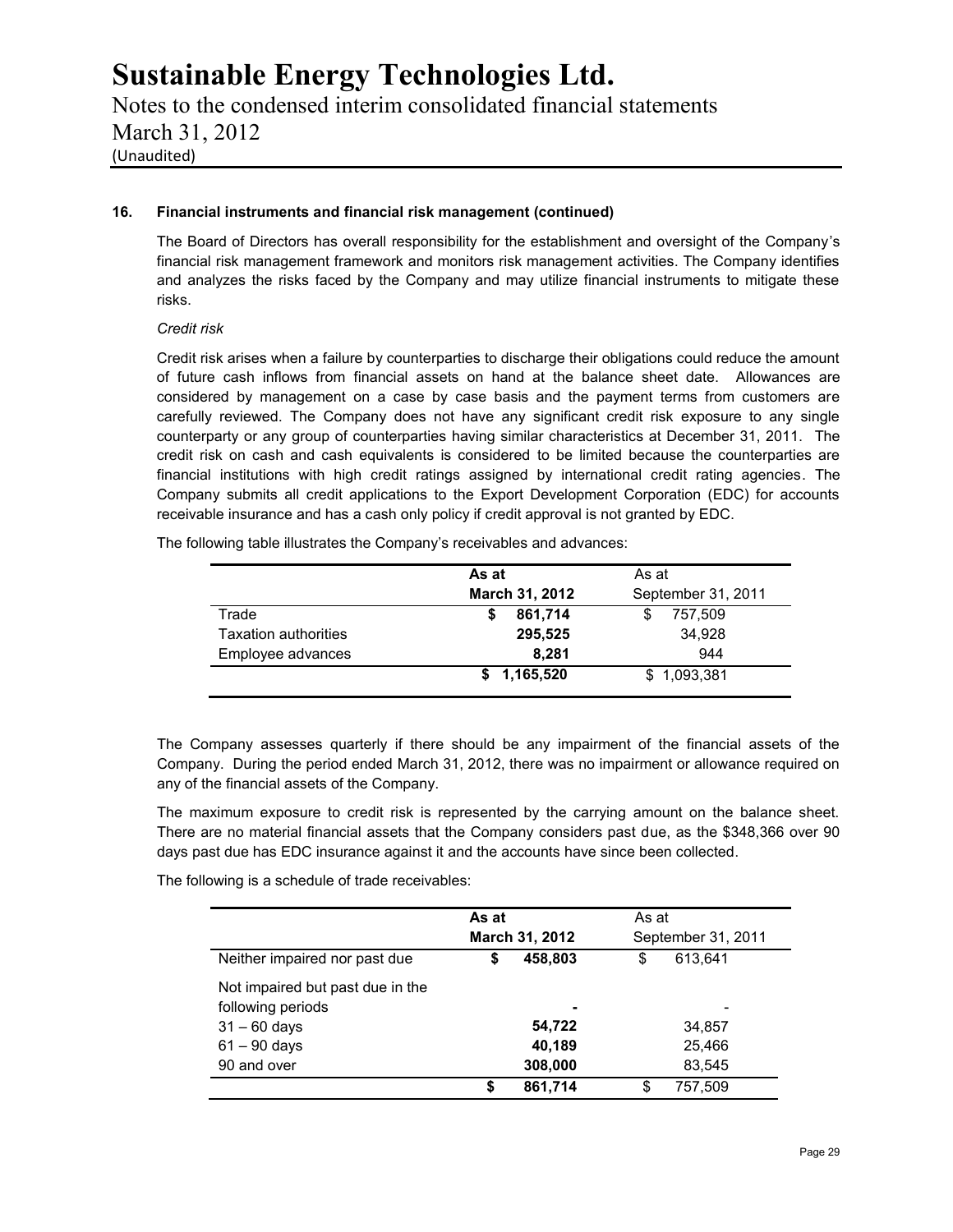Notes to the condensed interim consolidated financial statements March 31, 2012 (Unaudited)

#### **16. Financial instruments and financial risk management (continued)**

#### *Liquidity risk*

Liquidity risk includes the risk that, as a result of our operational liquidity requirements:

- The Company will not have sufficient funds to settle a transaction on the due date;
- The Company will be forced to sell financial assets at an amount which is less than what they may be worth; or
- The Company may be unable to settle or recover a financial assets at all

The Company's operating cash requirements, including amounts projected to complete the Company's existing capital expenditure program, are continuously monitored and adjusted as input variables change. These variables include but are not limited to available bank lines and government assistance. As these variables change, liquidity risks may necessitate the need for the Company to conduct equity issues or obtain project debt financing. There is no assurance that adequate funds from equity or debt markets will be available to the Company in a timely manner. The company also mitigates liquidity risk by maintaining an insurance program to minimize exposure to insurable losses.

#### *Liquidity risk (continued)*

The following are the contractual maturities of financial liabilities at March 31, 2012:

| Financial liability                       | < 1 Year       | 1-3 Years      | Thereafter      | Total      |  |
|-------------------------------------------|----------------|----------------|-----------------|------------|--|
|                                           |                |                |                 |            |  |
| Accounts payable and accrued liabilities  | 1,434,032      |                |                 | 1,434,032  |  |
| Bank loan                                 | 1,499,000      |                | $\qquad \qquad$ | 1,499,000  |  |
| <b>Energy Northwest obligation</b>        | 279,384        | $\blacksquare$ | 1.117.535       | 1,396,919  |  |
| Commitments (Note 22)                     | 252,883        | 605.592        |                 | 858,475    |  |
| Preferred shares Series 7,9,10, 11 and 12 | $\blacksquare$ | 9,741,542      | 1,923,814       | 11,665,356 |  |
| Total                                     | 3.465.299      | 10.347.134     | 3.041.349       | 16,853,782 |  |

#### *Market risk*

Market risk is the risk that changes in market factors, such as foreign exchange rates and interest rates will affect the Company's cash flows, net income, liquidity or the value of financial instruments. The objective of market risk management is to mitigate market risk exposures where considered appropriate and maximize returns. The Company does not utilize derivative instruments to manage market risk. The Board of Directors periodically reviews the results of all risk management activities and all outstanding positions.

#### *Foreign currency risk*

Foreign currency risk is the risk that a variation in the exchange rate between Canadian and foreign currencies will affect the Company's results. The Company is subject to risk associated with its cash and cash equivalents, long term asset, the Energy Northwest obligation and from the sale and purchase of equipment, inventory components and services denominated in foreign currencies.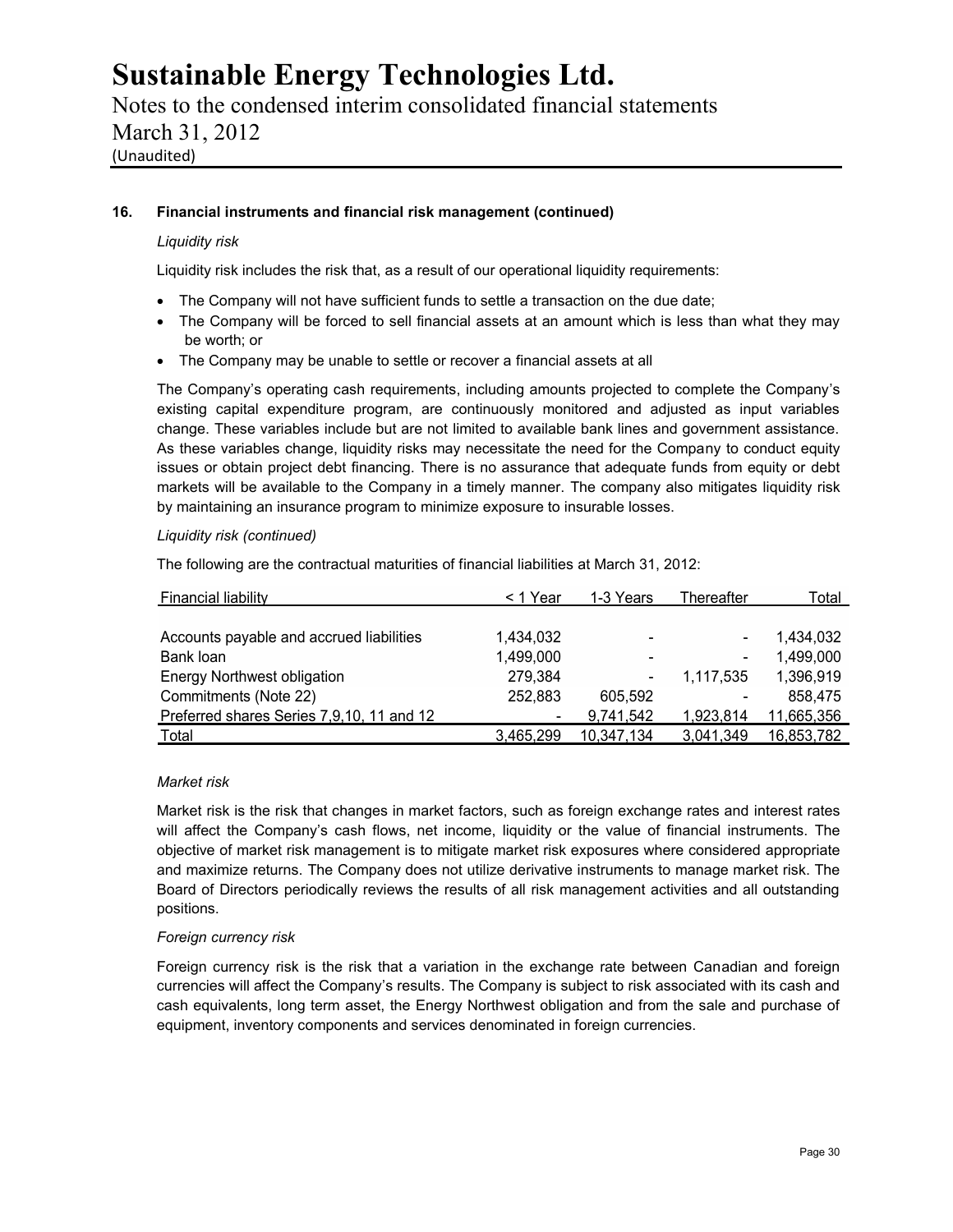Notes to the condensed interim consolidated financial statements March 31, 2012 (Unaudited)

#### **16. Financial instruments and financial risk management (continued)**

#### *Foreign currency risk*

Assuming all other variables remain constant, a \$0.05 change in the Canadian/US exchange rate would affect the Company's net loss by approximately \$21,775 for the six months ended March 31, 2012 respectively (March 31, 2011 - \$57,662). Assuming all other variables remain constant, a \$0.05 change in the Canadian/Euro exchange rate would change the Company's net loss by approximately \$22,620 for the six months ended March 31, 2012 (March 31, 2011- \$36,500). An opposite change in the Canadian/Euro exchange rate will result in an opposite impact on net loss. The Company had no forward exchange rate contracts in place as at or during the six months ended March 31, 2012.

#### *Interest rate risk*

Interest rate risk refers to the risk that cash flows associated with the instrument will fluctuate due to changes in market interest rates. The Company currently does not use interest rate hedges, fixed interest rate contracts or variable rate debt to manage the Company's exposure to interest rate fluctuations.

#### *Fair value of financial instruments*

The Company's financial instruments include cash and cash equivalents, accounts receivable and advances, accounts payable and accrued liabilities, bank debt, Energy Northwest obligation and preferred shares. The carrying value and fair value of these financial instruments at March 31, 2012 is disclosed below by financial instrument category, as well as any related gain, loss, expense or revenue for the six months ended March 31, 2012:

|                                          | Carrying  |                   |             | <b>Finance</b> |
|------------------------------------------|-----------|-------------------|-------------|----------------|
| <b>Financial instrument</b>              | value     | <b>Fair value</b> | Gain/(loss) | expense        |
|                                          |           | S                 |             |                |
| Accounts receivable                      | 1,165,520 | 1.165.520         |             |                |
| Accounts payable and accrued liabilities | 1.434.032 | 1,434,032         |             |                |
| Bank loan                                | 1,499,000 | 1,499,000         |             | 34,324         |
| Energy Northwest obligation              | 1,396,919 | 745.000           | 651.919     | 127,211        |
| Preferred shares                         | 6,975,415 | 6,975,415         |             | 968,653        |
|                                          |           |                   |             | 1,130,188      |

#### Fair value of financial instruments

The Company categorizes its financial instruments carried at fair value into one of three different levels depending on the observability of the inputs employed in the measurement. At March 31, 2012, the Company valued cash and cash equivalents using Level 1 input. At March 31, 2012 the Company did not have any assets and liabilities measured at a fair value using level 2 and 3 inputs.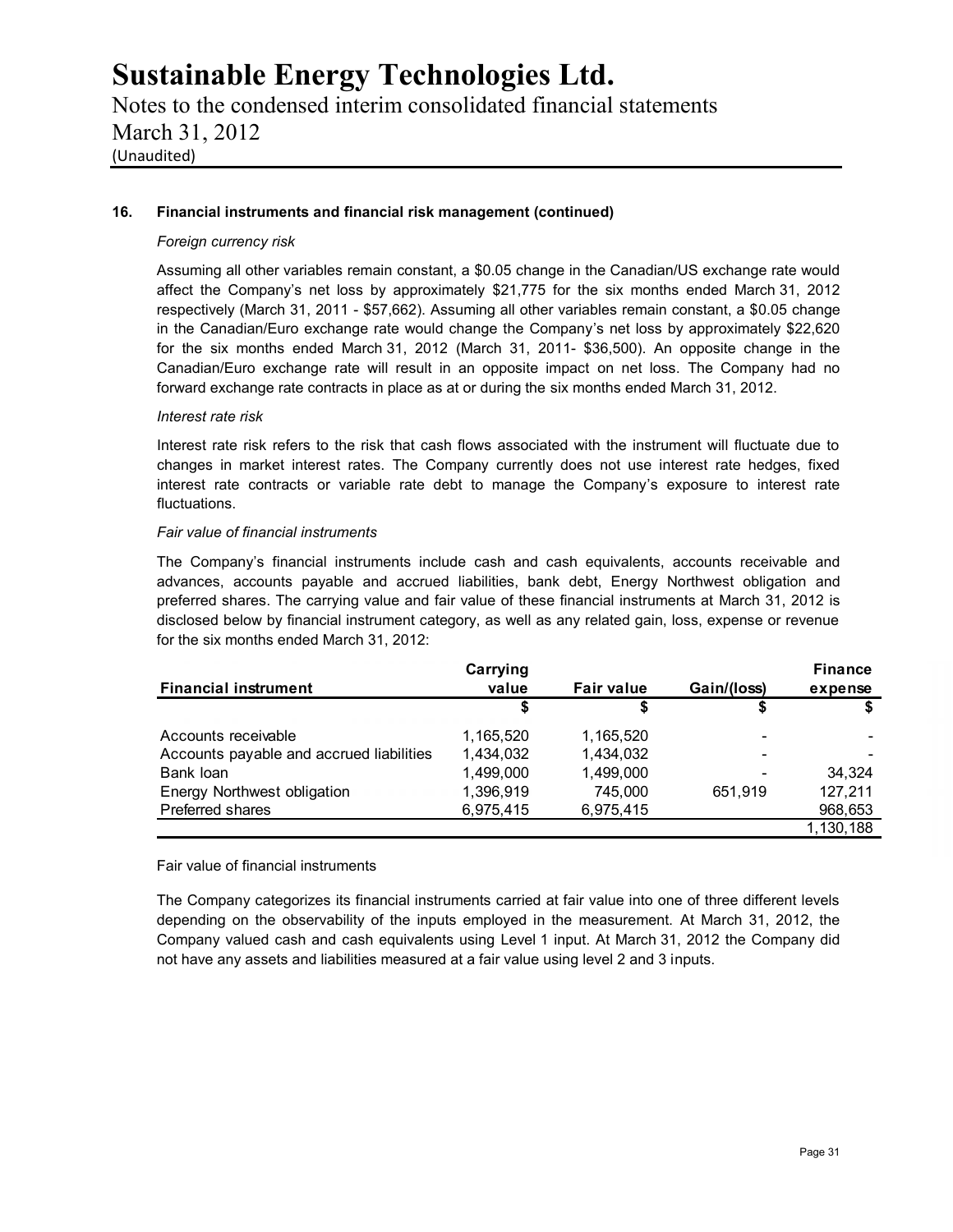Notes to the condensed interim consolidated financial statements March 31, 2012 (Unaudited)

#### **16. Financial instruments and financial risk management (continued)**

*Fair value of financial instruments*

- Level 1 Quoted prices are available in active markets for identical assets or liabilities as of the reporting date. Active markets are those in which transactions occur in sufficient frequency and volume to provide pricing information on an ongoing basis.
- Level 2 Pricing inputs are other than quoted prices in active markets included in Level 1. Prices in Level 2 are either directly or indirectly observable as of the reporting date. Level 2 valuations are based on inputs, including quoted forward prices for commodities, time value and volatility factors, which can be substantially observed or corroborated in the marketplace.
- Level 3 Valuations in this level are those with inputs for the asset or liability that are not based on observable market data.

#### **17**. **Bank debt**

The Company arranged a \$1,500,000 operating line of credit with the bank in March 2011. The operating line is fully secured by Doughty Hanson through an Equity Commitment Agreement. Interest is payable at the bank's prime rate plus 2.5% and amounts outstanding are repayable upon demand. The loan is subject to two covenants, a Current Asset to Current Liabilities ratio of 1.25:1.00 and Tangible Net Worth not to be less than \$2.5 million at any time. The Company was not in compliance with all covenants as of March 31, 2012.

#### **18. STG markets limited partnership**

STG Markets Limited Partnership ("STGLP") (formerly Solar Markets Limited Partnership ("SMLP")) is an Alberta Limited Partnership which carries on the business of commercializing manufacturing and marketing inverters under license from Sustainable Energy and certain of Sustainable Energy's subsidiaries. The General Partner of STGLP is SES which exercises control over STGLP's operations. The Limited Partners of STGLP are Sustainable Energy, and from time to time, private investors who have provided capital to STGLP by purchasing limited partnership units ("LP Units") at a price of \$10,000 per LP Unit.

As Limited Partners of the Partnership on December 31 of each year, the investors are entitled to deduct their share of non capital losses of the Partnership for the year to a maximum of \$10,000 per LP Unit. As a result, 99.99% of non-capital losses are not available to Sustainable Energy to offset future taxable income realized by it.

The financial results of STGLP have been consolidated with the financial results of Sustainable Energy since inception as SES has full control over the operations of STGLP and Sustainable Energy has at all times the right to acquire all the LP Units not held by it directly.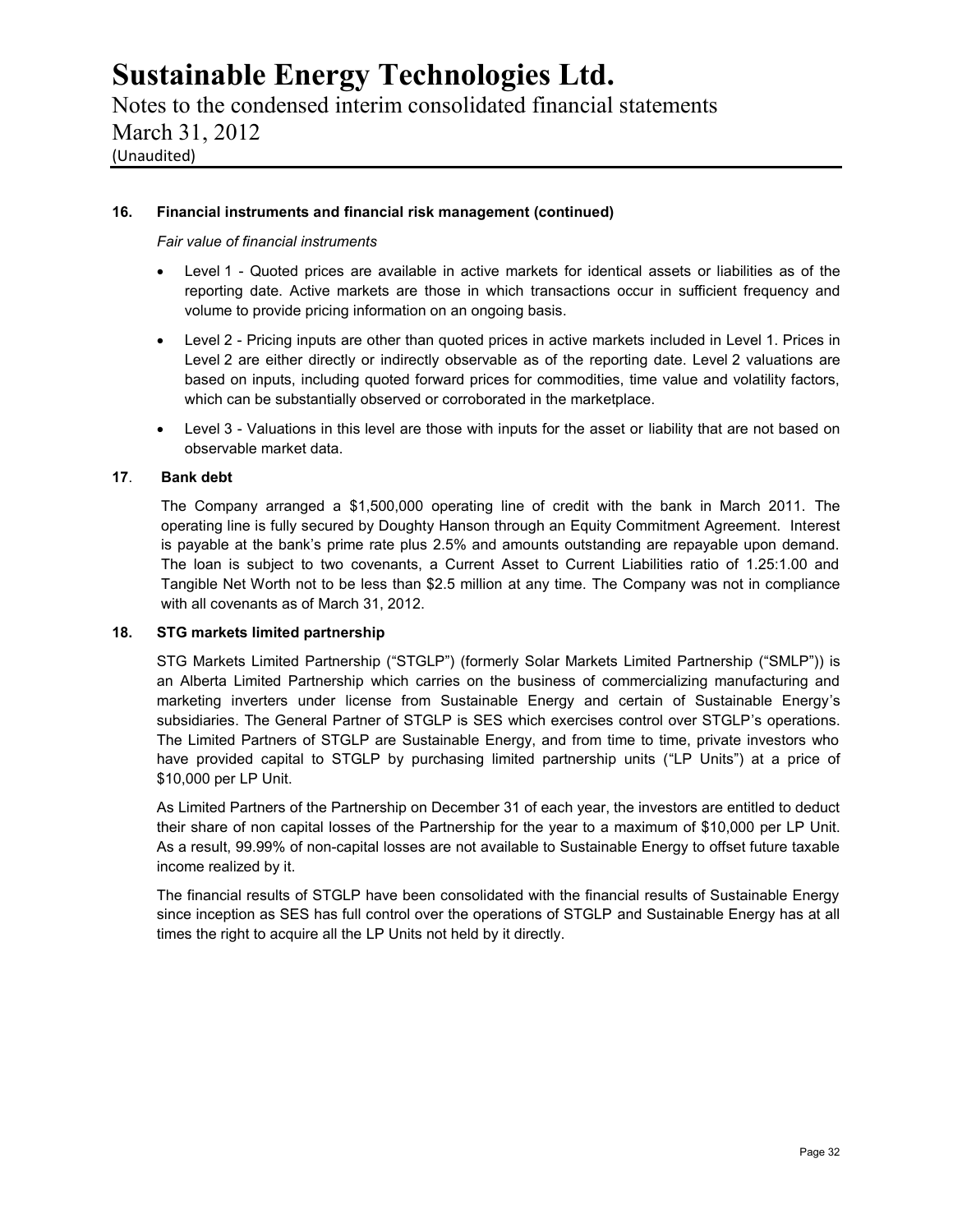### Notes to the condensed interim consolidated financial statements March 31, 2012 (Unaudited)

#### **19. Related party transactions**

Other than as disclosed elsewhere in the consolidated financial statements, the Company had the following related party transaction:

Included in general and administration expenses is remuneration and fees for key management personnel and directors. For the three month and six month period ending March 31, 2012, the Company has expensed \$143,016 and \$290,058 respectively as salary and \$7,223 and \$24,588 respectively as salary based compensation.

Revenue and expense transactions are in the normal course of operations and have been valued in these consolidated financial statements at fair value.

#### **20. Government grants**

Sustainable Energy has received contributions related to the development of its technologies and to marketing from U.S. and Canadian Government agencies. The contributions have been deducted in calculating the Company's investment in technology development or from the expense to which they relate. These amounts, plus, in certain cases, an implied return on the investment, are repayable as a percentage of the Company's revenues. Since the repayments are tied to the amount of revenues that may be earned in future periods, repayment of these contributions will be treated as a royalty expense in the period in which the revenue is earned.

#### *National Research Council*

The Company has entered into an agreement with the National Research Council to fund 60% of the salaries it incurs to commercialize the universal electronic platform to a maximum of \$245,241 from December 12, 2005 to June 30, 2008. The Company has received \$69,636 (2007 - \$108,814) and has credited this amount to operating expense. A royalty of 1.9% of gross revenue after October 1, 2008 is payable until TPC has recovered one and a half times the amount advanced to the Company or ten years after the beginning of the repayment schedule if the amount repaid is less than the full amount at September 30, 2011. The company has recorded in the books \$Nil during the three months ended March 31, 2011 (2010 - \$Nil). The royalty potentially payable is \$325,443. The Company needs to achieve cumulative gross sales over \$17.1 million to cause the maximum repayment. The National Research Council has agreed to forego the royalty expense for fiscal 2012.

#### **21. Supplemental information**

The changes in non-cash working capital for the six months ended March 31, 2012 and 2011 are as follows:

| Operating activities               |            |            |
|------------------------------------|------------|------------|
| Decrease (increase) in assets      |            |            |
| Accounts receivable and advances   | (72, 138)  | 215.965    |
| Prepaid expense and deposits       | 129,626    | 12,426     |
| Inventory                          | 296,262    | (447, 600) |
| Other assets                       | 150,303    | 17,529     |
|                                    | 504,053    | (201, 680) |
| Increase (decrease) in liabilities |            |            |
| Accounts payable                   | (207, 388) | (614, 151) |
|                                    | 296,665    | (815, 831) |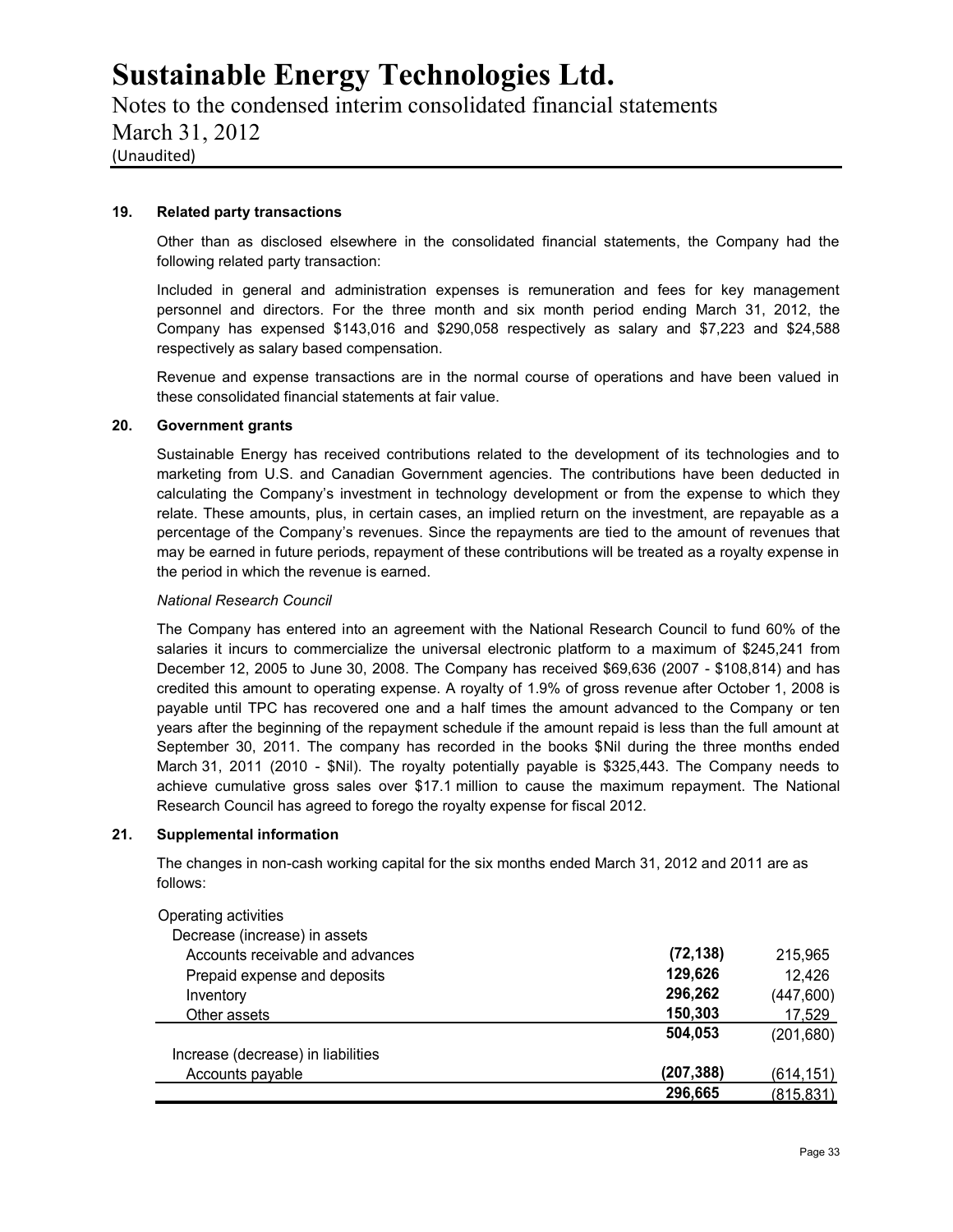Notes to the condensed interim consolidated financial statements March 31, 2012

(Unaudited)

### **22. Commitments**

(a) At March 31, 2012, Sustainable Energy had commitments for premise, equipment leases, investor relation agreements, and software installation as follows:

| \$      |  |
|---------|--|
| 252,883 |  |
| 327,548 |  |
| 230,870 |  |
| 47,174  |  |
|         |  |

- (b) Consulting services were provided in fiscal 1998 to the Company. Repayment including interest at an annual rate of 20% per year is contingent upon SEL achieving sales (\$Nil to date) or capital funding of \$2,000,000 US (\$342,000) US has been received to March 31, 2012). At March 31, 2012, the total contingent amount payable including accrued interest was approximately \$391,463 (\$391,816US) (2011 - \$397,913, \$330,010 US).
- (c) There is a legal action for which the ultimate result cannot be ascertained at this time. Management does not expect the outcome of these proceedings to have a material effect on the financial position or results of operations.
- (d) The Company is party to an employment agreement with a director of the Company, where payment of a portion of the director's compensation is contingent upon the Company realizing positive earnings for any one fiscal quarter before interest, taxes, depreciation and amortization, a change of control of the Company, liquidation or receivership of the Company or termination of the employment relationship. At March 31, 2012, the total contingent amount payable was approximately \$150,000 (2011 - \$Nil).

#### **23. Segmented information**

*Geographic disclosures*

|                      | As at           |           | As at              |           |  |
|----------------------|-----------------|-----------|--------------------|-----------|--|
|                      | March 31, 2012  |           | September 30, 2011 |           |  |
|                      | <b>Revenues</b> | Assets *  | Revenues           | Assets *  |  |
| Canada               | 1,437,255       | 91,558    | 2,2714,536         | 135.098   |  |
| <b>United States</b> | ٠               | 1,245,740 | $\blacksquare$     | 1,393,176 |  |
| Europe               | 469.314         | 13.325    | 1,153,374          | 17,438    |  |
|                      | 1,906,569       | 1,350,623 | \$3,867,910        | 1,545,712 |  |

\* Assets refer to the Company's development costs and capital assets.

#### *Major customers*

The Company had two customers where product sales were greater than 10% in the period. One customer had attributed sales of \$818,218 and the other had attribute sales of \$718,029 for the six months ended March 31, 2012 (2011 – two customers, \$406,367 and \$389,120).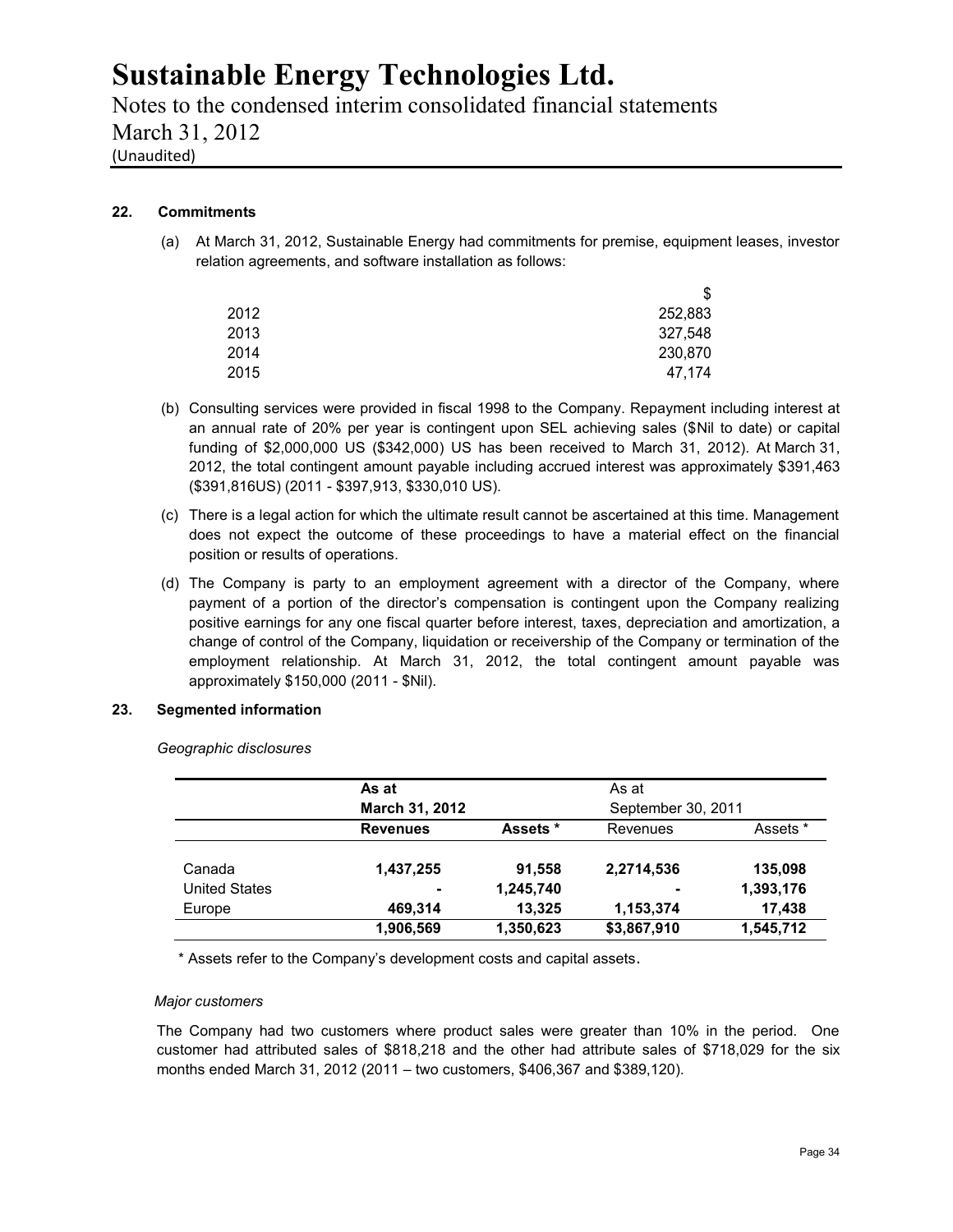Notes to the condensed interim consolidated financial statements March 31, 2012 (Unaudited)

#### **24. Subsequent events**

The Company issued 5,983,875 common shares in April, 2012 upon the conversion of 60,000 Series 7 preferred shares and accrued interest.

Subsequent to March 31, 2012, Doughty Hanson agreed to extend its previously announced \$1.5 million standby equity commitment to May 1, 2013, as additional security for the operating line subject to specified conditions. As consideration for the extension, the Company will issue common share purchase warrants in respect to the 12 million shares to Doughty Hanson. The new warrants are exercisable for a period of one year at \$0.05 per share if the common share holders approve a consolidation of the common shares within the next 180 days with the warrants being subject to the consolidation; or at \$0.10 per share if the consolidation is not approved.

#### **25. First-time adoption of international financial reporting standards**

As stated in note 2, these are the Company's first condensed interim consolidated financial statements for the period covered by the first annual consolidated financial statements to be prepared in accordance with IFRS.

#### *IFRS 1 Exemptions Applied and Mandatory Exceptions*

IFRS 1, First-Time Adoption of International Financial Reporting Standards allows first-time adopters certain exemptions from the general requirement to apply IFRS for September 30, 2012 year ends retrospectively. IFRS 1 also includes mandatory exceptions to the retrospective application of IFRSs. In addition to the exemptions noted above, the Company has applied the following exemptions:

- The Company has elected under IFRS 1 to capitalize borrowing costs prospectively for projects commencing subsequent to October 1, 2010; all borrowing costs prior to October 1, 2010 will remain expensed.
- The Company has applied the transitional provision in IFRIC 4 Determining whether an Arrangement contains a lease and has assessed all arrangements as at the date of transition. Consequently the Company has assessed its arrangements as at October 1, 2010 instead of the date of the original arrangement. Since the arrangements have been treated similarly under both Canadian GAAP and IFRS, this has had no effect on the financial statements.
- IFRS 3 Business Combinations has not been applied retrospectively to business combinations that occurred before the date of transition to IFRS (October 1, 2010). Prior business combinations have been accounted for under Canadian GAAP.
- IFRS 1 allows first-time adopters to not comply with the requirement to retrospectively determine cumulative currency translation differences in accordance with IAS 21 from the date a subsidiary was formed and allows the cumulative translation balance to be reset to zero at transition. Accordingly, the Company elected to reset all cumulative translation balances to zero in opening deficit at October 1, 2010.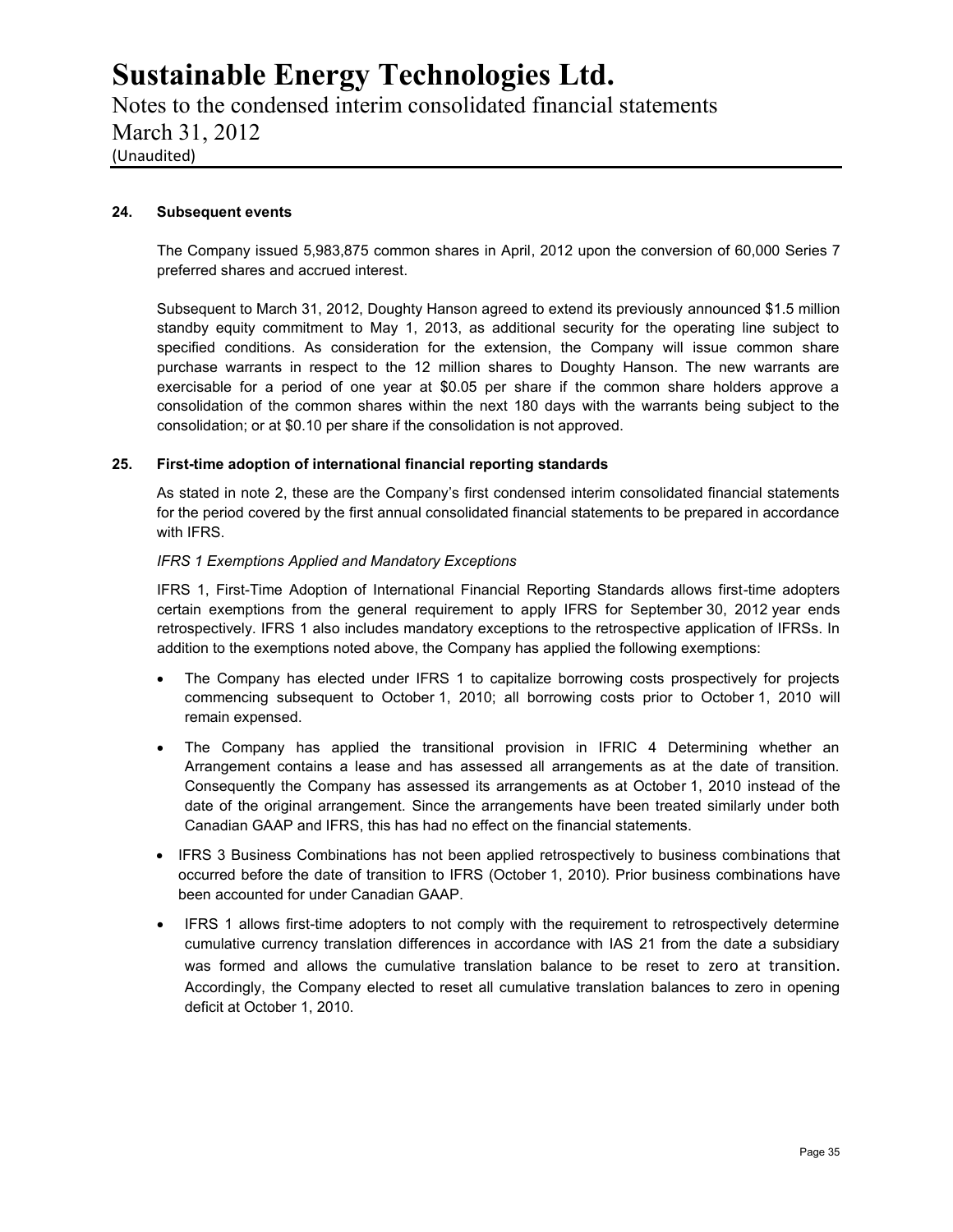Notes to the condensed interim consolidated financial statements March 31, 2012 (Unaudited)

#### *IFRS 1 Exemptions Applied and Mandatory Exceptions*

- IFRS encourages, but does not require, first-time adopters to apply IFRS 2 Share-based Payment to equity instruments that were granted on or before November 7, 2002 or equity instruments that were granted subsequent to November 7, 2002 and vested before the date of transition to IFRS. The Company has elected to apply IFRS 2 to stock options that have not vested prior to October 1, 2010. The effect is to increase the share-based payment reserve and increase the deficit at transition date.
- At the date of transition, in accordance with IFRS 1, the Company elected deemed cost as fair value for its capital assets and development costs as at the transition date.

#### **25. First-time adoption of international financial reporting standards**

#### *IFRS 1 Exemptions Applied and Mandatory Exceptions (continued)*

IFRS 1 contains four mandatory exceptions to the retrospective application of IFRSs which relate to (a) the de-recognition of financial assets and liabilities, (b) hedge accounting, (c) estimates and (d) assets classified as held for sale and discontinued operations. These mandatory exceptions have not had a material impact on the consolidated financial statements.

#### *Effects on cash flows*

Under Canadian GAAP, financing costs paid were classified as operating cash flows. Under IFRS financing costs paid can be classified as financing cash flows. This reclassification had no effect on operating cash flows or financing cash flows for the three months ended December 31, 2010.

#### *Reconciliation of Canadian GAAP to IFRS*

The Company has prepared the following reconciliations of its previously reported Canadian GAAP balances to IFRS:

- Equity at October 1, 2010, March 31, 2011, and September 30, 2011;
- Consolidated statements of financial position at October 1, 2010, March 31, 2011 and September 30, 2011; and
- Consolidated statements of comprehensive loss for the three month period ended March 31, 2011, six month period ended March 31, 2011 and the year ended September 30, 2011.

Notes describing the details of the adjustments follow the reconciliations.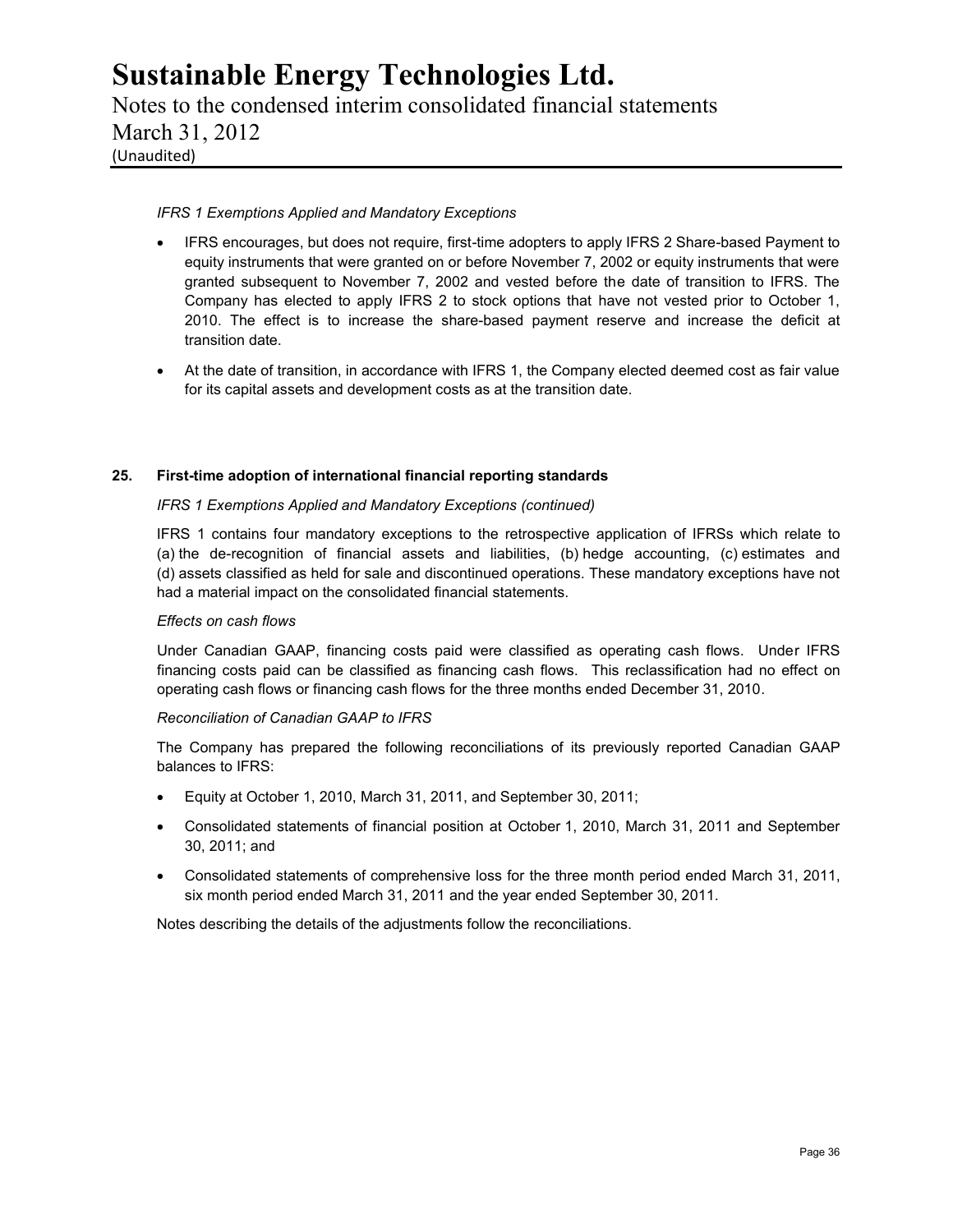Notes to the condensed interim consolidated financial statements March 31, 2012 (Unaudited)

### **25. First-time adoption of international financial reporting standards (continued)**

Consolidated statement of financial position reconciliation as at October 1, 2010:

|                                                                                                |                | <b>IFRS</b> adjustments |                     |                |
|------------------------------------------------------------------------------------------------|----------------|-------------------------|---------------------|----------------|
|                                                                                                | Canadian       |                         | Foreign Share-based |                |
|                                                                                                | <b>GAAP</b>    | exchange                | expense             | <b>IFRS</b>    |
|                                                                                                |                | (Note a)                | (Note b)            |                |
|                                                                                                | \$             | \$                      | \$                  | \$             |
| Assets                                                                                         |                |                         |                     |                |
| Current assets                                                                                 |                |                         |                     |                |
| Cash and cash equivalents                                                                      | 561,373        |                         |                     | 561,373        |
| Accounts receivable and advances                                                               | 978,192        |                         |                     | 978,192        |
| Inventory                                                                                      | 2,741,574      |                         |                     | 2,741,574      |
| Prepaid expenses and deposits                                                                  | 601,645        |                         |                     | 601,645        |
| Non-current assets                                                                             |                |                         |                     |                |
| Development costs                                                                              | 2,137,349      | (569, 921)              |                     | 1,567,428      |
| Capital assets                                                                                 | 261,507        | (2,069)                 |                     | 259,438        |
| Other long term assets                                                                         | 243,783        |                         |                     | 243,783        |
|                                                                                                | 7,525,423      | (571,990)               |                     | 6,953,433      |
| <b>Current liabilities</b><br>Accounts payable and accrued liabilit<br>Provisions<br>Bank debt | 2,206,264      |                         |                     | 2,206,264      |
| Energy Northwest obligation,<br>current portion<br>Noncurrent liabilities                      | 217,826        |                         |                     | 217,826        |
| <b>Energy Northwest obligation</b>                                                             | 871,303        |                         |                     | 871,303        |
| Preferred shares                                                                               | 5,242,677      |                         |                     | 5,242,677      |
|                                                                                                | 8,538,070      |                         |                     | 8,538,070      |
| Equity                                                                                         |                |                         |                     |                |
| Share capital                                                                                  | 30,393,463     |                         |                     | 30,393,463     |
| Warrants                                                                                       | 1,355,535      |                         |                     | 1,355,535      |
| Equity component of preferred shares                                                           | 2,812,455      |                         |                     | 2,812,455      |
| Share-based payment reserve                                                                    | 4,158,830      |                         | 286,257             | 4,445,087      |
| Deficit                                                                                        | (39, 732, 930) | (571,990)               | (286, 257)          | (40, 591, 177) |
|                                                                                                | (1,012,647)    | (571, 990)              |                     | (1,584,637)    |
|                                                                                                | 7,525,423      | (571,990)               |                     | 6,953,433      |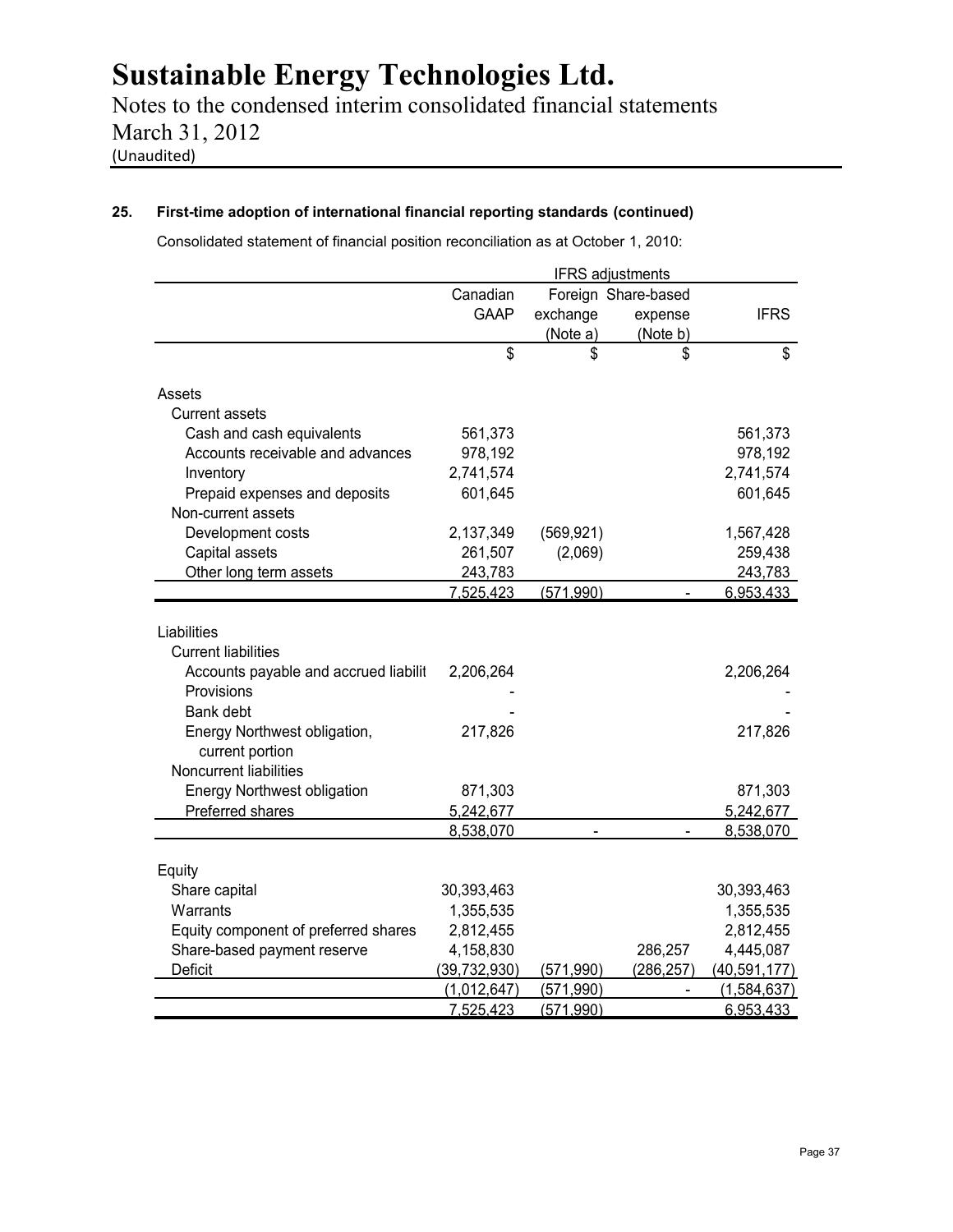Notes to the condensed interim consolidated financial statements March 31, 2012 (Unaudited)

### **25. First-time adoption of international financial reporting standards (continued)**

Consolidated statement of financial position reconciliation as at March 31, 2011:

|                                          |                |            | <b>IFRS</b> adjustments |              |
|------------------------------------------|----------------|------------|-------------------------|--------------|
|                                          | Canadian       | Foreign    | Share-based             |              |
|                                          | <b>GAAP</b>    | exchange   | expense                 | <b>IFRS</b>  |
|                                          |                | (Note a)   | (Note b)                |              |
|                                          | \$             | \$         | \$                      | \$           |
| Assets                                   |                |            |                         |              |
| <b>Current assets</b>                    |                |            |                         |              |
| Cash and cash equivalents                | 1,179,918      |            |                         | 1,179,918    |
| Accounts receivable and advances         | 1,077,270      |            |                         | 1,077,270    |
| Inventory                                | 3,684,264      |            |                         | 3,684,264    |
| Prepaid expenses and deposits            | 733,118        |            |                         | 733,118      |
| Non-current assets                       |                |            |                         |              |
| Development costs                        | 2,003,766      | (600, 417) |                         | 1,403,349    |
| Capital assets                           | 206,508        | (5,749)    |                         | 200,759      |
| Other long term assets                   | 137,820        |            |                         | 137,820      |
|                                          | 9,022,664      | (606, 166) |                         | 8,416,498    |
|                                          |                |            |                         |              |
| Liabilities                              |                |            |                         |              |
| <b>Current liabilities</b>               |                |            |                         |              |
| Accounts payable and accrued liabilities | 1,993,858      |            |                         | 1,993,858    |
| Provision                                |                |            |                         |              |
| Bank debt                                |                |            |                         |              |
| Energy Northwest obligation,             | 225,945        |            |                         | 225,945      |
| current portion                          |                |            |                         |              |
| Noncurrent liabilities                   |                |            |                         |              |
| <b>Energy Northwest obligation</b>       | 903,782        |            |                         | 903,782      |
| Preferred shares                         | 6,671,506      |            |                         | 6,671,506    |
|                                          | 9,795,091      |            |                         | 9,795,091    |
| Equity                                   |                |            |                         |              |
| Share capital                            | 34,120,844     |            |                         | 34,120,844   |
| Warrants                                 | 1,917,683      |            |                         | 1,917,683    |
| Equity component of preferred shares     | 3,063,726      |            |                         | 3,063,726    |
| Share-based payment reserve              | 4,264,384      |            | 325,091                 | 4,589,475    |
| Foreign currency translation reserve     |                | 10,884     |                         | 10,884       |
| Deficit                                  | (44, 139, 064) | (617,050)  | (325,091)               | (45,081,205) |
|                                          | (772, 427)     | (606, 166) |                         | (1,378,593)  |
|                                          | 9,022,664      | (606, 166) |                         | 8,416,498    |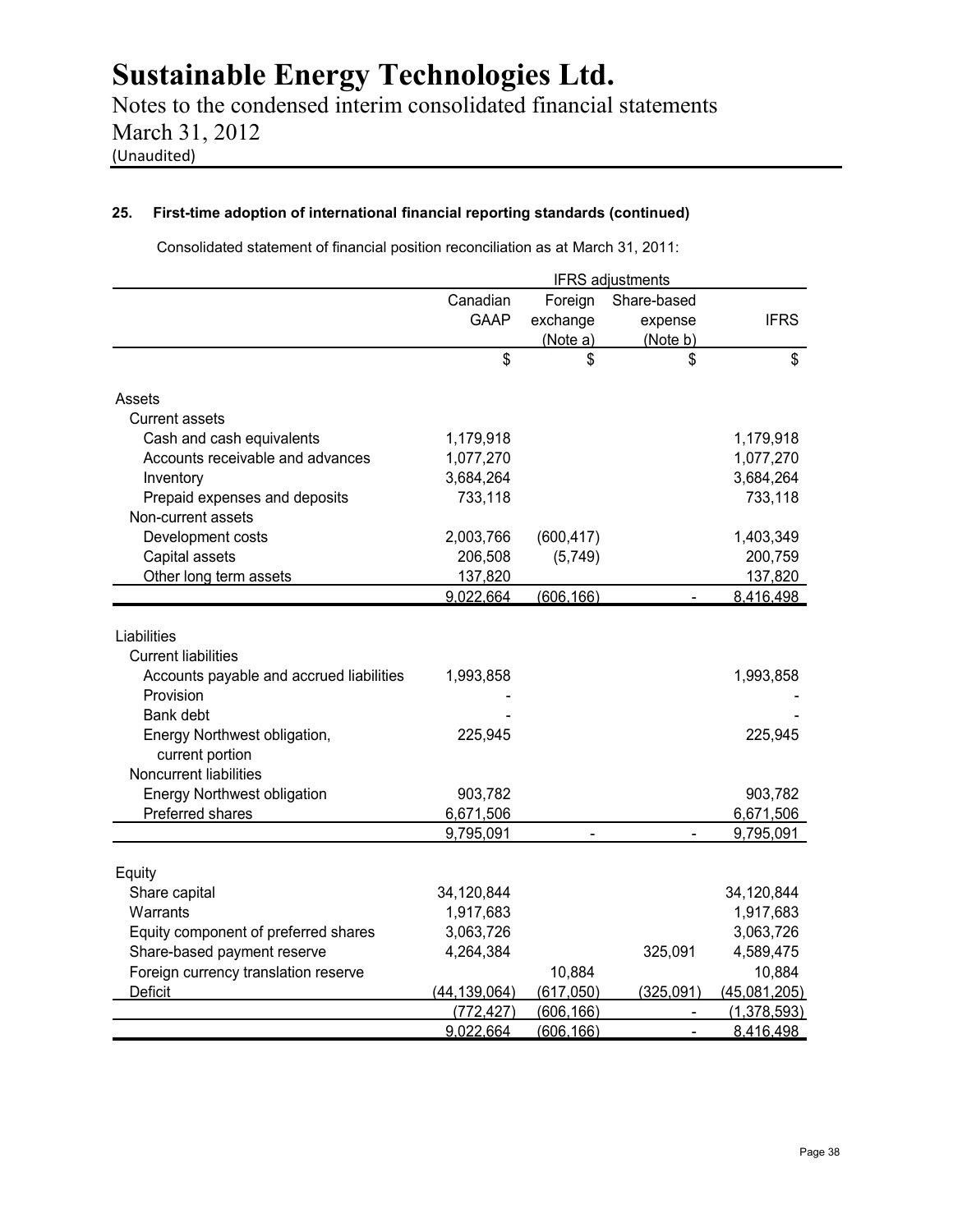Notes to the condensed interim consolidated financial statements March 31, 2012 (Unaudited)

### **25. First-time adoption of international financial reporting standards (continued)**

Consolidated statement of comprehensive loss reconciliation for the three month period ended March 31, 2011:

|                                                         |             |            | Share    |                  |               |
|---------------------------------------------------------|-------------|------------|----------|------------------|---------------|
|                                                         | Canadian    | Foreign    | based    |                  |               |
|                                                         | <b>GAAP</b> | exchange   | expenses | Reclassification | <b>IFRS</b>   |
|                                                         |             | (Note a)   | (Note b) | (Note c)         |               |
|                                                         | \$          | \$         | \$       | \$               | \$            |
| Sale                                                    | 724,549     |            |          |                  | 724,549       |
| Cost of sales                                           | 674,268     |            |          |                  | 674,268       |
| Gross margin                                            | 50,281      |            |          |                  | 50,281        |
| Expenses                                                |             |            |          |                  |               |
| Repayment of government                                 |             |            |          |                  |               |
| contributions                                           | 31,624      |            |          | (31, 624)        |               |
| Research and development                                | 1,128,470   |            |          | (860, 407)       | 268,063       |
| Selling and marketing                                   |             |            |          | 571,293          | 571,293       |
| Operations                                              |             |            |          | 367,737          | 367,737       |
| General and administrative                              | 516,033     |            | (3,030)  | (21, 155)        | 491,848       |
| Interest                                                | 53,084      |            |          | (53,084)         |               |
| Finance cost                                            | 481,390     |            |          | 53,084           | 534,474       |
| Amortization of capital assets<br>and development costs | 95,667      | (19, 792)  |          | (75, 875)        |               |
| Foreign exchange loss                                   | (211, 395)  | 161,364    |          | 50,031           |               |
|                                                         | 2,094,873   | 141,572    | (3,030)  | L,               | 2,233,415     |
| Loss before undernoted items                            | (2,044,592) | (141, 572) | 3,030    |                  | (2, 183, 134) |
| Interest and other                                      | 467         |            |          |                  | 467           |
| <b>Net loss</b>                                         | (2,044,125) | (141, 572) | 3,030    |                  | (2, 182, 667) |
| Foreign currency adjustment<br>to equity                |             | 266,637    |          |                  | 266,637       |
| <b>Total comprehensive loss</b>                         | (2,044,125) | 125,065    | 3,030    |                  | (1,916,030)   |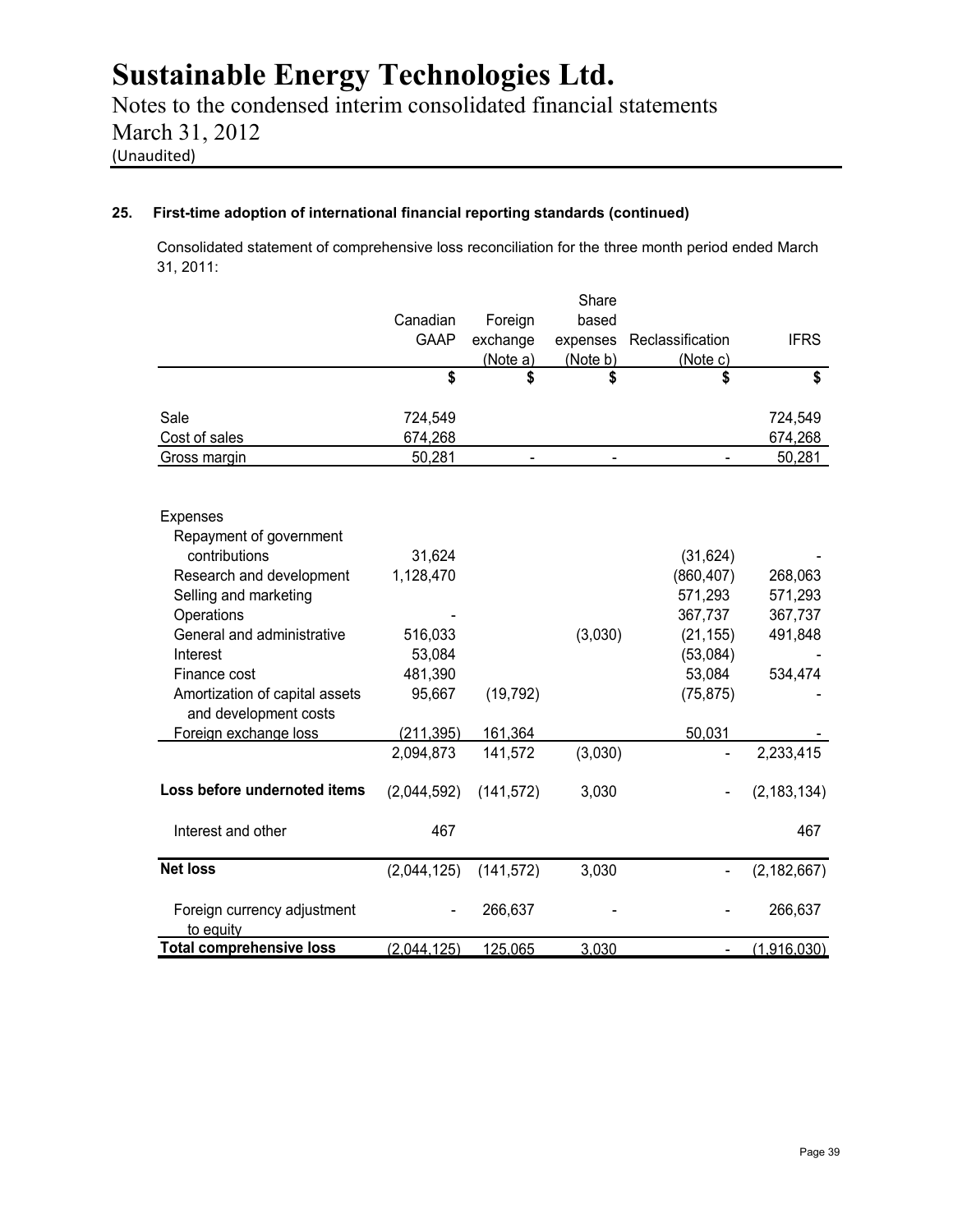Notes to the condensed interim consolidated financial statements March 31, 2012 (Unaudited)

### **25. First-time adoption of international financial reporting standards (continued)**

Consolidated statement of comprehensive loss reconciliation for the six month period ended March 31, 2011:

|                                                         |               |                          | Share                    |                          |               |
|---------------------------------------------------------|---------------|--------------------------|--------------------------|--------------------------|---------------|
|                                                         | Canadian      | Foreign                  | based                    |                          |               |
|                                                         | <b>GAAP</b>   | exchange                 | expenses                 | Reclassification         | <b>IFRS</b>   |
|                                                         |               | (Note a)                 | (Note b)                 | (Note c)                 |               |
|                                                         | \$            | \$                       | \$                       | \$                       | \$            |
| Sale                                                    | 1,704,030     |                          |                          |                          | 1,704,030     |
| Cost of sales                                           | 1,278,830     |                          |                          |                          | 1,278,830     |
| Gross margin                                            | 425,200       | $\overline{\phantom{0}}$ | $\overline{\phantom{m}}$ |                          | 425,200       |
| Expenses                                                |               |                          |                          |                          |               |
| Repayment of government<br>contributions                | 31,624        |                          |                          | (31, 624)                |               |
| Product research and<br>development                     | 2,322,878     |                          |                          | (1,920,716)              | 402,162       |
| Selling and marketing                                   |               |                          |                          | 1,194,103                | 1,194,103     |
| Operations                                              |               |                          |                          | 852,235                  | 852,235       |
| General and administrative                              | 1,330,909     |                          | 38,834                   | 54,436                   | 1,424,179     |
| Interest                                                | 107,108       |                          |                          | (107, 108)               |               |
| Finance cost                                            | 935,441       |                          |                          | 107,108                  | 1,042,549     |
| Amortization of capital assets<br>and development costs | 224,150       | (39, 586)                |                          | (184, 564)               |               |
| Foreign exchange loss                                   | (120, 776)    | 84,646                   |                          | 36,130                   |               |
|                                                         | 4,831,334     | 45,060                   | 38,834                   |                          | 4,915,228     |
| Loss before undernoted items                            | (4, 406, 134) | (45,060)                 | (38, 834)                |                          | (4,490,028)   |
| Interest and other                                      |               |                          |                          |                          |               |
| <b>Net loss</b>                                         | (4, 406, 134) |                          |                          |                          | (4,490,028)   |
| Foreign currency adjustment to<br>equity                |               | 10,884                   |                          |                          | 10,884        |
| <b>Total comprehensive loss</b>                         | (4, 406, 134) | (34, 176)                | (38, 834)                | $\overline{\phantom{a}}$ | (4, 479, 144) |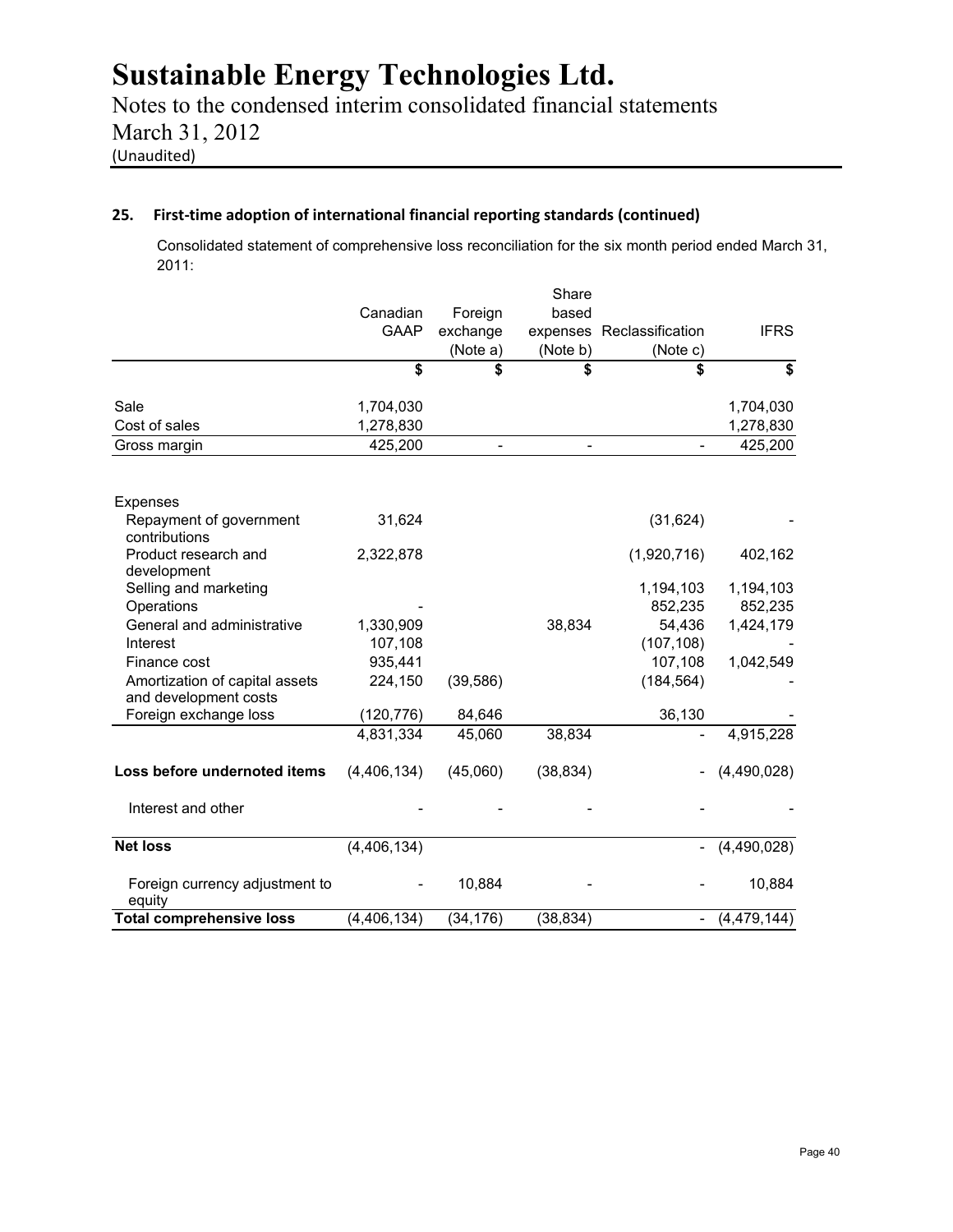Notes to the condensed interim consolidated financial statements March 31, 2012 (Unaudited)

### **25. First-time adoption of international financial reporting standards (continued)**

Consolidated statement of financial position reconciliation as at September 30, 2011:

|                                                                                                                                                                                                                            |                                                                          |                              | <b>IFRS</b> adjustments |                                                                          |
|----------------------------------------------------------------------------------------------------------------------------------------------------------------------------------------------------------------------------|--------------------------------------------------------------------------|------------------------------|-------------------------|--------------------------------------------------------------------------|
|                                                                                                                                                                                                                            | Canadian                                                                 |                              | Foreign Share-based     |                                                                          |
|                                                                                                                                                                                                                            | <b>GAAP</b>                                                              | exchange                     | expense                 | <b>IFRS</b>                                                              |
|                                                                                                                                                                                                                            |                                                                          | (Note a)                     | (Note b)                |                                                                          |
|                                                                                                                                                                                                                            | $\mathbf{\hat{s}}$                                                       | \$                           | \$                      | \$                                                                       |
| Assets                                                                                                                                                                                                                     |                                                                          |                              |                         |                                                                          |
| <b>Current assets</b>                                                                                                                                                                                                      | 328,821                                                                  |                              |                         | 328,821                                                                  |
| Cash and cash equivalents                                                                                                                                                                                                  |                                                                          |                              |                         |                                                                          |
| Accounts receivable and advances                                                                                                                                                                                           | 1,093,381                                                                |                              |                         | 1,093,381                                                                |
| Inventory                                                                                                                                                                                                                  | 3,590,075                                                                |                              |                         | 3,590,075                                                                |
| Prepaid expenses and deposits                                                                                                                                                                                              | 212,401                                                                  |                              |                         | 212,401                                                                  |
| Non-current assets                                                                                                                                                                                                         |                                                                          |                              |                         |                                                                          |
| Development costs                                                                                                                                                                                                          | 1,870,186                                                                | (477, 010)                   |                         | 1,393,176                                                                |
| Capital assets                                                                                                                                                                                                             | 154,851                                                                  | (2, 315)                     |                         | 152,536                                                                  |
| Other long term assets                                                                                                                                                                                                     | 150,303                                                                  |                              |                         | 150,303                                                                  |
|                                                                                                                                                                                                                            | 7,400,018                                                                | (479, 325)                   |                         | 6,920,693                                                                |
| <b>Current liabilities</b><br>Accounts payable and accrued liabilities<br>Bank debt<br>Energy Northwest obligation,<br>current portion<br>Noncurrent liabilities<br><b>Energy Northwest obligation</b><br>Preferred shares | 1,641,421<br>1,346,662<br>266,268<br>1,065,073<br>5,582,607<br>9,902,031 | $\qquad \qquad \blacksquare$ |                         | 1,641,421<br>1,346,662<br>266,268<br>1,065,073<br>5,582,607<br>9,902,031 |
|                                                                                                                                                                                                                            |                                                                          |                              |                         |                                                                          |
| Equity                                                                                                                                                                                                                     |                                                                          |                              |                         |                                                                          |
| Share capital                                                                                                                                                                                                              | 34,258,068                                                               |                              |                         | 34,258,068                                                               |
| Warrants                                                                                                                                                                                                                   | 2,275,418                                                                |                              |                         | 2,275,418                                                                |
| Equity component of preferred shares                                                                                                                                                                                       | 3,184,383                                                                |                              |                         | 3,184,383                                                                |
| Share-based payment reserve                                                                                                                                                                                                | 4,629,367                                                                |                              | 189,700                 | 4,819,067                                                                |
| Foreign currency translation reserve                                                                                                                                                                                       |                                                                          | (171, 906)                   |                         | (171, 906)                                                               |
| Deficit                                                                                                                                                                                                                    | (46, 849, 249)                                                           | (307, 419)                   | (189, 700)              | (47, 346, 368)                                                           |
|                                                                                                                                                                                                                            | (2,502,013)                                                              | (479, 325)                   |                         | (2,981,338)                                                              |
|                                                                                                                                                                                                                            | 7,400,018                                                                | ۰                            |                         | 6,920,693                                                                |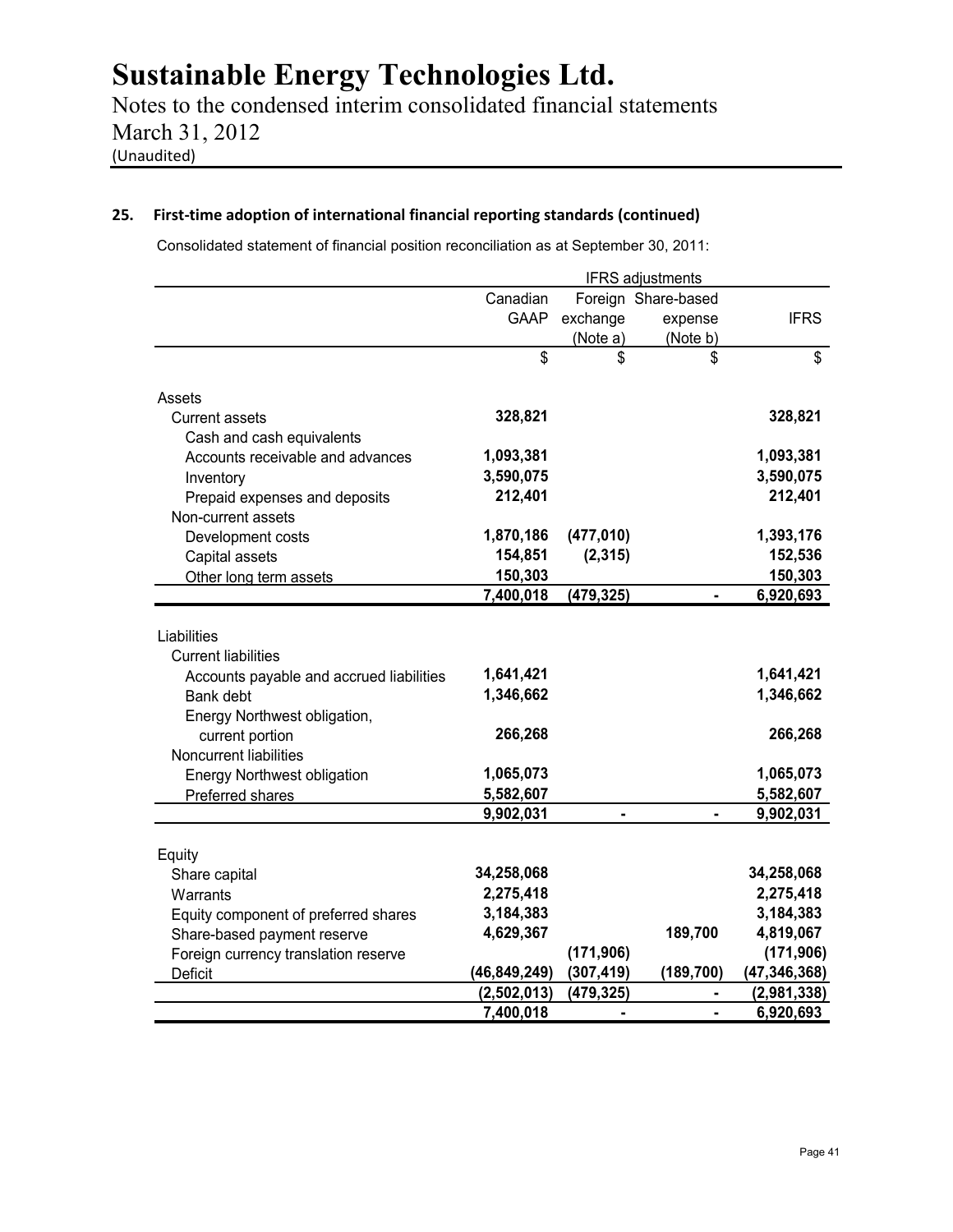Notes to the condensed interim consolidated financial statements March 31, 2012 (Unaudited)

### **25. First-time adoption of international financial reporting standards (continued)**

Consolidated statement of comprehensive loss reconciliation for the year ended September 30, 2011:

|                                 |               |            | Share     |                  |              |               |
|---------------------------------|---------------|------------|-----------|------------------|--------------|---------------|
|                                 | Canadian      | Foreign    | based     |                  | Deferred     |               |
|                                 | <b>GAAP</b>   | exchange   | expenses  | Reclassification | <b>Taxes</b> | <b>IFRS</b>   |
|                                 |               | (Note a)   | (Note b)  | (Note c)         | (Note d)     |               |
|                                 | \$            | \$         | \$        | \$               |              | \$            |
| Sales                           | 3,867,910     |            |           |                  |              | 3,867,910     |
| Cost of sales                   | 2,920,509     |            |           |                  |              | 2,920,509     |
| Gross margin                    | 947,401       |            |           |                  |              | 947,401       |
| <b>Expenses</b>                 |               |            |           |                  |              |               |
| Repayment of government         |               |            |           |                  |              |               |
| contributions                   | 119,052       |            |           | (119, 052)       |              |               |
| Selling and marketing           | 4,316,908     |            |           | (2,327,835)      |              | 1,989,073     |
| Research and development        |               |            |           | 1,126,131        |              | 1,126,131     |
| Operations                      |               |            |           | 1,709,276        |              | 1,709,276     |
| Inventory write down            | 198,987       |            |           | (198, 987)       |              |               |
| General and administrative      | 2,066,708     |            | (96, 557) | 596,729          |              | 2,566,880     |
| Share-based payments            | 393,483       |            |           | (393, 483)       |              |               |
| Finance cost                    | 2,209,417     |            |           |                  |              | 2,209,417     |
| Amortization of capital assets  |               |            |           |                  |              |               |
| and development costs           | 451,715       | (77, 633)  |           | (374, 082)       |              |               |
| Foreign exchange loss           | 205,633       | (186, 936) |           | (18, 697)        |              |               |
|                                 | 9,961,903     | (264, 569) | (96, 557) |                  |              | 9,600,777     |
| Loss before undernoted items    | (9,014,502)   |            |           |                  |              | (8,653,376)   |
| Gain on preferred shares        | 1,887,074     |            |           |                  |              | 1,887,074     |
| Interest and other              | 11,109        |            |           |                  |              | 11,109        |
|                                 | 1,898,183     |            |           |                  |              | 1,898,183     |
|                                 |               |            |           |                  |              |               |
| <b>Net Loss</b>                 | (7, 116, 319) |            |           |                  |              | (6, 755, 193) |
| Foreign currency adjustment     |               |            |           |                  |              |               |
| to equity                       |               | (171, 906) |           |                  |              | (171, 906)    |
| <b>Total comprehensive loss</b> |               | (436, 475) | (96, 557) |                  |              | (6,927,099)   |